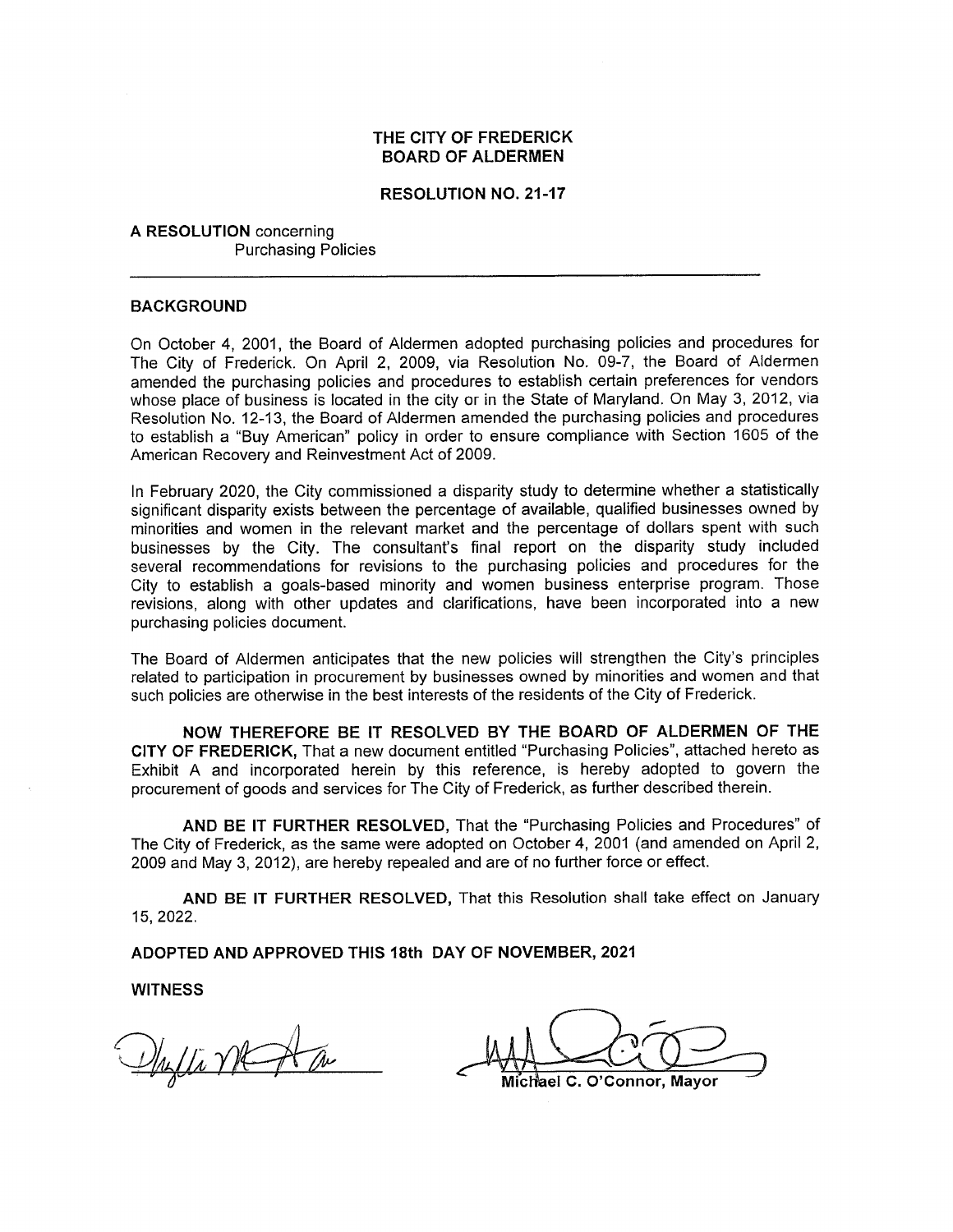Reviewed and approved for legal sufficiency:

Landra A. Nickols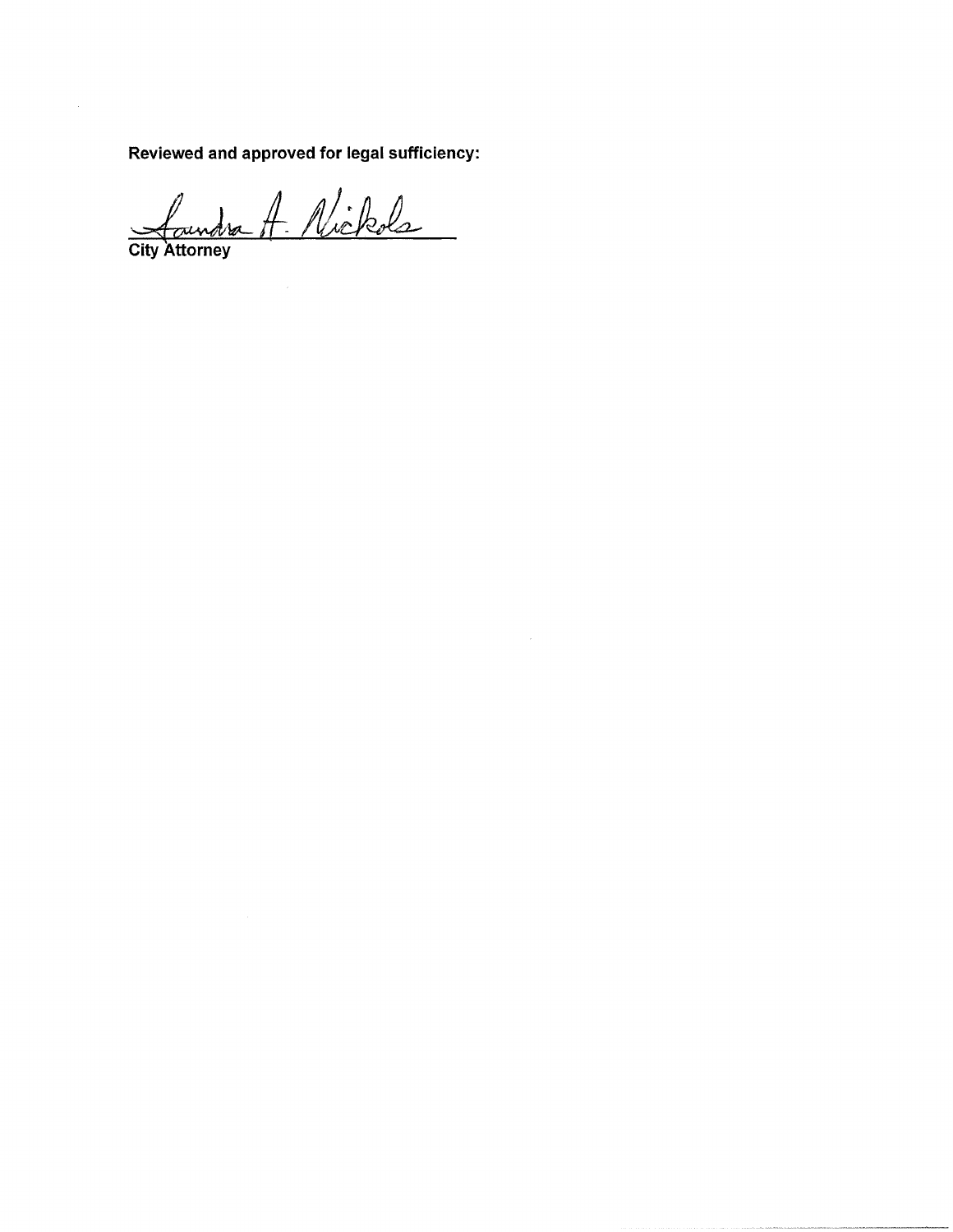## **THE CITY OF FREDERICK PURCHASING POLICIES**



# FREDERICK **PURCHASING**

**Mayor and Board of Aldermen of The City of Frederick FREDERICK, MARYLAND** 

**Approved Resolution No.**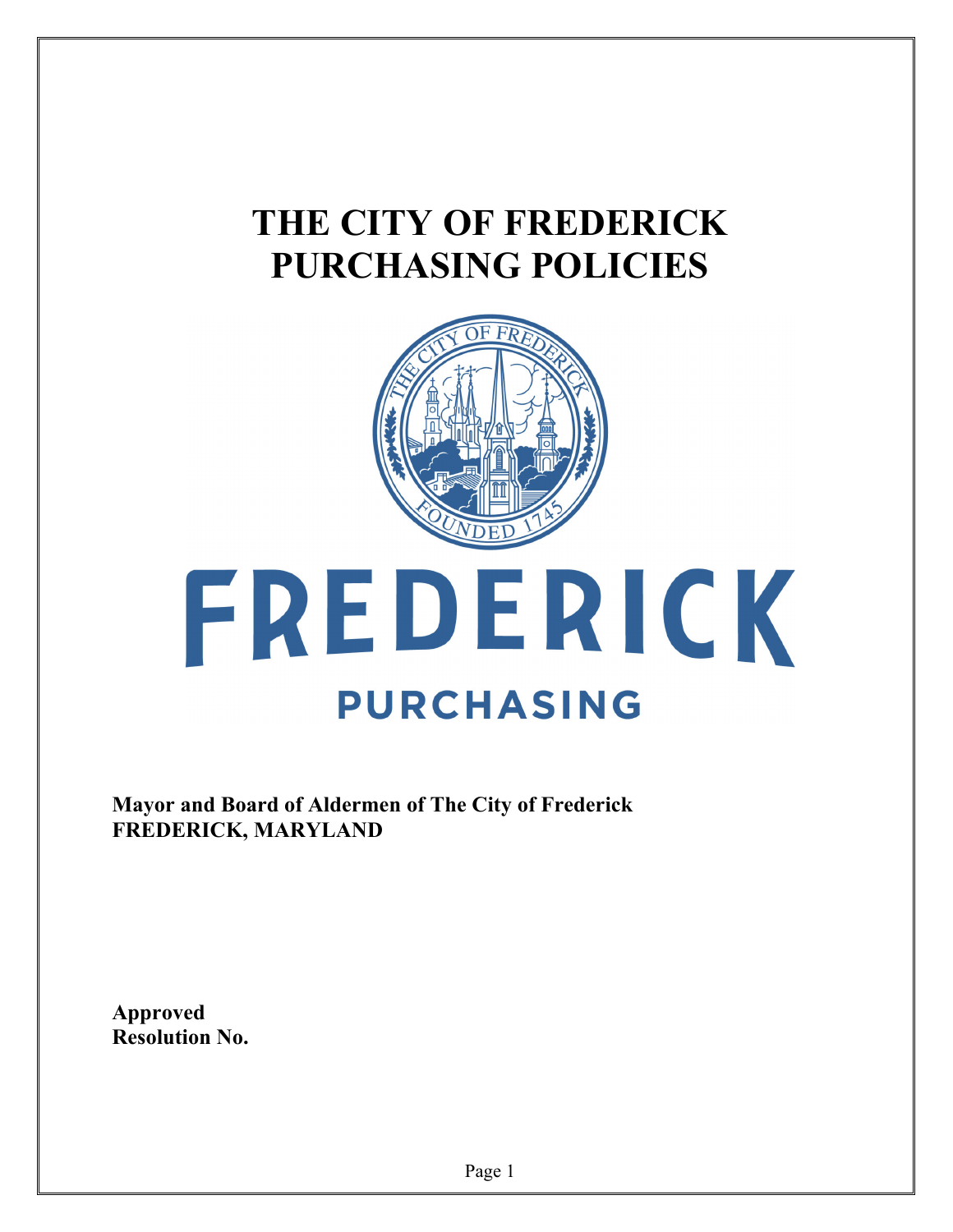#### **PURCHASING POLICIES TABLE OF CONTENTS**

| SECTION I - GENERAL INFORMATION                            | <b>PAGE</b> |
|------------------------------------------------------------|-------------|
| A. Introduction                                            | 6           |
| <b>B.</b> Definitions                                      | 8           |
| C. EZ Reference                                            | 17          |
| SECTION II - PURCHASING AUTHORITY                          |             |
| A. Purchasing Positions and Committee                      | 18          |
| B. Purchase Orders and Issuing Authorities                 | 18          |
| SECTION III - PURCHASING POLICY                            |             |
| A. Basic Policies                                          | 19          |
| <b>B.</b> Purchasing Limits                                | 20          |
| C. Capital Purchases                                       | 21          |
| D. Disputes                                                | 21          |
| E. Signing Authority                                       | 21          |
| F. Changes Orders                                          | 21          |
| G. Long Standing Relationships                             | 22          |
| H. Emergency Purchases                                     | 22          |
| I. Non-Discrimination Policy, Investigations, and Remedies | 23          |
| J. Minority and Women Owned Business Enterprise Program    | 27          |
| K. Small Business Reserve Program                          | 33          |
| L. Local Preference Policy                                 | 35          |
| M. Buy America Policy                                      | 36          |
| N. Environmentally Responsible Purchasing Policy           | 37          |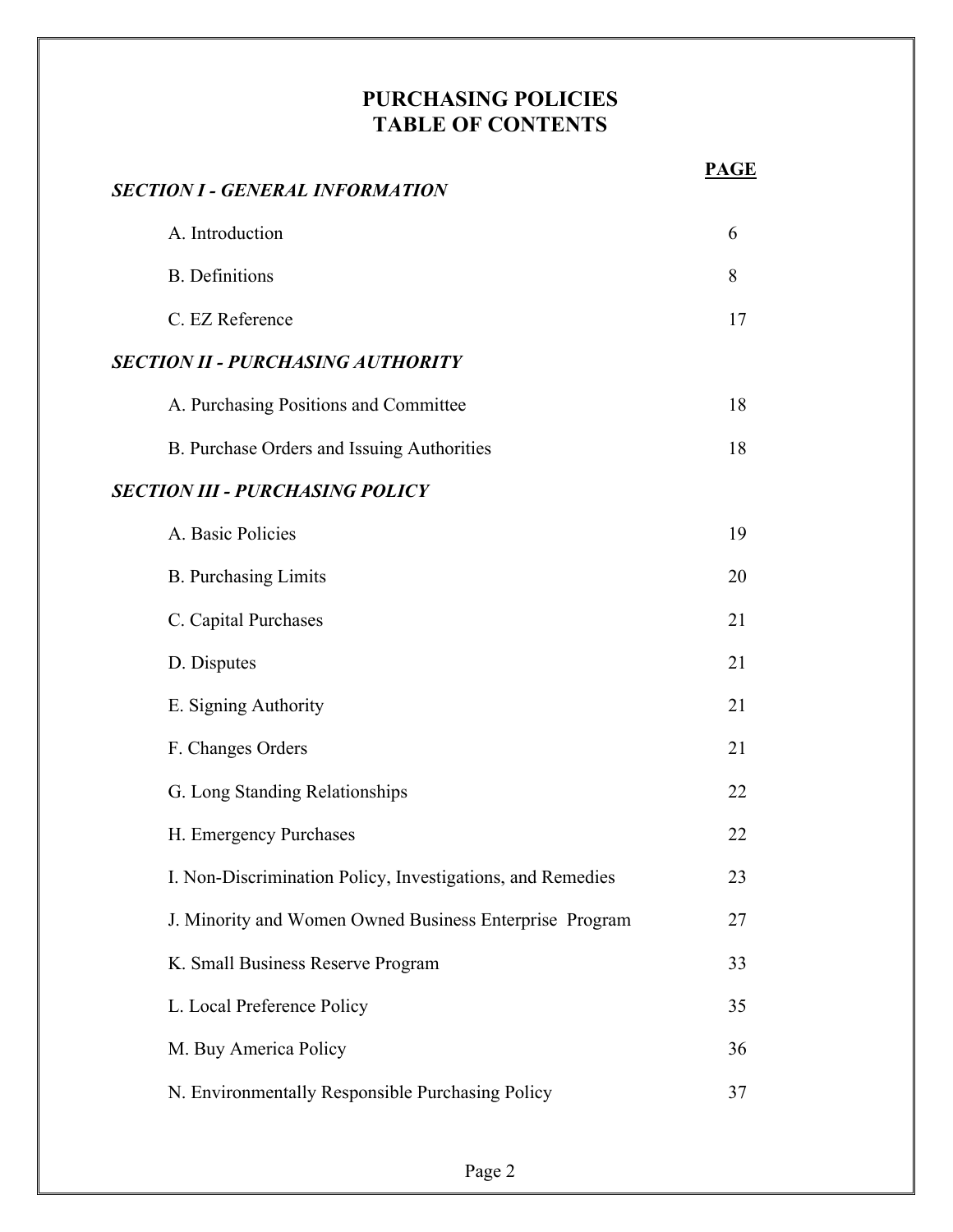#### *SECTION IV - TYPES OF PURCHASES*

| A. Competitive Invitation to Bid, Request for Proposal/Qualifications | 42 |
|-----------------------------------------------------------------------|----|
| B. Competitive Pricing (Three Quotes)                                 | 42 |
| C. Noncompetitive Pricing                                             | 42 |
| D. Single Source Procurements                                         | 42 |
| E. Open Market Purchase and Sales                                     | 44 |
| F. Emergency Purchases                                                | 44 |
| G. Stock Purchases                                                    | 44 |
| H. Professional Service Purchases                                     | 45 |
| I. Check Requests                                                     | 45 |
| J. Procurement Cards                                                  | 45 |
| <b>SECTION V - BIDDING POLICIES</b>                                   |    |
| A. Terms                                                              | 49 |
| B. Formal Competitive Bid - General                                   | 49 |
| C. Formal Competitive Sealed Proposals/Competitive Negotiation        | 50 |
| D. Formal Competitive Invitation to Bid                               | 51 |
| <b>SECTION VI - PROPERTY ACCOUNTABILITY</b>                           |    |
| A. Categories                                                         | 51 |
| <b>B.</b> Responsibility                                              | 52 |
| C. Accountability and Inspections                                     | 52 |
| D. Property-Surplus, Obsolete and Waste Items                         | 53 |
| E. Surplus Personal Property Eligible for Donation                    | 53 |
| <b>SECTION VII - TRAVEL POLICIES</b>                                  |    |
| A. General Travel Policies                                            | 54 |
| B. Travel by City and Private Vehicles                                | 54 |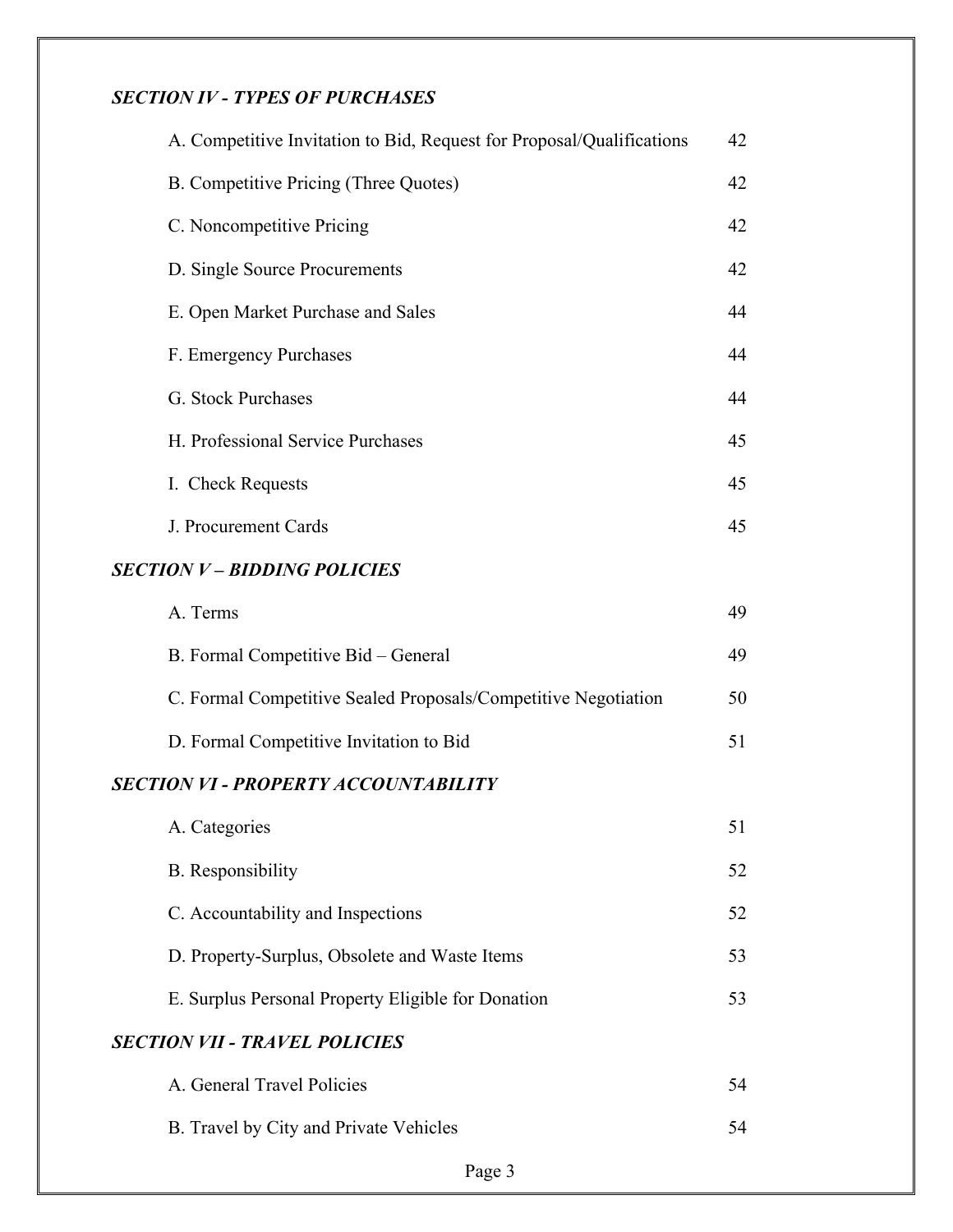| C. Travel by Public Transportation |    |
|------------------------------------|----|
| D. Conference and Overnight Travel | 55 |

 $\mathcal{L}_\mathcal{L} = \mathcal{L}_\mathcal{L}$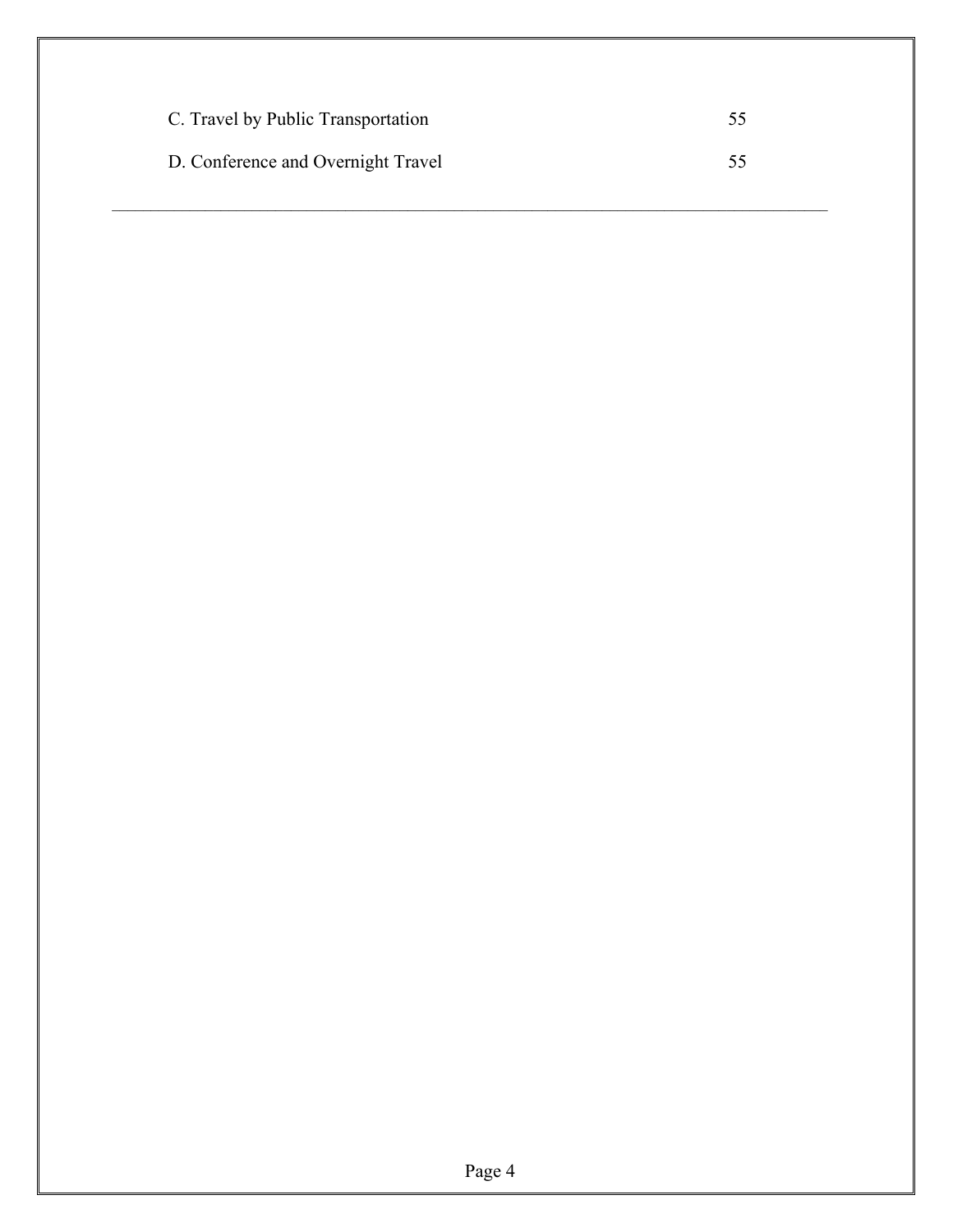## **MISSION STATEMENT**

The mission of the Purchasing Department is to receive the maximum value for the taxpayer's dollar by obtaining goods and services at the best possible price and quality while assuring that all businesses have a fair and equal opportunity to participate in City procurement. In addition, the department strives to provide the highest quality of service to all City staff; conduct all purchasing duties in accordance with all applicable Federal, State and Local laws; to develop mutually beneficial relationships with all vendors; and to ensure that all purchasing personnel conduct their duties with the highest degree of ethical behavior.

## **FUNCTIONS**

Purchasing Department functions include procurement of a variety of commodities and services, preparation of bid documents, facilitation of pre-bid conferences, evaluation of bid responses and the preparation of purchase orders. The department conducts assigned research and develops recommendations of purchasing feasibility and contract placement.

The Purchasing Department also oversees the disposition of surplus; maintains and operates a central supply warehouse of approximately 3,000 items; handles receiving, delivery, and shipping for the City; invoice payment; registration of City vehicles; ordering and receiving of City uniforms; ordering and receiving of City cell phones; management of the City fuel system and operation of the City mail facility.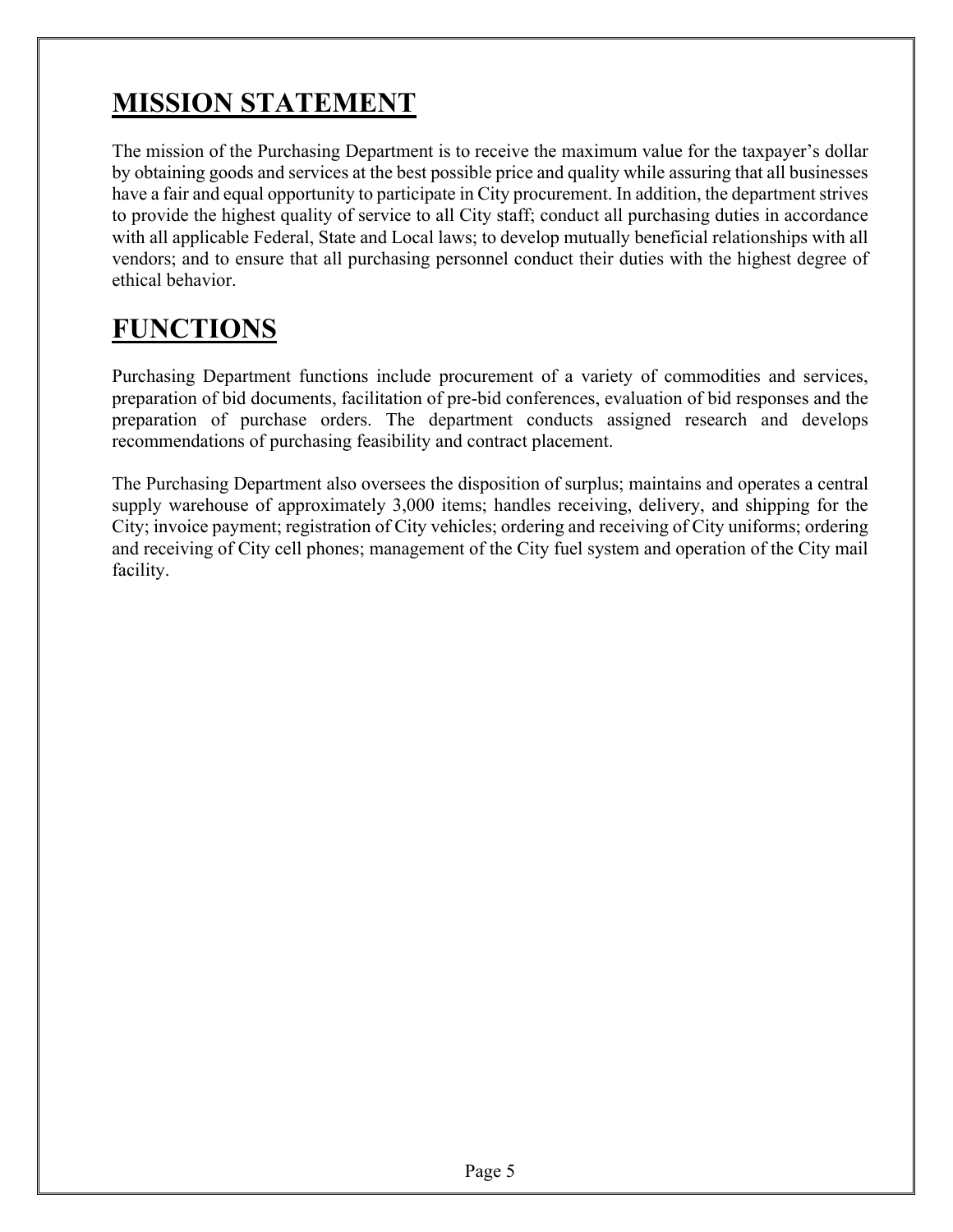## **SECTION I – GENERAL INFORMATION**

#### **A. INTRODUCTION**

The Purchasing Policies are designed to explain and facilitate understanding of the functions of the Purchasing Department. Additionally, they will serve as a tool in personnel training.

1. Applicability

Policies contained herein are applicable to all City personnel involved in the requisitioning, receiving, transferring and replacement of supplies, materials, services, and equipment.

2. Responsibility and Functions

The Purchasing Department is responsible for administering The City of Frederick Purchasing Policies as approved by the Mayor and Board of Aldermen; establishing and administering purchasing policies; dealing fairly with all potential sources of supply; obtaining goods and services in an efficient and businesslike manner; consolidating purchases of like or common items; obtaining fair prices for materials, equipment, supplies and services; and generally defining how to effect cost saving and coordinate purchasing and contracting procedures for the City.

The primary function of the Purchasing Department is to purchase supplies, materials, equipment, and services required by the City and to ensure that maximum value is achieved for each dollar spent.

Specific responsibilities, duties, and functions include:

- a. Policies and Procedures: Develop purchasing objectives, policies, programs, and procedures for the purchase of (and contracting for) all materials, supplies, equipment, and services.
- b. Representation: Act as the City's representative on matters pertaining to purchasing and contracts.
- c. Specifications: The Purchasing Department will work with the using department/division to prepare and assemble specifications and technical requirements which are subsequently included in Invitations for Bid, Requests for Proposals, Requests for Information, and/or Requests for Qualifications.

 The Purchasing Department will assist the using department/division in ascertaining the appropriate quality, quantity, and kind of materials requisitioned in order to serve the best interests of the City and ultimately determine the best method of acquisition.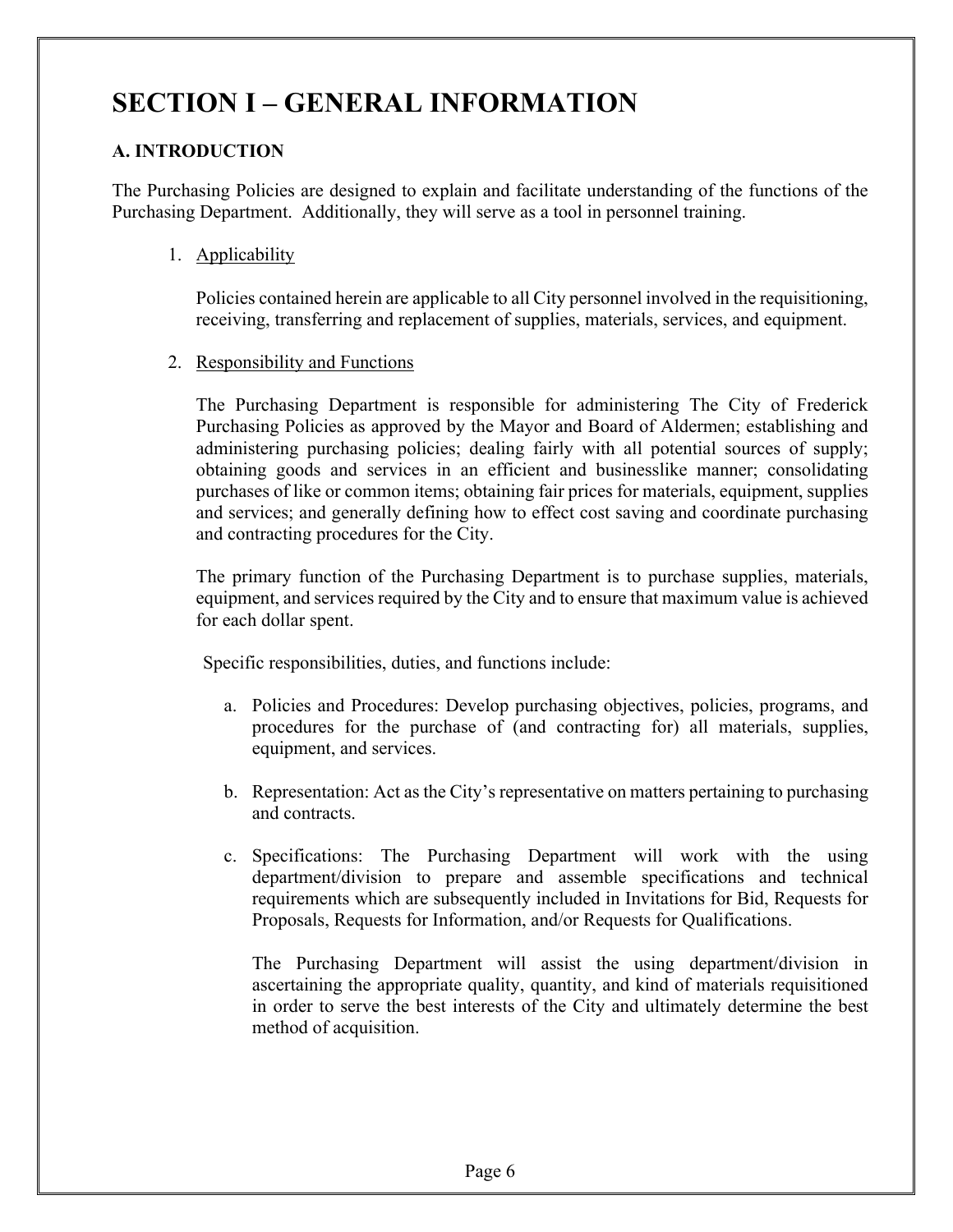- d. Standardization: Work with other departments/divisions to establish standardization of materials, supplies, and equipment where practicable within a competitive environment.
- e. Vendor Relations: Promote goodwill between the City and its suppliers. Encourage full and open competition. Assure fair and equitable business dealings with all vendors. All bidders shall be afforded equal opportunity to quote and compete in public bidding.

 The City will avoid buying from suppliers who are not financially stable, do not have high ethical standards, and do not have a record of adhering to specifications, maintaining shipping promises, or giving full measure of service.

 The City strives to maintain strong and enduring relationships with vendors of proven ability and those who desire to meet our needs. To accomplish this, our purchasing activities are conducted in such a manner that all vendors are treated equally, and awards are always based on specifications, quality, service, and price.

 In interviews with salespersons, only employees of the Purchasing Department may commit the City to a preference for or purchase of any product or service, or give any information regarding performance or price, which might in any way compromise the City.

 All correspondence with suppliers is to be through the Purchasing Department, except in special cases where the technical details involved make it advisable to delegate authority to others. In such cases, the Purchasing Department must receive copies of all correspondence.

All employees must comply with the City's Ethics Ordinance at all times.

f. Purchasing Analysis: Keep informed of current developments in the field of purchasing, including but not limited to prices, market conditions and new products. Secure for the City the benefits of research conducted in the field of purchasing by other governmental jurisdictions, national technical societies, trade associations, and private businesses and organizations.

#### 3. Procedures:

The following procedures shall govern the procurement of goods and services for the City.

 All requests for goods and/or services and all purchases will be made through and by the Purchasing Department unless otherwise specified herein. In some instances, authority to request prices may be delegated to others.

Like purchases shall be combined for bidding and quantity discount pricing.

 No contract, purchase, or group of requisitions shall be subdivided to avoid bid and quotation requirements.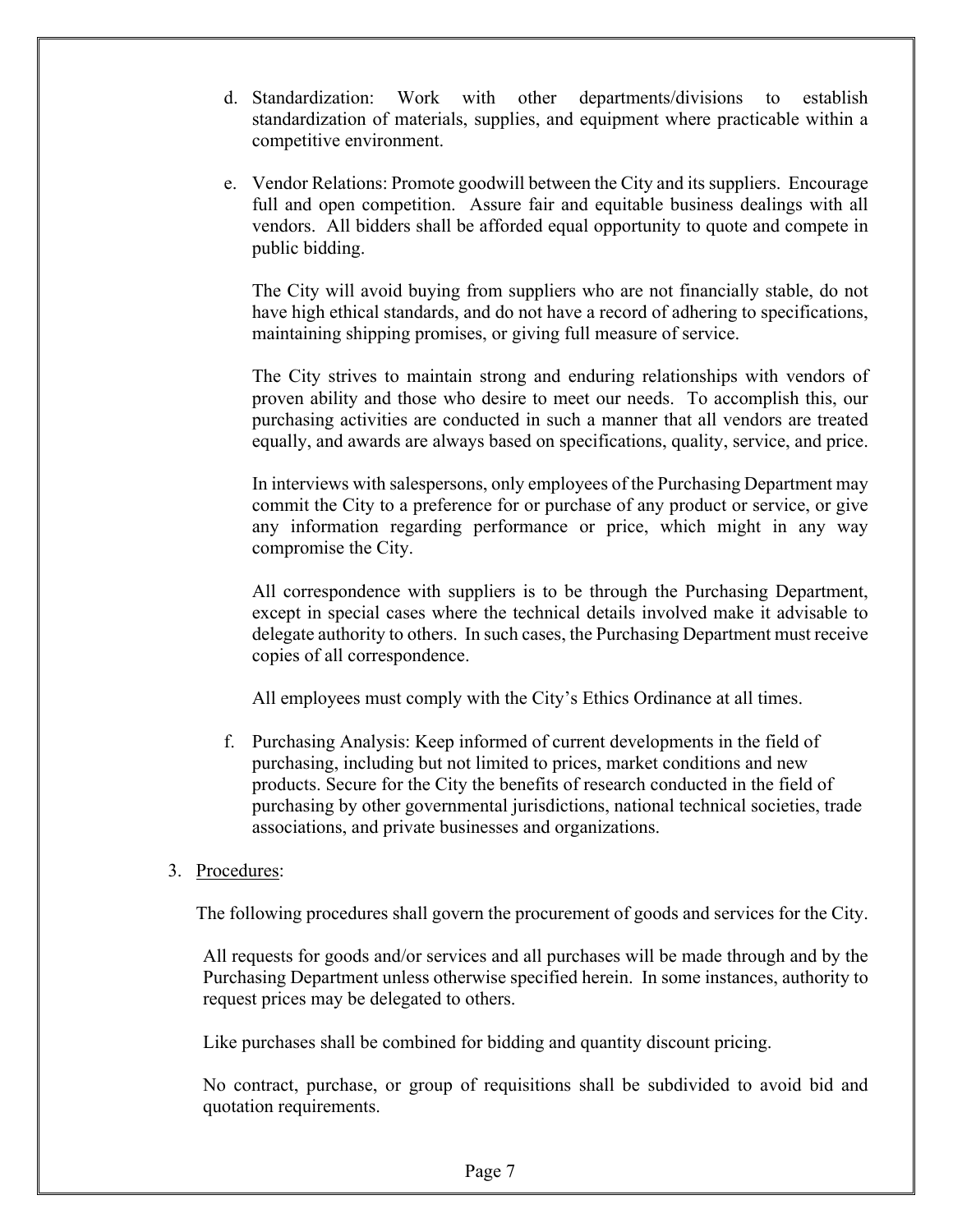A City employee may not order the purchase of any materials, supplies, equipment, or contractual services; or make any contract, other than through the Purchasing Department without prior written authority or as specifically delegated herein.

In cases of Emergency Purchases or extenuating circumstances, an exception to the above policy may be made under the provisions contained in Section III, Item H.

#### **B. DEFINITIONS**

 **Addendum:** a written statement, which clarifies, corrects, or changes the bidding documents or the contract documents.

**Agricultural Bio-Based Products**: commercial or industrial products (other than food or feed) that utilize agricultural crops or residues but does not include products made from forestry materials.

**Amendment:** an addition to, deletion from, correction or modification of a solicitation or contract/agreement.

**Annual Aspirational Goal:** a non-mandatory annual aspirational percentage goal for overall MWBE Prime and Subcontractor participation in City contracts for Construction, Architecture and Engineering, Professional Services, Other Services, and Goods and Services contracts.

**Architectural Services:** professional or creative work in connection with the design and supervision of construction or alteration of a building or its parts, requiring architectural education, training, and experience in consultation, investigation, evaluation, planning, architectural design and preparation of related documents, and coordination of services furnished by structural, civil, mechanical, electrical engineers, and other consultants.

**Award:** the acceptance of a bid, offer, or proposal by the proper authority.

**Bay-Friendly Landscaping:** working with the natural ecosystems of the Chesapeake Bay area to foster soil health, to reduce runoff and pollution, prevent and reuse plant waste, conserve water and other natural resources.

**Best Value:** a technique, in a competitive bid/quote process, which permits the evaluation of objective criteria in addition to price to determine the best overall value to the City.

**Bid:** a formal price offer submitted by a prospective vendor to furnish specific goods and/or services to the City in response to an Invitation for Bid (IFB).

**Bid Bond:** insurance agreement, accompanied by a monetary commitment, by which a third party (the surety) accepts liability and guarantees that the bidder will not withdraw the bid. The bidder will furnish bonds as required.

**Bidder:** a person who submits a response to an invitation for bids.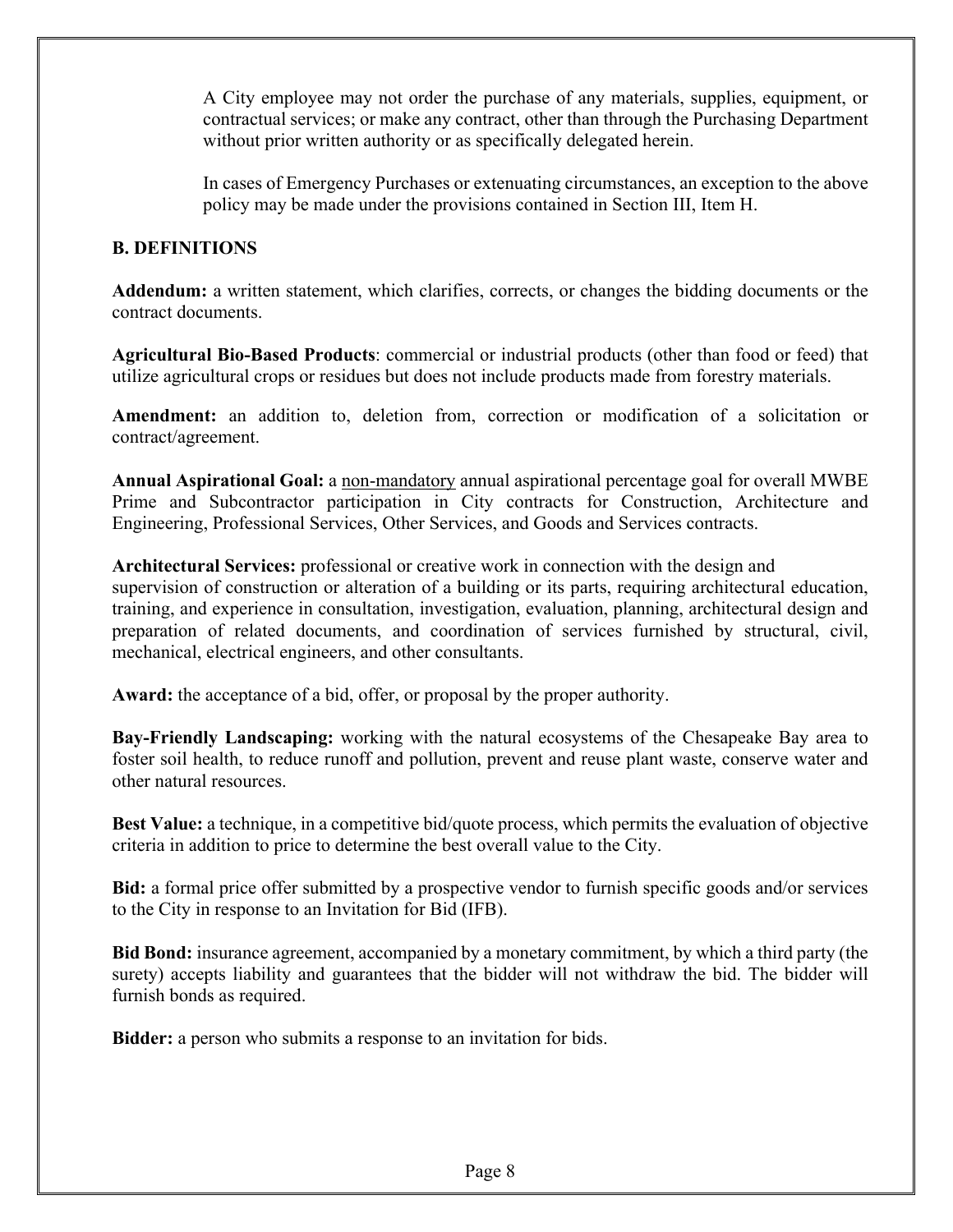**Blanket Purchase Order:** a purchase order whereby a vendor provides to the City supplies, or services including maintenance work on demand or on a prescribed schedule, which shall not exceed a period of 12 consecutive months. A blanket purchase order may be used as a release and encumbrance document to authorize the City to order on an as-needed basis a predetermined amount of supplies, services, or construction work from an indefinite quantity contract.

**Capital Improvement Project**: any public improvement undertaken by the City, including the construction or reconstruction, in whole or in part, of any building, plant, structure, road or other facility necessary in carrying out the activities of the City government.

**Capital Outlay:** Capital Outlay are those assets purchased by the City having a utility which extends at least three years and estimated to be valued at or in excess of \$5,000.00.

**Change Order:** a written order issued on or after the effective date of the Contract/Agreement to correct errors, omissions, or discrepancies in purchase orders, to cover acceptable overruns and freight costs, incorporate requirements to expand or reduce the scope of commodities or services ordered, or to meet unforeseen field, regulatory or market conditions in accordance with the change order clause of a construction contract and signed by the authorized City personnel and Contractor.

**Check Request:** a request for the Finance Department to issue a check in payment of certain specific expenditures.

**City:** The City of Frederick.

**City Business**: a business entity that (i) For at least one year immediately preceding the issuance of the relevant request for quotes or formal solicitation, has its headquarters, a manufacturing facility, a locally owned franchise, or an operating branch physically located within the City; (ii)For the most recent tax year, has paid all business or real property tax due to the City; and (iii) Will use only subcontractors who meet the criteria of (i) and (ii).

**Chlorine free:** products processed without chlorine or chlorine derivatives.

**Collusion:** a secret agreement or cooperation for an illegal or deceitful purpose related to a bid. Also known as "bid rigging." These acts are expressly illegal and forbidden.

**Commodities:** all personal property, including but not limited to supplies, goods, equipment, materials, and printing, which are purchased, leased, or otherwise contracted for by the City.

**Commodity Codes:** a system of words and numbers designed to identify and list commodities or services by class and sub-class.

**Construction**: the process of building, improving, altering, or demolishing improvements. Construction shall not include the operation, repair, or maintenance of improvements.

**Consultant**: a person who agrees to provide certain services under a contract with the City. He/she works according to their own methods, is not subject to the direction and control of the City, except as to the results of the work, does not receive a salary from the City, does not accrue annual or sick leave, frequently does the majority of the work in their own office instead of in a City office, and does not receive City benefits.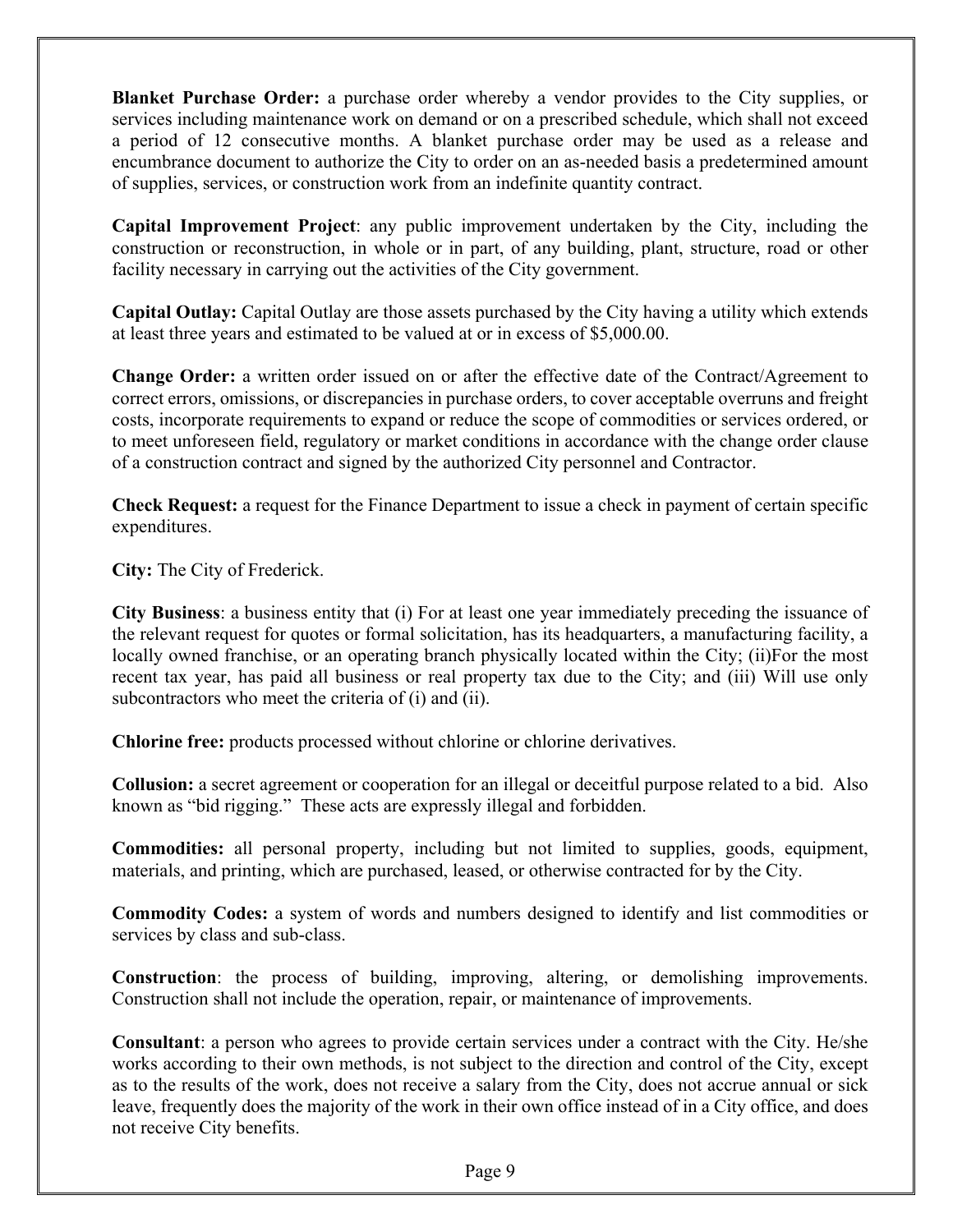**Contract**: any agreement enforceable by law between the City and one or more outside parties, regardless of form or title, for the procurement of materials, services or construction or the disposal of materials.

**Contract Amendment**: any written alteration to the terms and conditions of any contract accomplished by mutual action of the parties of the contract.

**Contractor:** any person having a contract with the City.

**Contractual Services:** the rendering by a contractor of its time and efforts rather than the furnishing of specific commodities, supplies, materials, goods, equipment, and other personal property. The term applies only to those services rendered by individuals and firms who are independent contractors.

**Cooperative Purchases:** formal procurement conducted by or on behalf of more than one governmental entity, typically resulting in multiple awarded contracts.

**Cooperative Purchasing**: procurement conducted by, or on behalf of, more than one public procurement entity.

**Days**: calendar days unless otherwise specified.

**Designee:** a duly authorized representative of another person.

**Dioxins and furans:** a group of chemical compounds that are classified as persistent, bio accumulative and toxic by the Environmental Protection Agency.

**Discussions:** communication with an offeror, bidder, or respondent for the purpose of:

- 1. eliminating minor irregularities, informalities, or apparent clerical mistakes in the offer or response;
- 2. clarifying any offer or response to assure full understanding of, and responsiveness to, solicitation requirements;
- 3. resolving minor variations in contract terms and conditions; or
- 4. establishing the competency or financial stability of any offeror, bidder, or respondent.

**Electronic:** electrical, digital, magnetic, optical, electromagnetic, or any other similar technology.

**Emergency:** shall exist when a breakdown in machinery occurs and/or a threatened termination of essential services or a dangerous condition develops, or when unforeseen circumstances arise causing curtailment, diminution, or delay of an essential service.

**Encumbrance:** the act of setting aside budget dollars for an expected purchase in order to show the user an accurate up to the minute available budget balance. For example, if you had a total budget of \$500.00 and had \$100.00 left, then you ordered a \$70.00 item; the budget balance would reflect that only \$30.00 was available, even though a bill for the \$70.00 had not been paid yet.

**Energy Sta**r: the U.S. EPA's energy efficiency product labeling program.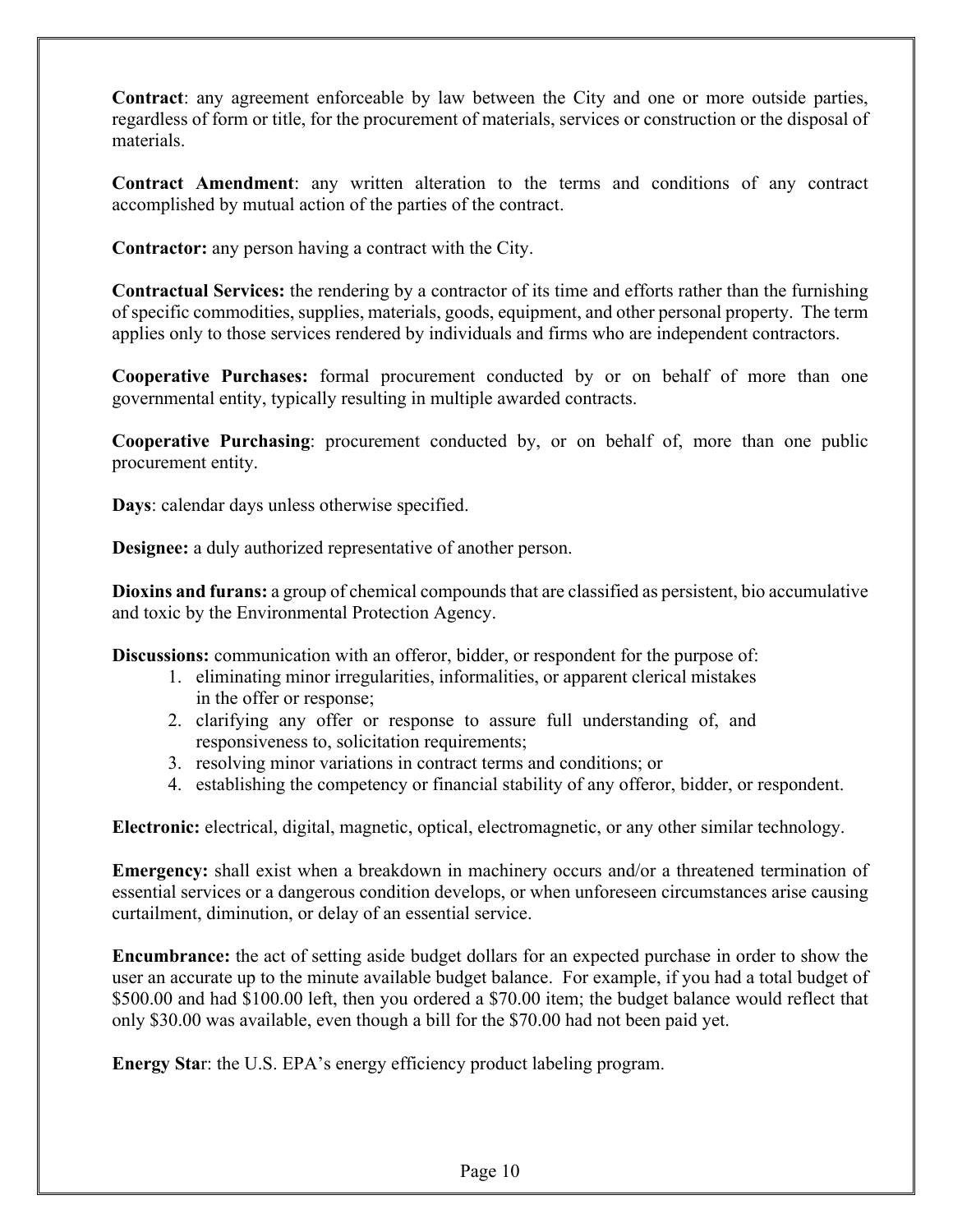**Energy Efficient Product:** a product that is in the upper 25% of energy efficiency for all similar products, or that is at least 10% more efficient than the minimum level that meets Federal standards.

**Engineering Services**: professional or creative work in connection with public or private utilities, structures, buildings, machines, equipment and processes for projects requiring engineering education, training, and experience and the application of special knowledge of the mathematical, physical and engineering sciences to such professional service or creative work as consultation, investigation, evaluation, planning, design, and supervision of construction for the purpose of assuring compliance with specifications and design.

**Evaluation Committee:** group of persons selected to rank, in preferential order, those professional firms or individuals interested in providing services on a particular project and to negotiate a final contract with the highest ranked firm.

**Federal Energy Management Program:** a program of the Department of Energy that issues a series of *Product Energy Efficiency Recommendations* that identify recommended efficiency levels for energy-using products.

**Forest Stewardship Council:** a global organization that certifies responsible, on-the-ground forest management according to rigorous standards developed by a broad variety of stakeholder groups.

**Formal Bid Process:** the use of an Invitation for Bids or Request for Proposals pursuant to this policy.

**Good Faith Efforts***:* the voluntary actions of a Bidder or Participant undertaken in good faith to ensure that it does not discriminate in its contracting practices and to explain any failure to meet a contract Goal set in accordance with the relevant City policies or legislation.

**Goods**: any tangible personal property other than services or real property.

**Governmental Agency:** any agency of the Federal, State, or local government.

**Improvements:** any structure, building, street, utility, or other valuable addition to real property amounting to more than mere repairs or partial replacement and intended to enhance its value or utility or to adapt it for new or further purposes.

**Indefinite Quantity Contract**: a master contract for completion of a project or provision of services or materials on an as-needed basis establishing all terms and conditions requested by the City except those contained in the task (work) orders to be issued pursuant to the indefinite quantity contract.

**Indemnify:** to protect against hurt of loss.

**Integrated Pest Management (IPM):** an ecosystem-based strategy that focuses on long-term prevention of pests or their damage through a combination of techniques such as biological control, habitat manipulation, modification of cultural practices, and use of resistant varieties. Pesticides are used only after monitoring indicates they are needed according to established guidelines, and treatments are made with the goal of removing only the target organism. Pest control materials are selected and applied in a manner that minimizes risks to human health, beneficial and non-target organisms, and the environment.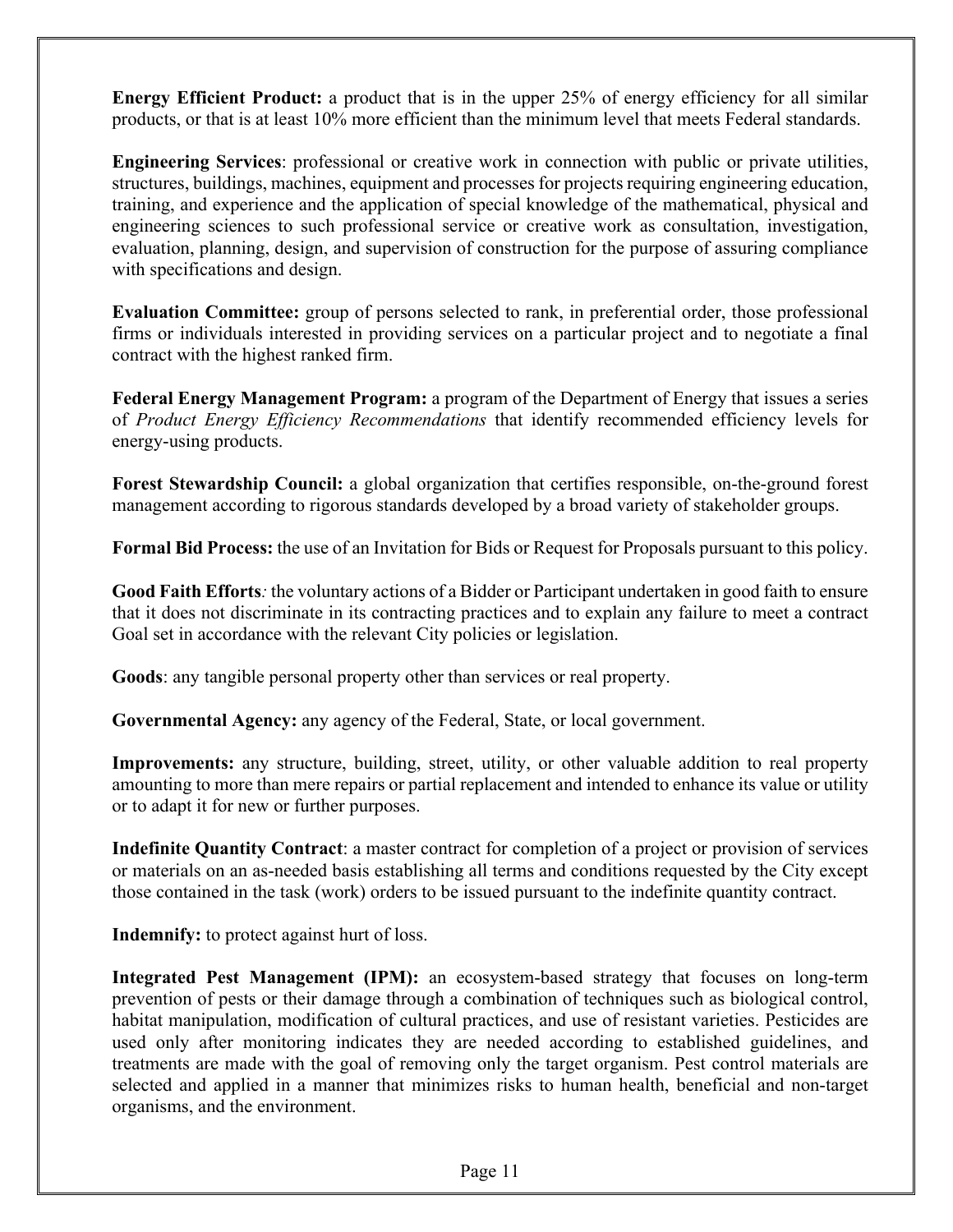**Inventory:** goods in stock in the Central Warehouse.

**Invitation for Bid (IFB)**: a written solicitation for competitive sealed bids with the title, date, and time of the public bid opening; specifically defining the commodities and contractual services for which bids are sought.

**Landscape Architect Services**: professional or creative work such as consultation, investigation, research, planning, design, and preparation of drawings and specifications. "Landscape architect services" may also mean responsible supervision of the development of land areas when the objective is to preserve, enhance, or determine the following:

- 1. Proper land uses;
- 2. Natural land features;
- 3. Planting;
- 4. Natural and aesthetic values;
- 5. Settings and approaches to structure or other improvements;
- 6. Settings of grades and determining drainage;
- 7. Providing for storm drainage systems when these systems do not require the hydraulic design, structural design, or system components and are restricted to the use, when relevant, of any standards prescribed by local or State authorities; and
- 8. Determination of environmental problems of land, including erosion, blight, and other hazards.

 **LEEDTM Rating System:** the self-assessing system developed by the U.S. Green Building Council designed for rating new and existing commercial, institutional, and high-rise residential buildings.

**Local Preference**: City policy formulated in order to encourage purchases from businesses located within The City of Frederick or the State of Maryland.

**Maintenance**: acts of repair, replacement, or other acts necessary to keep any improvements or personal property in proper condition and good working order; to prevent decline in, failure or cessation of the existing condition of the improvement or personal property or to restore any improvement to its original condition after partial failure or destruction. This term shall not include improvements.

**Materials**: all personal property, including but not limited to supplies, equipment, parts, printing, and insurance; excluding, however, leases of a permanent interest in real property, securities, and financial paper.

**Negotiations**: an exchange of information or any form of cooperation during which the offeror and the City may alter or otherwise change the conditions, terms, and price, unless prohibited, of the proposed contract.

**NIGP:** National Institute of Governmental Purchasing

**Per Diem Allowance:** an amount of money granted to employees who are traveling to cover their meal expenses.

**Performance Bond:** a bond executed subsequent to award by a successful bidder, to protect the City from loss due to the bidder's inability to complete the contract as agreed.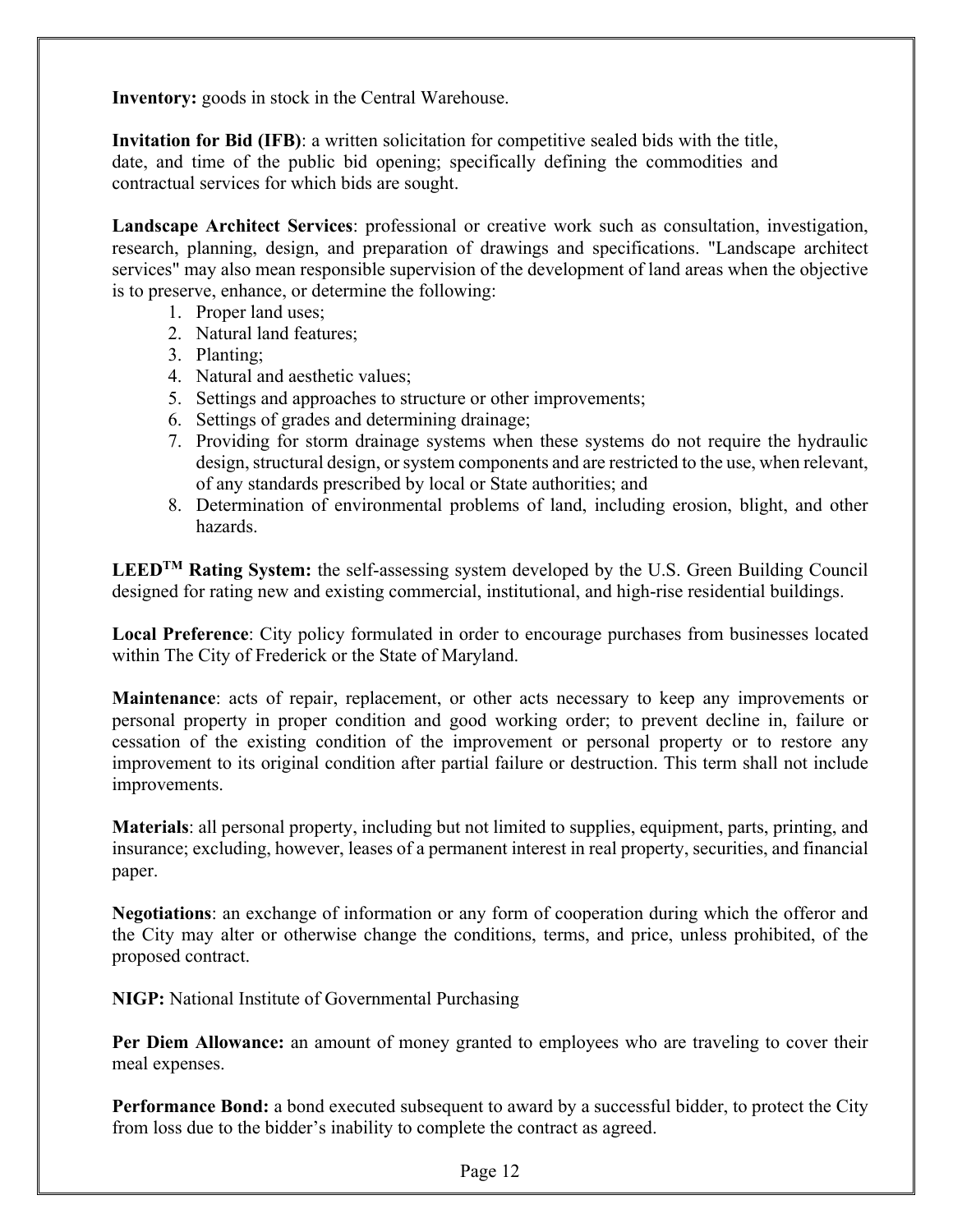**Petty Cash:** an amount of money kept secured in a given centralized location that can be used for small dollar purchases.

**Piggybacking:** a procedure of procuring goods or services without formal bid procedures utilizing another public entity's award of an Invitation to Bid or Request for Proposal. City procedure permits piggybacks off contracts awarded by the State of Maryland, and contracts and awarded bids by local, and state government agencies and cooperative purchasing organizations or purchasing associations and, schedules allowable by law of national government agencies such as the General Services Administration (GSA).

**Postconsumer Material:** a finished material which would normally be disposed of as a solid waste, having reached its intended end-use and completed its life cycle as a consumer item, and does not include manufacturing or converting wastes.

**Practical**: whenever possible and compatible with local, state, and federal law, without reducing safety, quality, or effectiveness and where the product or service is available at a reasonable cost in a reasonable period of time.

**Pre-consumer Material:** material or by-products generated after manufacture of a product is completed but before the product reaches the end-use consumer. Pre-consumer material does not include mill and manufacturing trim, scrap, or broke which is generated at a manufacturing site and commonly reused on-site in the same or another manufacturing process.

**Pricing Agreement**: an agreement by which procurements are conducted by or on behalf of more than one governmental body.

**Procurement**: the purchasing, renting, leasing or other acquisition of any materials, services, professional services, or construction. It shall also include all functions that pertain to obtaining any supplies or services (including professional services or construction), including the description of requirements, the selection and solicitation of sources and the preparation and award of contract.

**Procurement Card:** a credit card that has been set up with certain limits and arrangements that allows employees easier access to purchase goods and services and reduces the need for petty cash reimbursements.

**Professional Services:** the furnishing of labor, time, effort, or expertise by a contractor with specialized knowledge in a field, including but not limited to architecture, engineering, medicine, finance, accounting, appraisal, and land surveying.

**Proposal**: the documents submitted in response to an RFP to be used as the basis of negotiation, and/or to become incorporated in a contract upon acceptance by the City.

**Proposer:** a person who submits a proposal in response to a request for proposals.

**Public Bid Opening:** the process of opening and reading bids at the time and place specified in the Invitation for Bid.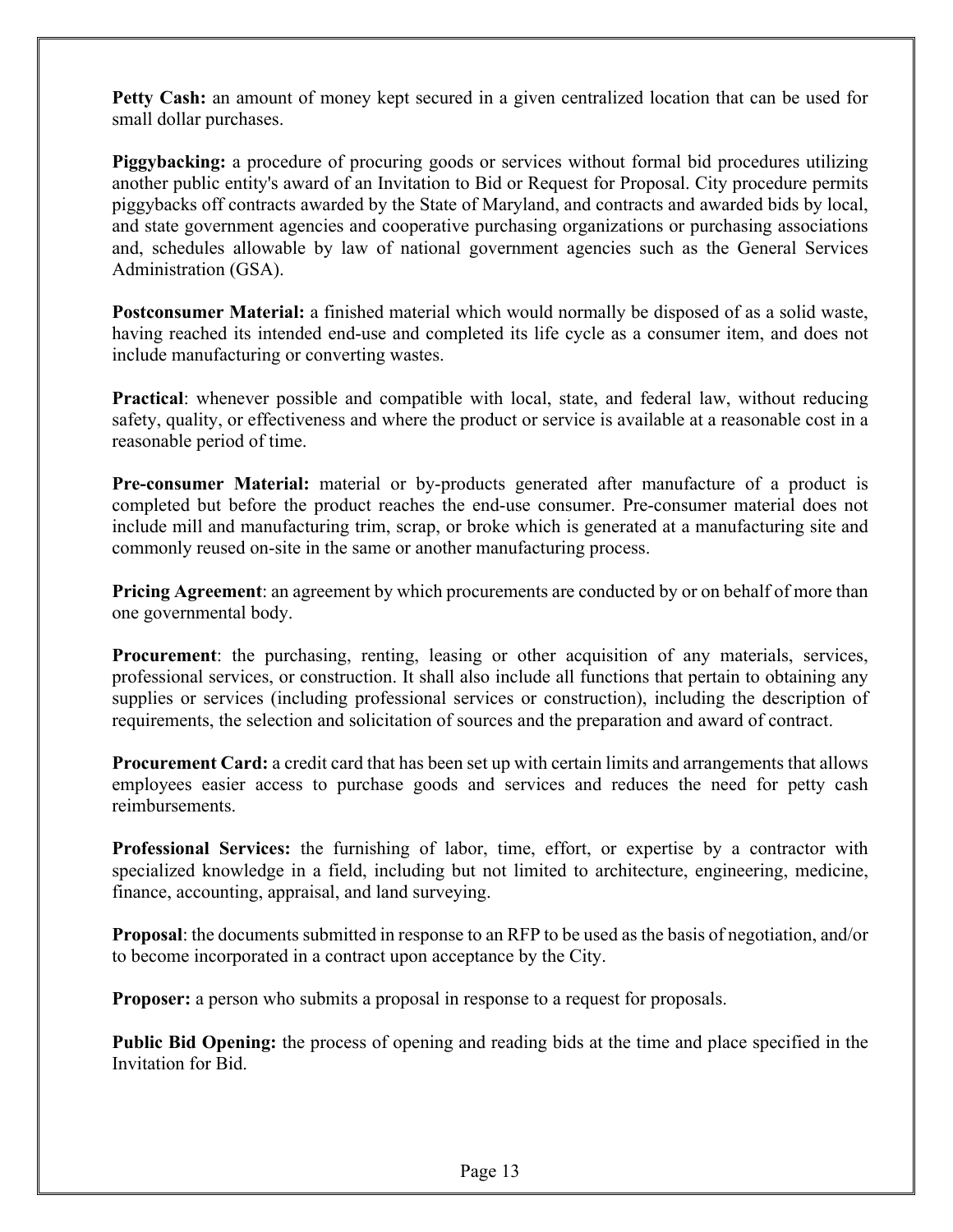**Public Notice**: any publication reasonably calculated to inform responsible bidders or offerors. Public notice shall occur for a reasonable time and may be disseminated through any means of mass communication, including but not limited to newspapers, other written publications, posting, television, radio, other broadcasting media, web publishing and electronic billboards.

**Purchase Order (PO):** a City document used to authorize a purchase transaction with a vendor. It should contain provisions for goods and/or services ordered; applicable terms as to payment, discounts, date of performance and transportation and other factors or conditions relating to the transaction. Acceptance by vendor of a City purchase order shall constitute a contract.

**Purchase Requisition**: the formal (electronic) process of obtaining approval to make a purchase on behalf of the City.

**Qualifications Based Selection:** a process for selecting professional services based on qualifications and experience.

**Quick Pay Commitment***:* An agreement or policy commitment that a Prime Contractor makes to pay all Subcontractors participating in a Contract within twenty (20) days after the Prime Contractor confirms that the subcontracted work has properly performed and properly completed. Such agreement or commitment exists outside of any Prompt Pay requirements, meaning that payment to the subcontractors pursuant to such agreement is not contingent on the Prime Contractor receiving payment from the City.

**Quotation:** a document containing cost information for goods and services submitted in response to a solicitation from a contracting authority.

**Recovered Material:** fragments of products or finished products of a manufacturing process, which has converted a resource into a commodity of real economic value and includes pre-consumer and postconsumer material but does not include excess resources of the manufacturing process.

**Recycled Content:** the percentage of recovered material, including pre-consumer and postconsumer materials, in a product.

**Recycled Content Standard:** the minimum level of recovered material and/or postconsumer material necessary for products to qualify as "recycled products."

**Recycled Product:** a product that meets the City's recycled content policy objectives for postconsumer and recovered material.

**Remanufactured Product:** any product diverted from the supply of discarded materials by refurbishing and marketing said product without substantial change to its original form.

**Reused Product:** any product designed to be used many times for the same or other purposes without additional processing except for specific requirements such as cleaning, painting, or minor repairs.

**Request for Information (RFI):** a solicitation of responses which will satisfy a need, rather than a firm specification, and in which the respondent is given latitude in order to develop a product and/or service which will fulfill the need.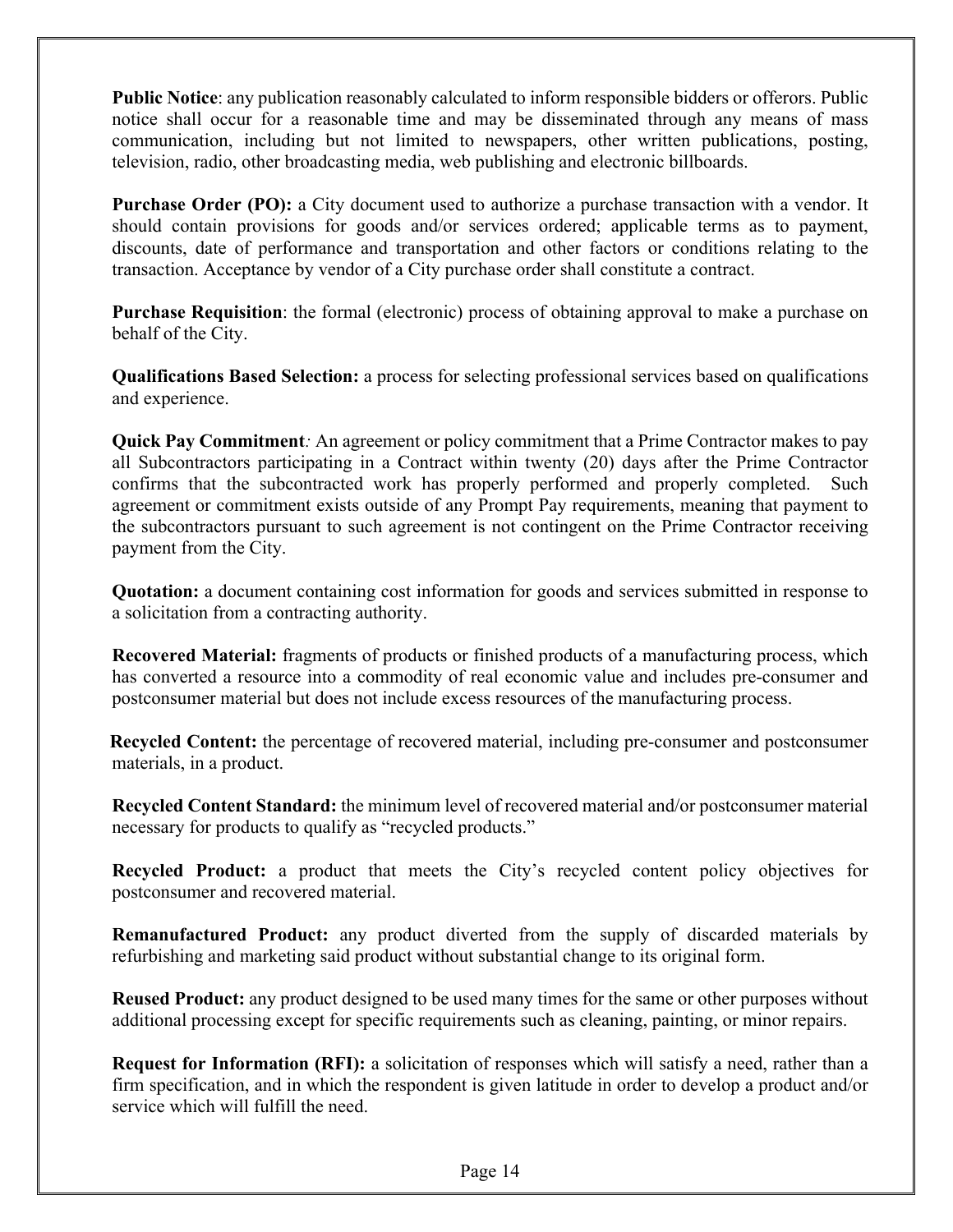**Request for Letter of Interest (RLI):** a solicitation of responses from vendors whereby vendors are invited to state their interest in performing a specific job or service for the City. Requests for letters of interest are usually issued with requests for qualifications and utilized by the City to determine which vendors shall be short listed, interviewed, and selected for final contract negotiations.

**Request for Qualifications (RFQ):** a formal written solicitation for sealed qualifications with the title, date and time of the closing designated. A request for qualifications may be used when the City is soliciting services or should the City determine the need to pre-qualify contractors for services prior to obtaining pricing.

**Request for Quotation**: an informal request to prospective vendors soliciting pricing for goods and services.

**Request for Proposal (RFP):** a formal written solicitation for sealed proposals with the title, date and time of the closing designated. A request for proposal may be used when the City is incapable of specifically defining the scope of work for which the commodities or services are required.

**Responsible Bidder or Offeror**: contractor, supplier, or vendor, qualified on the basis that it (1) has adequate financial resources to perform a contract, (2) is able to comply with the associated legal or regulatory requirements, (3) is able to deliver according to the contract schedule, (4) has a history of satisfactory performance, (5) has good reputation regarding integrity, (6) has or can obtain necessary data, equipment, and facilities, and (7) is otherwise eligible and qualified to receive award if its bid is chosen.

**Responsive Bidder or Offeror**: a person whose bid or offer conforms in all material respects to the requirements set forth in the invitation for bids or request for proposals.

**Services**: the furnishing of labor, time or effort by a contractor, consultant, subcontractor, or subconsultant which does not involve the delivery of a specific end product other than required design documents or reports and performance. Services do not include employment agreements or collective bargaining agreements. The definition of services includes, but is not limited to, consulting, personal, professional, legal counsel, auditing, technical, professional design, and construction services.

**Short List:** a reduced list of candidates narrowed by the application of an approved process applying uniform criteria. They have been selected from a longer list (all proposers) for further consideration for award, and from this group the successful offeror will be chosen.

**Single Source:** competition is available, but a contract is awarded without competition for a justifiable reason.

**Sole Source:** a contract awarded for a material, service, or construction item without competition.

**Source Reduction:** products that result in a net reduction in the generation of waste compared to their previous or alternate version and includes durable, reusable, and remanufactured products; products with no, or reduced, toxic constituents; and products marketed with no, or reduced, packaging.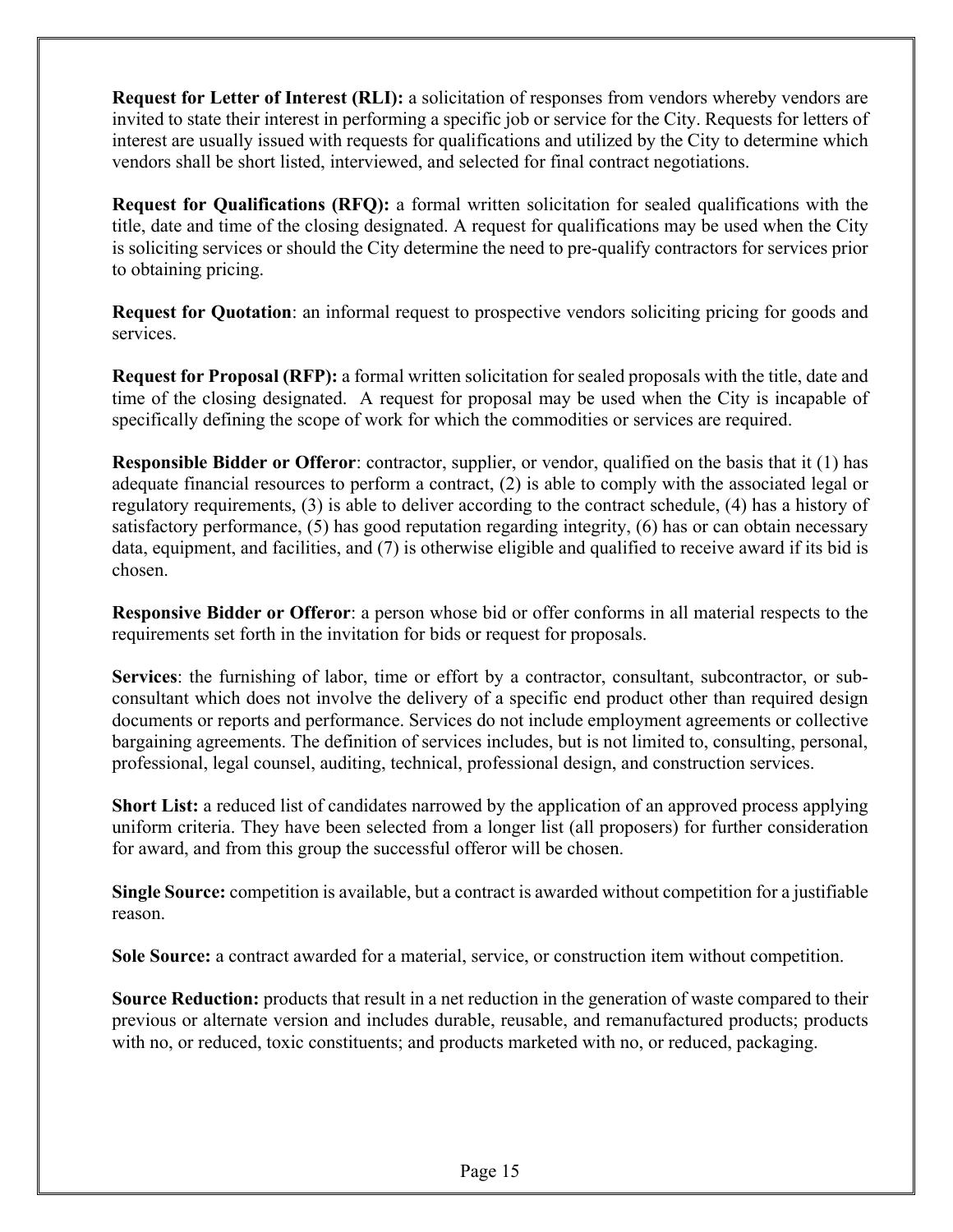**Specification**: any description of the physical or functional characteristics of or the nature of the material, service, or construction item. It may include a description of any requirement for inspecting, testing, or preparing a material, service or construction item for delivery or a procedure for determining whether the requirements are satisfied.

**Standardization:** the process of setting generally uniform characteristics for a particular good or service; a product that conforms to specifications resulting from the same or equivalent technical requirements. There are at least four levels of standardization: compatibility, interchangeability, commonality, and reference. These standardization processes create compatibility, similarity, measurement, and symbol standards.

**State Business**: a business entity that (i) For at least one year immediately preceding the issuance of the relevant request for quotes or formal solicitation, has its headquarters, a manufacturing facility, a locally-owned franchise, or an operating branch physically located within the State of Maryland; (ii) For the most recent tax year, has paid all business tax or real property tax due to a political subdivision of the State of Maryland; and (iii) Will use only subcontractors who meet the criteria of (i) and (ii).

**Subcontractor or Sub-consultant**: a person who contracts to perform work or render service to a contractor or consultant as defined by this section or to another subcontractor or sub-consultant as a part of a contract with the City.

**Toxics Release Inventory (TRI):** a publicly available U.S. EPA database that contains information on toxic chemical releases and other waste management activities reported annually by certain covered industry groups as well as federal facilities.

**U.S. EPA Guidelines:** the Comprehensive Procurement Guidelines established by the U.S. Environmental Protection Agency for federal agency purchases as of May 2002 and any subsequent versions adopted.

**Water-Saving Products:** those that are in the upper 25% of water conservation for all similar products, or at least 10% more water-conserving than the minimum level that meets the federal standards.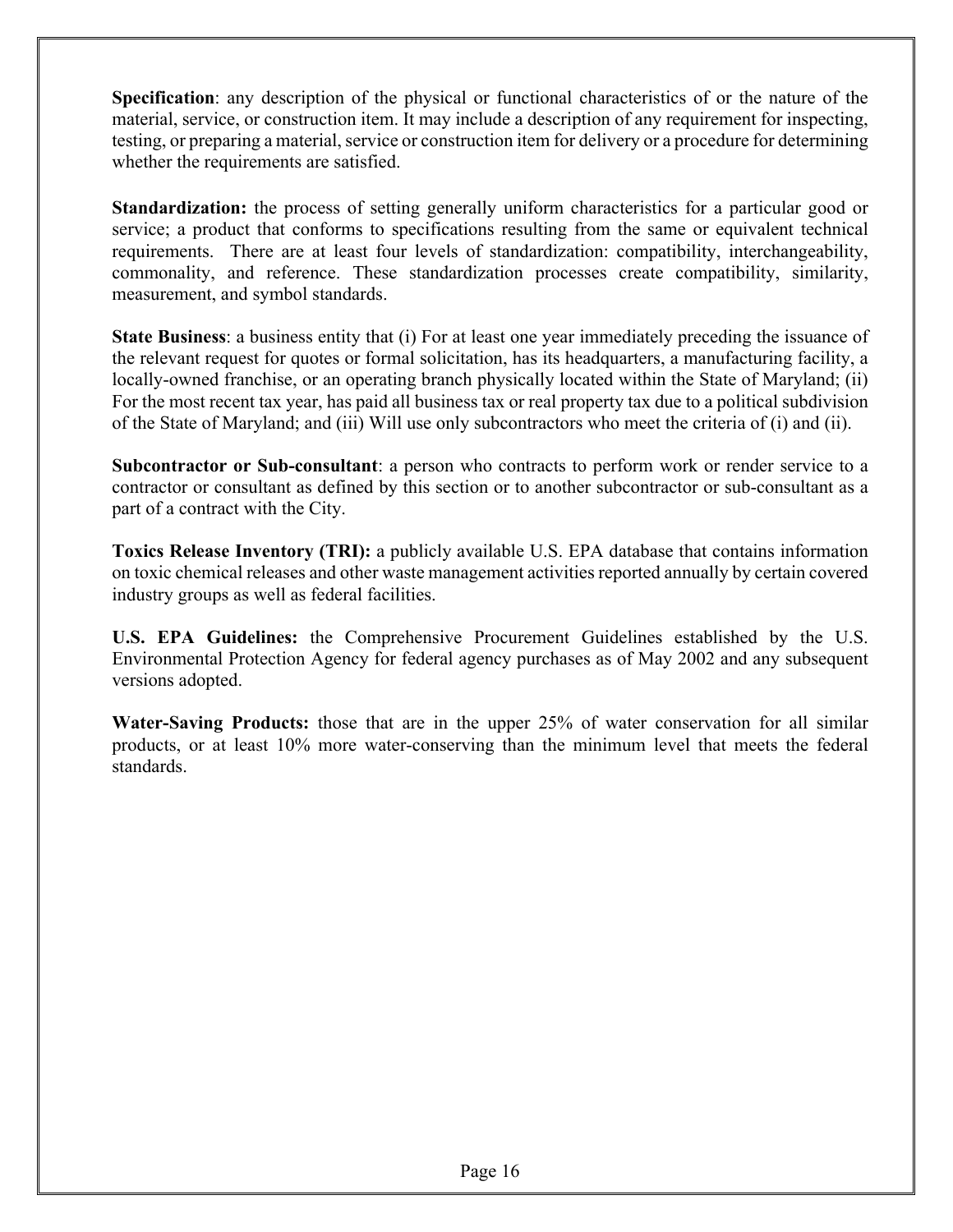#### **C. EZ REFERENCE**

#### Quotes or Bid?

Purchases (total requisition) amounting to less than \$10,000.00 shall be made by obtaining a price from a qualified vendor and submitting a requisition; between \$10,000.00 and \$49.999.99 shall require three written price quotes from solicited suppliers (explain circumstances fully if less than three (3) quotes were obtained); \$50,000.00 and over must be advertised for formal solicitation. However, when a pricing advantage may be obtained by piggybacking on other governmental contracts, a City of Frederick formal solicitation is not required. In the event there is only a single source of supply and the cost exceeds \$49,999.99, the Purchasing Manager, with the consent of the Director of Budget and Purchasing, is authorized to negotiate an open market order on terms most advantageous to the City.

#### Who Signs?

Purchase Contracts or Agreements up to \$49,999.99 will be approved and signed by the Purchasing Manager, Director of Budget and Purchasing, or Mayor. Contracts or Agreements of \$50,000.00 or more must be approved by the Board of Aldermen.

#### Who Places the Order?

The initiating department places the order unless they notify the Purchasing Department otherwise.

#### How does the vendor get paid?

When you have received the product or service and receive an invoice or packing slip, indicate on the paper document that it is "OK to Pay", date and sign it. Give reference to the Purchase Order number if it is not already referenced on the document. Forward this document to the Accounts Payable division of Purchasing. It is imperative that the packing slip and invoice be submitted to Accounts Payable in a timely manner to avoid late payments. All invoices should be sent by the vendor to invoices @cityoffrederickmd.gov.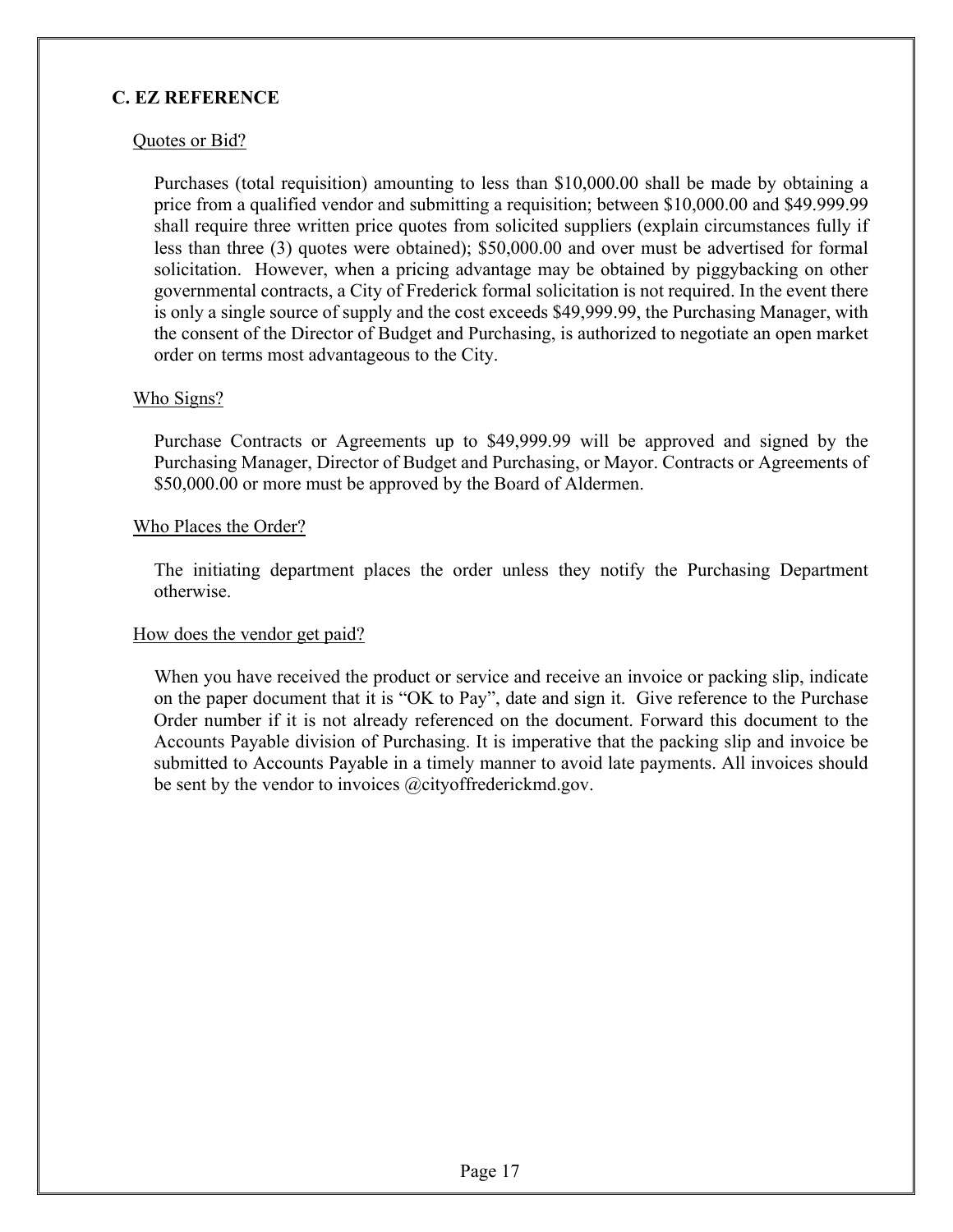## **SECTION II – PURCHASING AUTHORITY**

The purchasing authority for The City of Frederick is delegated as herein provided.

#### **A. PURCHASING POSITIONS AND COMMITTEE**

- 1. The Purchasing Manager is responsible for management of the Purchasing Department and its function, review and approval of all City purchases, maintenance of the Purchasing Policies Manual and interpretation of the Purchasing Policies Manual language and intent. The designated backup for the Purchasing Manager is the Director of Budget and Purchasing.
- 2. A Purchasing Committee is hereby established composed of the Mayor, President Pro-Tem of the Board of Aldermen, Director of Finance, and the Director of Budget and Purchasing. The committee has the authority to approve emergency purchases, including those that cannot meet the timing of Mayor and Board of Aldermen meeting schedule. Three members of the Purchasing Committee constitute a quorum. All decisions must be made by a majority of those present.

#### **B. PURCHASE ORDERS AND ISSUING AUTHORITIES**

- 1. The Purchasing Manager, Purchasing Department Buyer or designee is responsible for issuing purchase orders and making purchases on behalf of all departments, when appropriate. This includes obtaining a single quote, soliciting three quotes, and processing formal bids. These duties may be delegated to the departments, as necessary. Departments will be responsible for writing the technical specifications and the Purchasing Department will assist.
- 2. No purchases (excluding p-card purchases) shall be made without a purchase order. Department heads and/or employees may be held fully liable for all purchases or expenses involved contrary to the provisions provided and may be subject to disciplinary action. The Purchasing Manager shall review such purchases and report problems to the employee, the immediate supervisor and further up the chain of command, as appropriate.
- 3. The Purchasing Manager or designee must certify that an unencumbered balance in excess of all unpaid obligations is sufficient to defray the amount of the purchase order. It is the responsibility of the Finance Department to provide the Purchasing Department with a detailed budget and capital outlay listing for each City department. The Mayor, Director of Budget and Purchasing, and Director of Finance have the authority to override a purchase if sufficient funds are not available in the budget category.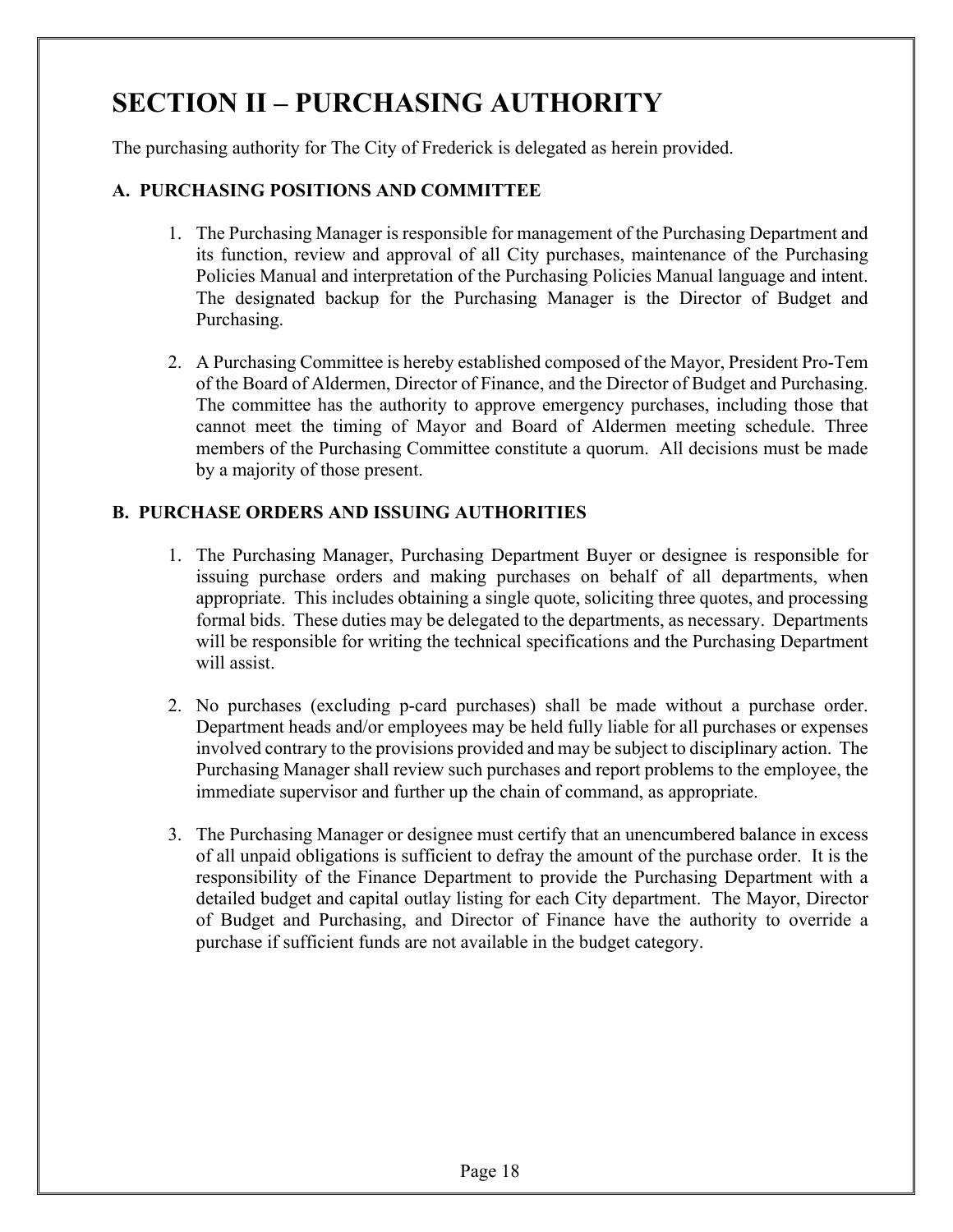## **SECTION III – PURCHASING POLICY**

#### **A. BASIC POLICIES**

- 1. All applicable local, state, and federal laws apply when goods or services are purchased by the City.
- 2. Personal Purchases for Employees
	- a. The Purchasing Department may not purchase supplies for the private use of employees.
	- b. No City employee in any of their private purchases may use their position with the City in an effort to obtain a price consideration better than that offered to the general public, unless it is offered as a group discount rate to all City employees. Employees are permitted to purchase additional uniforms through the Purchasing Department at their own expense. Payment shall be made prior to delivery.
- 3. Relations with Other Departments: Purchasing Department employees are to familiarize themselves with the particular requirements of the various users of services and materials and to be receptive to their counsel.
- 4. Relations with municipal agencies and cooperative purchasing organizations.
	- a. The Purchasing Manager may undertake programs involving joint or cooperative purchases with other public agencies and/or cooperative purchasing organizations such as the Frederick Area Cooperative Purchasing Committee, State of Maryland, NJPA, COG, US Communities, BRCPC, H-GAC, National IPA, TCPN, etc.
	- b. When pricing advantage may be obtained by buying from surplus lists or supply contracts of other governmental purchasing agencies, competitive bidding is not required. "Piggybacking" on other governmental contracts that have been bid may be done if the vendor is willing to abide by the terms of the contract and the bid award is less than one year old or has the formal option to renew. A copy of the original contract and any renewal documentation must be submitted to the Purchasing Department for review and approval.
- 5. Avoidance of Verbal Arrangements/Understandings: Insofar as possible or practical, communications with vendors should be in writing to avoid misunderstandings and provide a historical file.
- 6. Negotiations with Vendors: No employee of the City shall contract directly or indirectly with any vendor except with the approval of the Purchasing Manager or their designee.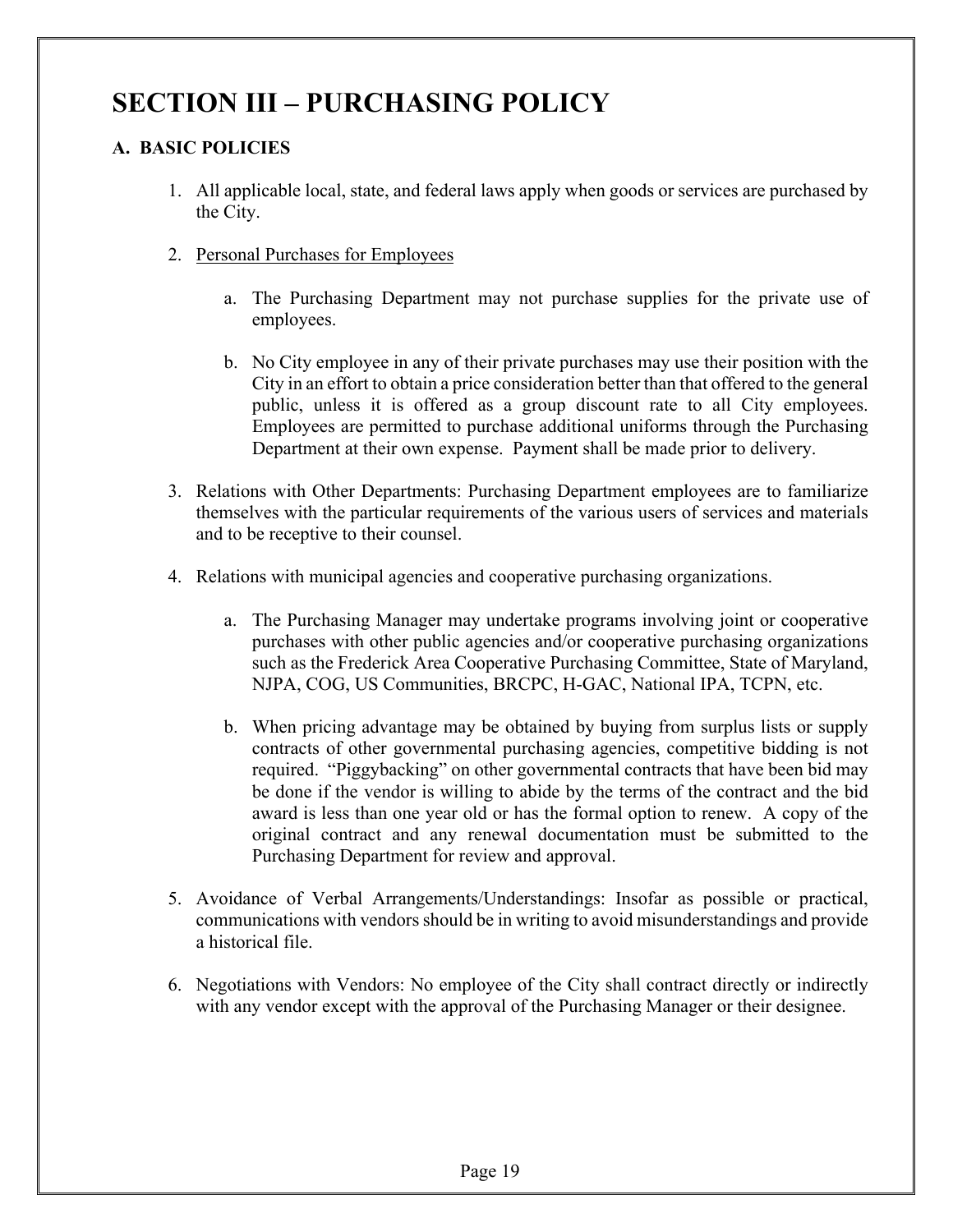- 7. Relations with the Public
	- a. The City's Ethics Ordinance, Chapter 21 of the Frederick City Code, shall govern employees' relations with vendors and those organizations under contract with the City.
	- b. Negotiation by suppliers' representatives with employees in a user department should be through, or with the knowledge of, the appropriate purchasing representative.
- 8. Purchasing Department Files and Records: Complete files are to be maintained in the Purchasing Office (or electronically, as appropriate) consisting of at least the following.
	- a. Requisitions and purchase orders with copies of related correspondence,
	- b. Catalog files (electronic files, descriptive literature of commodities regularly purchased),
	- c. Copies of contracts and agreements, where applicable.
- 9. It is a violation of these regulations to spread the purchase of an item or items over two or more purchase orders when the intent is to avoid these policies.

#### **B. PURCHASING LIMITS**

All goods, supplies and services purchased for the City shall conform to the following procedures. Anyone found to have violated these procedures may be subject to appropriate disciplinary action as described in the City's Employee Policies and Procedures Handbook.

- 1. All purchases (total requisition) for goods and services amounting to less than \$10,000.00 shall be made by obtaining a price from a qualified vendor and submitting a requisition. It is the responsibility of all employees making purchases to rotate purchases among qualified vendors when repeated small purchases are made.
- 2. All budgeted purchases or line items of a single purchase order between \$10,000.00 and \$49,999.99 shall require three (3) documented price quotes from solicited suppliers. Explain circumstances fully if less than three (3) quotes were obtained. Special circumstances that could fall under emergency purchase or sole source guidelines may necessitate less than three prices. This must be approved by the Purchasing Manager.
- 3. Purchases of items greater than \$49,999.99 must be advertised for bid/proposal but can be made by direct vendor solicitation if approved by the Purchasing Manager. In the event there is only a single source of supply and the cost exceeds \$49,999.99, the Purchasing Manager is authorized to negotiate an open market order on terms most advantageous to the City.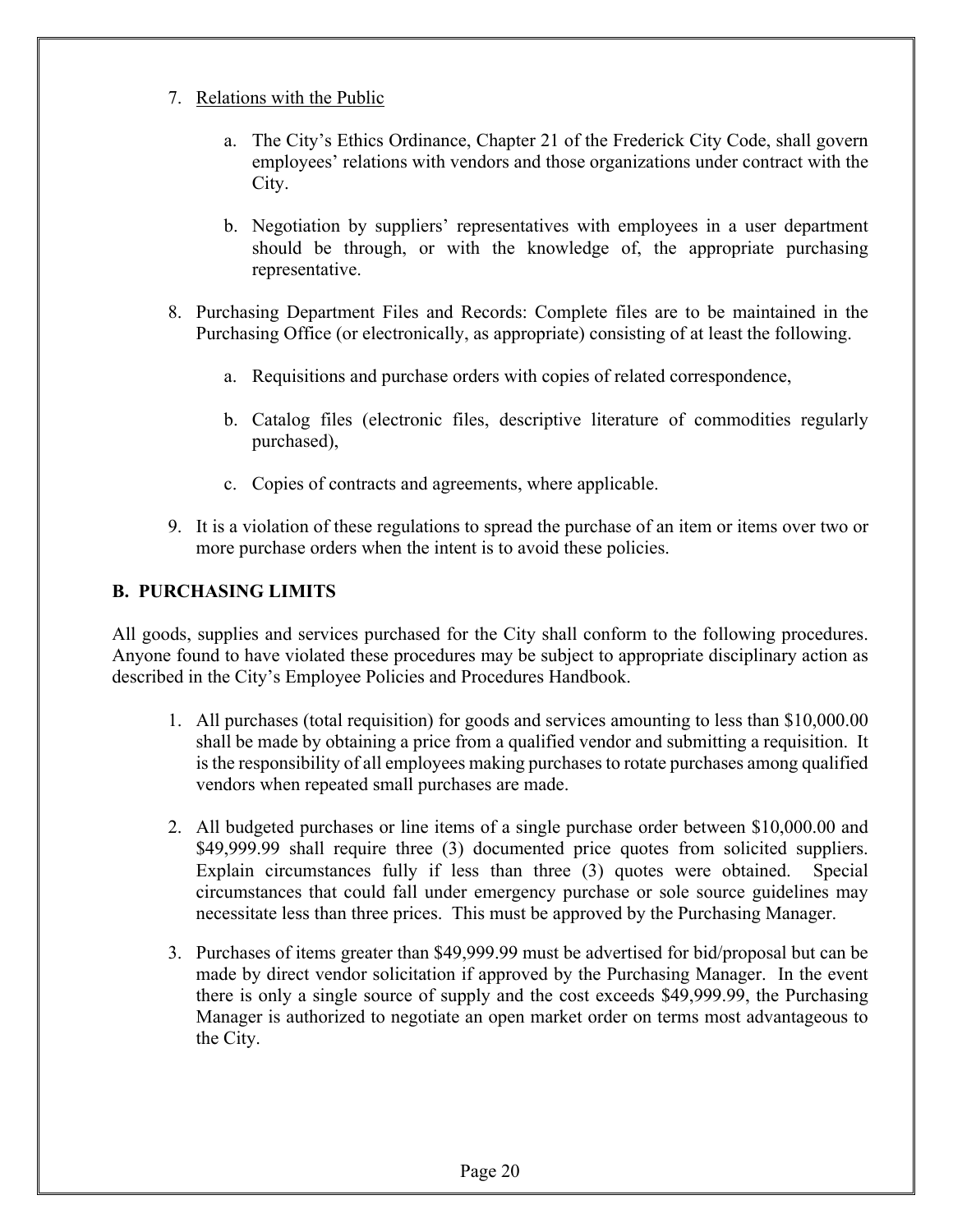#### **C. CAPITAL PURCHASES**

Capital outlay items are those with a single value of \$5,000.00 or more and have a life expectancy of 3 years or more. These items are to be budgeted specifically in the capital outlay expense category. If it is deemed necessary by the Department Head that a purchase of an item that has not been previously approved and line itemed in the capital outlay budget, the Department Head must submit a budget transfer, justification, and all supporting documents for the purchase to the Director of Budget and Purchasing for approval.

If a capital outlay item has been previously approved through the budget process by the Mayor and Board of Aldermen, it shall not be necessary to revisit approval of purchase of the capital outlay item, as long as the purchase price is not greater than approved dollars budgeted.

#### **D. DISPUTES**

The Purchasing Manager and their designees have the right and the duty to question any item(s) that can be considered unnecessary and/or unreasonable. The Purchasing Manager does not have the authority to refuse to purchase the item(s) unless funds are insufficient in the budget. However, if the Purchasing Manager does question an item(s), they will first request the Department Head to further substantiate the validity of the purchase. If the Purchasing Manager remains unsatisfied with the explanation due to a sincere difference of opinion, the matter will then be brought to the attention of the Director of Budget and Purchasing who may, at their discretion, present the issue to the Purchasing Committee for a final decision.

#### **E. SIGNING AUTHORITY**

Purchase Requisitions, Contracts or Agreements that obligate the City to pay for a service or product will be approved and signed by the Purchasing Manager, Director of Budget and Purchasing, Finance Director or Mayor, or their designees.

For Purchase Requisitions, Contracts or Agreements over \$49,999.99, the item with supporting material shall be placed on a public meeting agenda for approval by the Mayor and Board of Aldermen.

#### **F. CHANGE ORDERS**

Change Orders that have sufficient operating or project budget and that are less than \$50,000 shall be approved by the City Project/Contract Manager, the Director of Budget and Purchasing, Purchasing Manager, Director of Public Works, and the Mayor, using an appropriate Change Order Form.

Change Orders of \$50,000 or more or exceeding the budget (along with a contract amendment, if applicable), shall be approved by the Board of Aldermen at a regular public meeting. Once this process has been completed a requisition is to be entered electronically indicating the nature of the change order, listing the existing purchase order to be amended and submitting the signed/approved change order form to Purchasing for back-up of the amendment to the Purchase Order.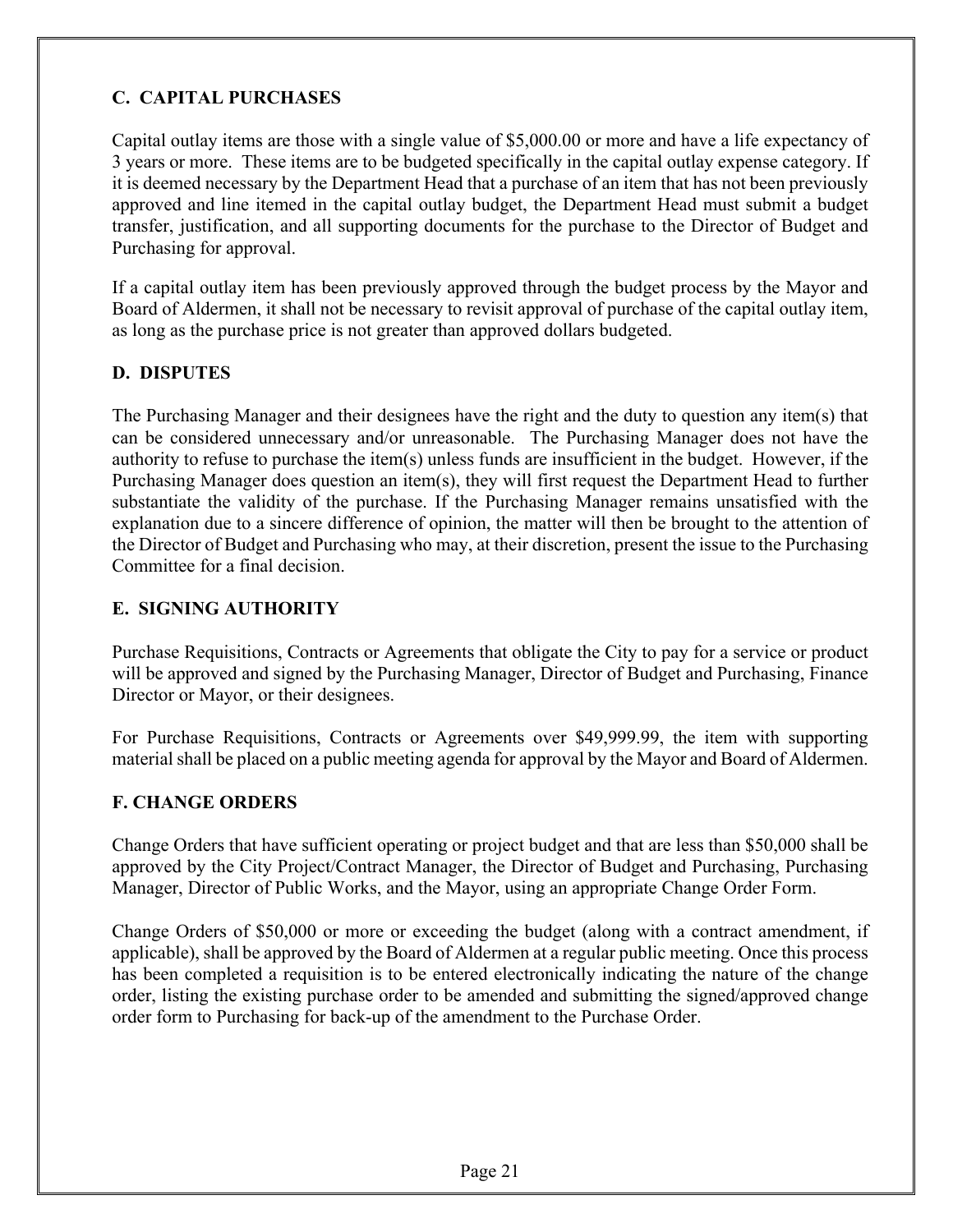#### **G. LONG STANDING RELATIONSHIPS**

The City reserves the right to maintain certain long-standing relationships without requiring a competitive solicitation for selection. Examples would include Appraiser, Attorney, Auditor, Bond Counsel, Broker, Insurance Agent, and others. Generally, there should be some reasonable justification for maintaining a long-standing relationship. For example, a long-standing relationship with a bond counsel firm and an individual attorney within that firm is in the best interest of the City. In a good working relationship, the bond counsel becomes intimately familiar with the financial workings of the City and can offer many helpful suggestions beyond the simple structuring and marketing of a bond issue. The Director of Budget and Purchasing shall maintain a list of all longstanding professional relationships. These relationships shall be reviewed on a case-by-case basis annually to review reasonableness and competitive quality and pricing.

#### **H. EMERGENCY PURCHASES**

An emergency shall exist when a breakdown in machinery and/or a threatened termination of essential services or a dangerous condition develops, or when unforeseen circumstances arise causing curtailment or diminution of an essential service.

- 1. If an emergency occurs during regular City business hours, the using agency shall immediately notify the Purchasing Manager, who shall either purchase the required goods or services or authorize the using agency to do so.
- 2. If an emergency occurs at times other than regular business hours, the using agency may directly purchase the goods or services required. The agency shall also, not later than the next regular business day, submit to the Purchasing Manager a requisition; a tabulation of bids received; a copy of the delivery record; and an explanation of the circumstances concerning the emergency transaction.
- 3. A complete, current file record shall be maintained by the Purchasing Manager explaining and supporting the particular basis upon which each emergency purchase order was issued. Such records shall be available for public inspection upon written request to the Director of Budget and Purchasing.
- 4. Manmade emergencies, through neglect, must be avoided.
- 5. It shall be the responsibility of the respective agency and the Purchasing Department to reduce the practice of making emergency purchases to a minimum. The use of an emergency purchase to circumvent normal purchasing procedures will not be permitted. Violations or abuse of the emergency procedures identified by the Director of Budget and Purchasing may result in appropriate disciplinary action as described in The City of Frederick Employees Policies and Procedures Handbook.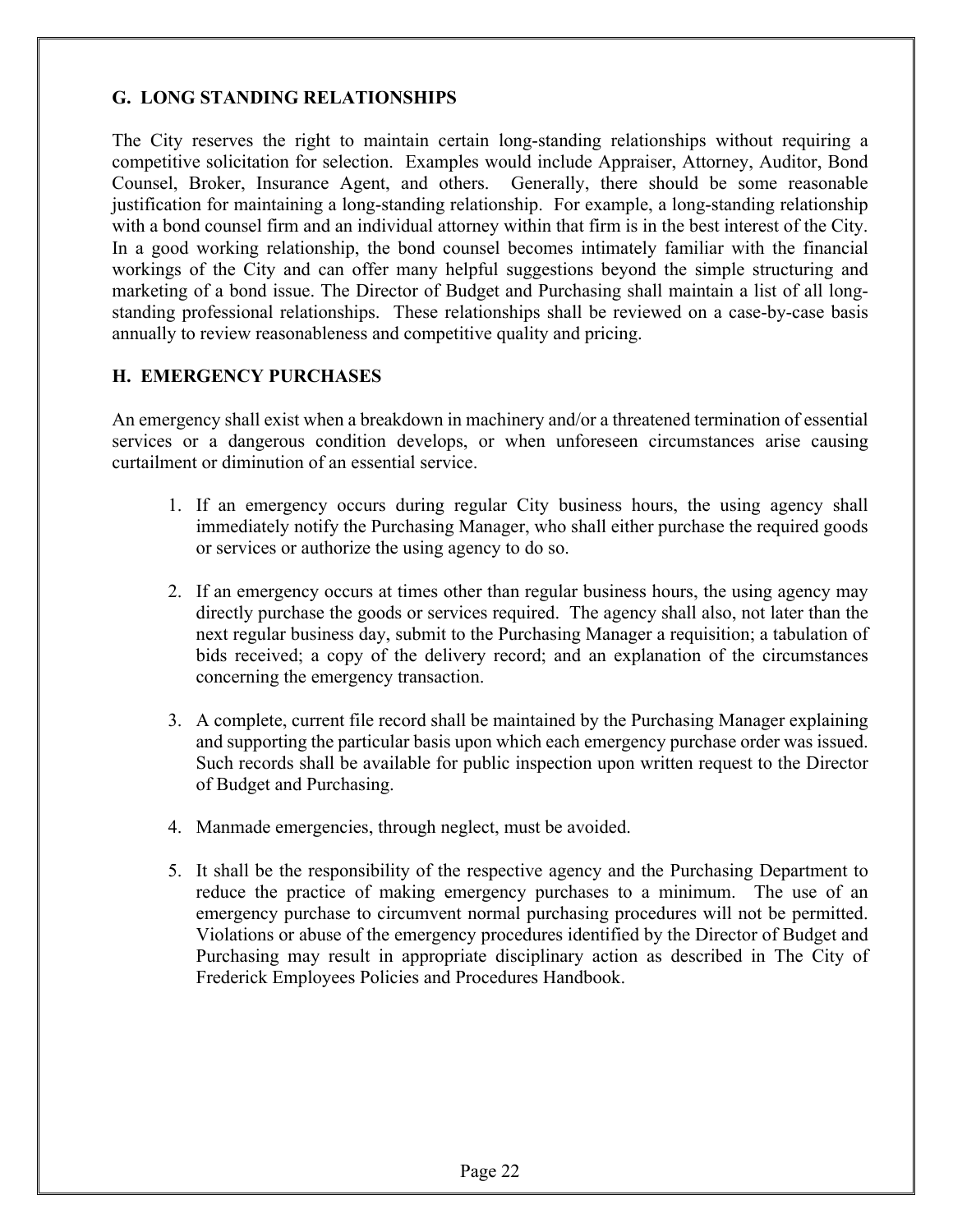#### **I. NON-DISCRIMATION POLICY, INVESTIGATIONS, AND REMEDIES**

It is the policy of The City of Frederick that discrimination against business by reason of the race, color, religion, sex, national origin, age, marital status, veteran status, disability, sexual orientation, gender identity, genetic information or any other legally protected group is prohibited. Furthermore, it is the policy of the City that all vendors and contractors doing business with it shall provide to all businesses the opportunity to participate in contracting and procurement paid, in whole or in part, with monetary appropriations of the Board of Aldermen without regard to the race, color, religion, sex, national origin, age, marital status, veteran status, disability, sexual orientation, gender identity, genetic information or any other legally protected group. Similarly, it is the policy of The City of Frederick that the contracting and procurement practices of the City should not implicate it as a passive participant in discriminatory practices engaged in by private contractors or vendors who seek to obtain contracts with The City of Frederick.

1. Contractor Non-Discrimination: Promise of non-discrimination: In consideration of, and as condition precedent to, the right and privilege to bid on or obtain construction projects and other procurement contracts with the City, each bidder, contractor, or vendor shall be required to submit to the Equity Program Administrator a duly executed and attested promise of nondiscrimination, enforceable at law, which by agreement, affidavit or other written instrument, shall provide substantially as follows:

"Know all persons by these presents, that  $I/We$ ,  $(Name(s))$ ,  $(Title(s))$ ,  $(Name of$ bidder/contractor/vendor) (hereinafter "Company"), in consideration of the privilege to bid on or obtain contracts funded, in whole or in part, by The City of Frederick, hereby consent, covenant and agree as follows:

- a. No person shall be excluded from participation in, denied the benefit of, or otherwise discriminated against on the basis of race, color, religion, sex, national origin, age, marital status, veteran status, disability, sexual orientation, gender identity, genetic information, or any other legally protected group in connection with any bid submitted to The City of Frederick for the performance of any contract resulting therefrom;
- b. That it is and shall be the policy of this company to provide equal opportunity to all businesses seeking to contract or otherwise interested in contracting with this company without regard to the race, color, religion, sex, national origin, age, marital status, veteran status, disability, sexual orientation, gender identity, genetic information, or any other legally protected group;
- c. That the promises of nondiscrimination as made and set forth herein shall be continuing in nature and shall remain in full force and effect without interruption;
- d. That the promises of nondiscrimination as made and set forth herein shall be made a part of, and incorporated by reference into, any contract or portion thereof which this company may hereafter obtain; and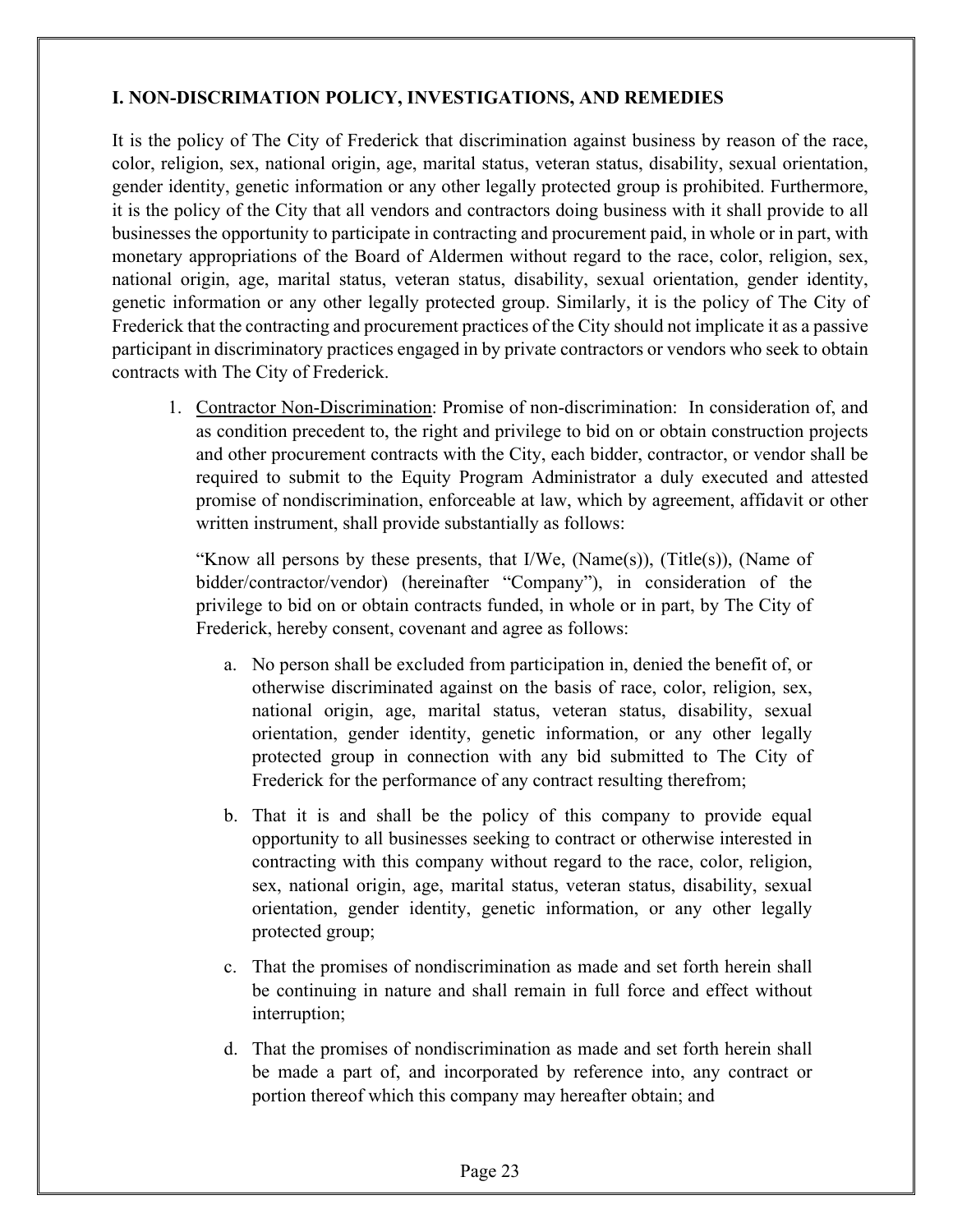- e. That the failure of this company to satisfactorily discharge any of the promises of nondiscrimination as made and set forth herein shall constitute a material breach of contract entitling the Board of Aldermen to declare the contract in default and to exercise any and all applicable rights and remedies, including but not limited to cancellation of the contract, termination of the contract, and suspension from future contracting opportunities.
- f. That the bidder shall provide such information as may be required by the Purchasing Manager and the Equity Program Administrator.
- 2. Required information: Where the Equity Program Administrator has reason to believe that a bidder, contractor, or vendor is engaged in unlawful discriminatory conduct, the Equity Program Administrator, with consultation by the Director of Budget and Purchasing and Purchasing Manager, may request an investigation of such person, contractor, its subcontractors and/or suppliers be conducted by the Mayor or designee. Such information may include, but is not necessarily limited to the following:
	- a. Documents that show what, if any, good faith efforts the bidder, contractor, or vendor has taken to insure the participation of all businesses without regard to the race, color, religion, sex, national origin, age, marital status, veteran status, disability, sexual orientation, gender identity, genetic information, or any other legally protected group for participation in the contract or proposed contract with the City.
	- b. Documents which show that the bidder, contractor, or vendor has attempted to segment the totality of work required under the proposed project or contract into two or more smaller economically feasible units or portions so as to permit participation of all businesses without regard to the race, color, religion, sex, national origin, age, marital status, veteran status, disability, sexual orientation, gender identity, genetic information or any other legally protected group ; provided, however, under no circumstances shall a bidder, contractor, or vendor be required to segment work solely for the purpose of utilizing any particular racial or gender group participant as subcontractors where such segmentation is not in accordance with common and accepted industry practices relating to the utilization of other firms or persons as subcontractors.
	- c. Documents that show whether the bidder, contractor, or vendor attended any pre-solicitation meeting and/or pre-bid conference (if such meeting or conference is held) so as to permit interested businesses a meaningful opportunity to market their goods and services to the bidder, contractor, or vendor without regard to the race, color, religion, sex, national origin, age, marital status, veteran status, disability, sexual orientation, gender identity, genetic information or any other legally protected group.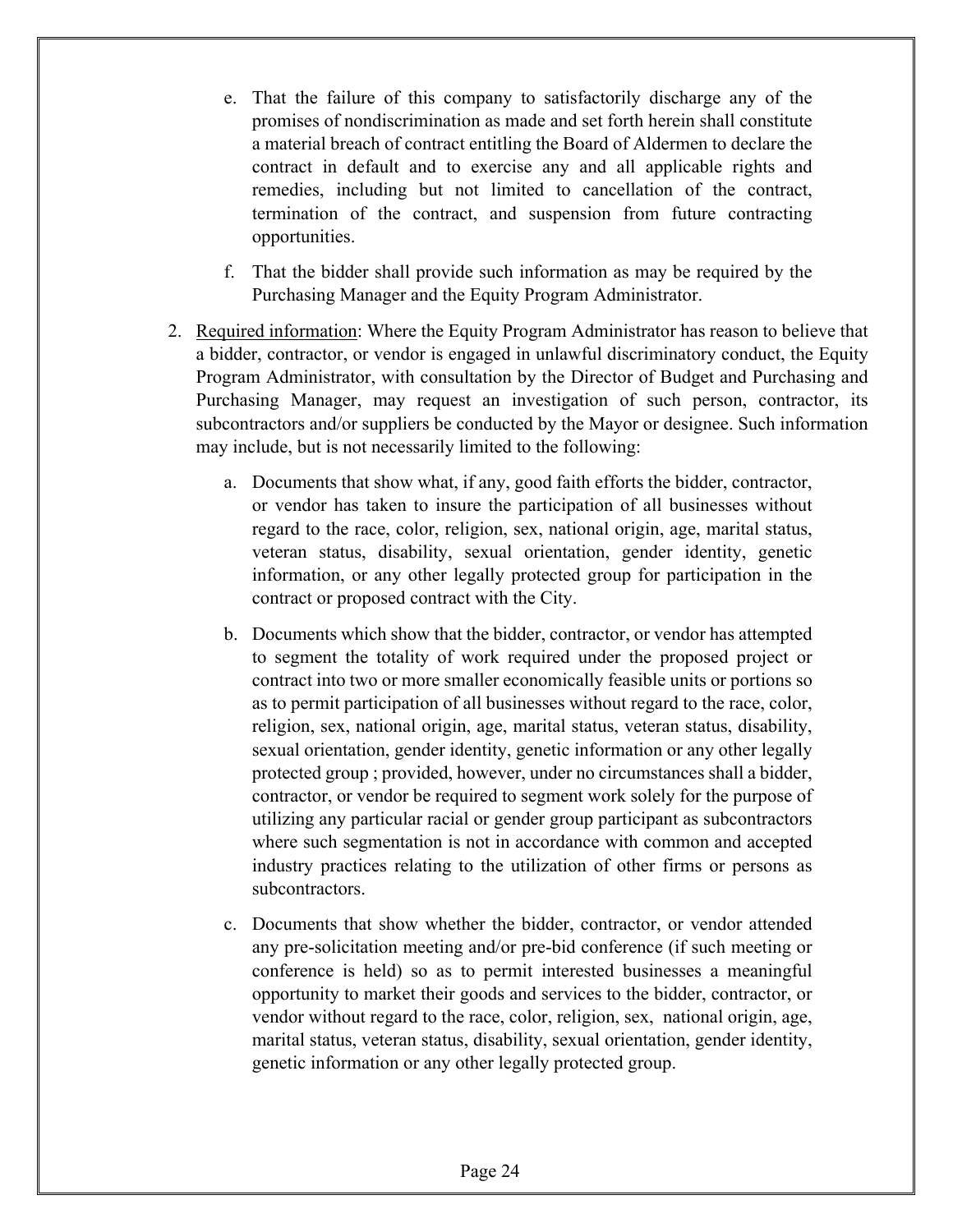- d. Documents that show whether the bidder, contractor, or vendor solicited specific individual racial, gender, ethnic, or LGBTQ businesses whose availability as potential sources of goods or services can be reasonably ascertained. This measure includes the sending of letters or making other personal contacts with specific certified MWBEs including those with whom the bidder, contractor or vendor has contracted in the past as well as other MWBEs with whom the bidder, contractor, or vendor may be unfamiliar, but whose identities can be ascertained from a directory of certified MWBEs maintained by the Purchasing Manager.
- e. Letters or documented personal contacts with any minority or woman business enterprise programs, or programs for disadvantaged businesses, as well as private minority trade associations which programs and associations are known to publicize contracting and procurement opportunities for the benefit of their respective participants and/or members.
- f. Documents that show whether the bidder, contractor, or vendor advertised in publications of general circulation and/or trade publications and other media owned by, or otherwise focused or marketed to racial minorities, women, the LGBTQ community, and any disadvantaged individuals and/or businesses owned and operated by them. The publication or media shall be one that reasonably covers the metropolitan statistical area. The advertisement shall identify and describe the specific subcontracting or other opportunity in reasonable detail.
- g. Documents that show whether the bidder, contractor, or vendor provided all interested business concerns with adequate information about the plans, specifications and requirements of the project or contract in question.
- h. Documents that show whether the bidder, contractor, or vendor conducted negotiations with any interested business in good faith without regard to the race, color, religion, sex, national origin, age, marital status, veteran status, disability, sexual orientation, gender identity, genetic information or any other legally protected group and not rejecting them as unqualified or for other reasons without having thoroughly investigated any such business' capabilities or other basis of rejection.
- i. Documents that show whether the bidder, contractor, or vendor provided reasonable assistance to an otherwise qualified business without regard to the race, color, religion, sex, national origin, age, marital status, veteran status, disability, sexual orientation, gender identity, genetic information, or any other legally protected group in need of equipment, supplies, bonding, letters of credit and/or insurance. The bidder, contractor or vendor may waive such bonding, credit and/or insurance as may be ordinarily required by it or provide reasonable assistance to any such business to obtain such equipment, supplies, bonding, credit and/or insurance.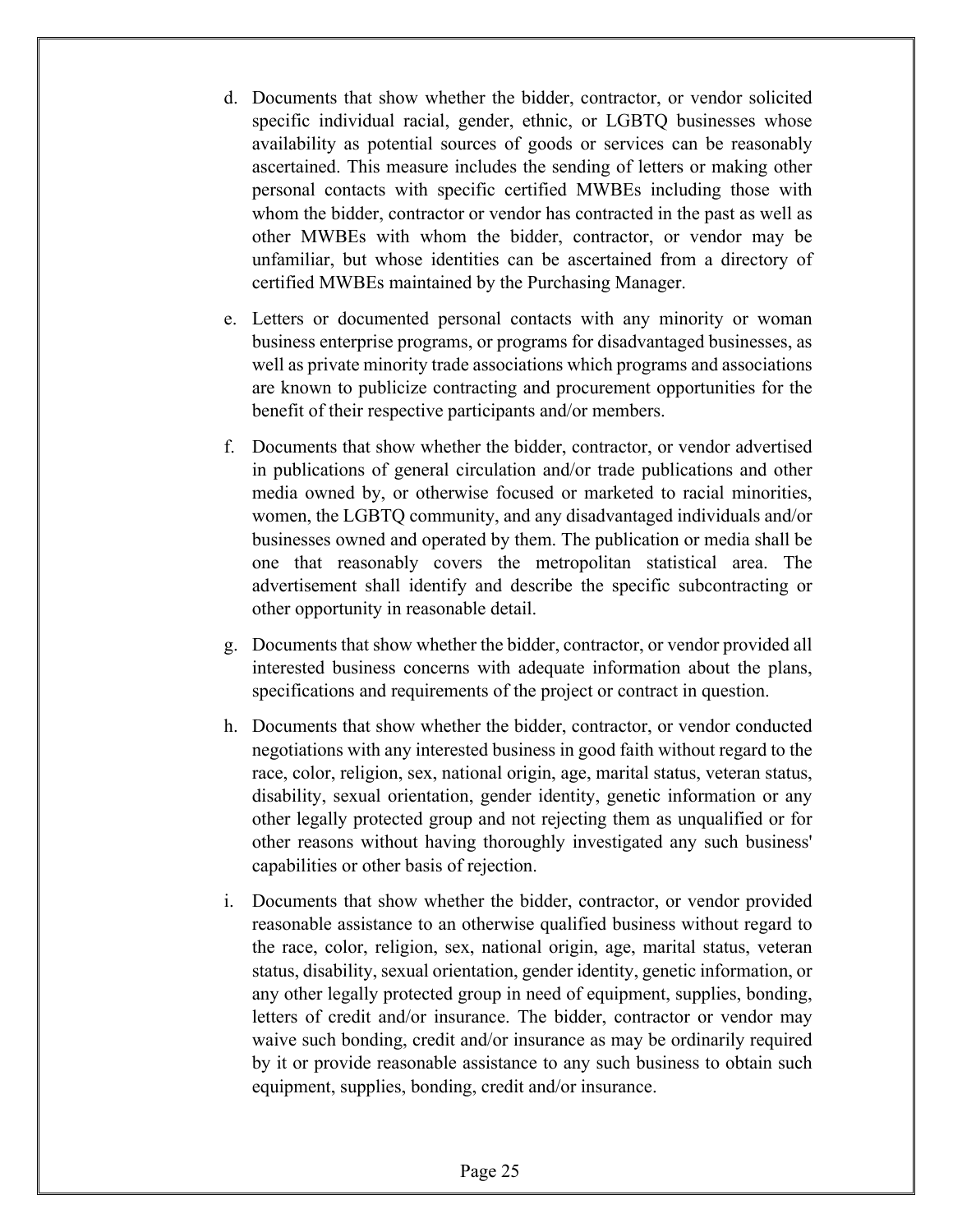- j. Documents that show whether the bidder, contractor, or vendor provided reasonable technical assistance to any business without regard to the race, color, religion, sex, national origin, age, marital status, veteran status, disability, sexual orientation, gender identity, genetic information or any other legally protected group to ameliorate any deficiencies of technical knowledge or advance skill, where such assistance is undertaken by the bidder, contractor, or vendor for the purpose of facilitating such business' successful participation on a project or contract.
- k. Documents that show whether the bidder, contractor, or vendor provided equal opportunity to all businesses without regard to the race, color, religion, sex, national origin, age, marital status, veteran status, disability, sexual orientation, gender identity, genetic information or any other legally protected group when replacing nonperforming subcontractors or suppliers. The Equity Program Administrator shall approve all replacements prior to engagement of the substituting firm.
- l. Documents that show whether the bidder, contractor, or vendor provides a nondiscriminatory worksite. Bidders, contractors, and vendors shall ensure and maintain a work environment free of harassment, intimidation and coercion at all construction sites, offices, and other facilities at which the bidder's, contractor's or vendor's employees are assigned to work. The contractor shall specifically show that all labor supervisors, superintendents, and other onsite supervisory personnel are aware of and carry out the bidder's, contractor's, or vendor's obligation to maintain a nondiscriminatory work environment.
- m. Documents that show all subcontractors and suppliers that were contacted by the bidder, contractor, or vendor detailing, among other things, their race, color, religion, sex, national origin, age, marital status, veteran status, disability, sexual orientation, gender identity, genetic information or any other legally protected group requirements, the manner in which such contact was made, if the supplier or subcontractor submitted a bid or quote, the nature of same and, if rejected, the reasons therefor.
- n. Documents which show whether the bidder, contractor, or vendor cooperated with the Equity Program Administrator. Bidders, contractors, and vendors shall be required to furnish reports and information sufficient to allow the Equity Program Administrator to determine whether the requirements of this policy are being met.
- o. Bidders, contractors, and vendors shall provide such other information as the Equity Program Administrator may from time to time reasonably require, whether orally or in writing.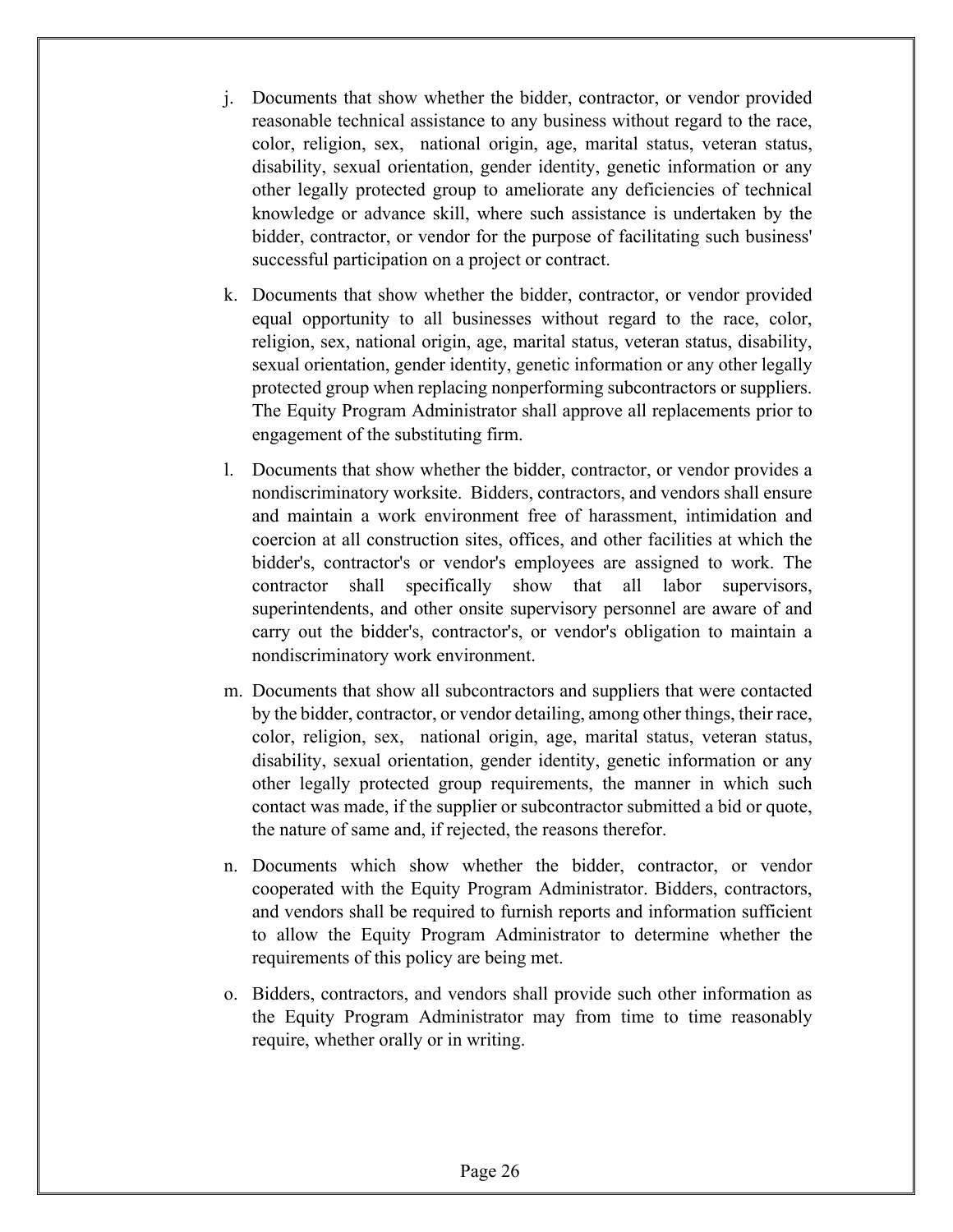- 3. Notice to bidder, contractor, or vendor: When the investigation authorized by the Mayor or designee leads to a determination of probable cause to believe that a bidder, contractor, or vendor is engaging in discriminatory conduct, the Equity Program Administrator shall give notice of such determination to the bidder, contractor, or vendor which notice shall include a rejection of any bid or a determination of breach, and a copy of such notice shall be provided to the Mayor, the Director of Budget and Purchasing and the Purchasing Manager.
- 4. Appeal: Any bidder, contractor, or vendor who is adversely affected by a determination under this section shall have the right to appeal such adverse determination within thirty (30) calendar days of the determination by providing a written request for appeal to the Equity Program Administrator. Appeals will be considered by the Board of Aldermen.
- 5. Sanctions: Where, the City determines that a bidder, contractor, or vendor has engaged or is engaging in discriminatory practices, the bidder, contractor or vendor will be disqualified from eligibility for providing goods or services to the City for two years. The Equity Program Administrator, with consultation by the Purchasing Manager and the Director of Budget and Purchasing may recommend to the Board of Aldermen, additional sanctions, including but not limited to the rescission of any current contract(s) between the bidder, contractor, or vendor and the City based upon a material breach of contract pertaining to compliance with the non-discrimination policy.

#### **J. MINORITY AND WOMEN OWNED BUSINESS ENTERPRISE PROGRAM**

1. Policy Statement

 The City of Frederick recognizes the importance and responsibility of awarding contracts to those businesses socially and/or economically disadvantaged and it is the policy of the City to utilize Minority and Women Owned Business Enterprises (MWBE) in all aspects of contracting.

 This commitment is clarified in the following procedural plan, and this plan will be published in its entirety to the community and businesses.

2. Designation of a Sponsor's Liaison Officer

The following person has been assigned the responsibility to develop, manage, and implement the MWBE Program:

Equity Program Administrator The City of Frederick 101 N Court Street Frederick, Maryland 21701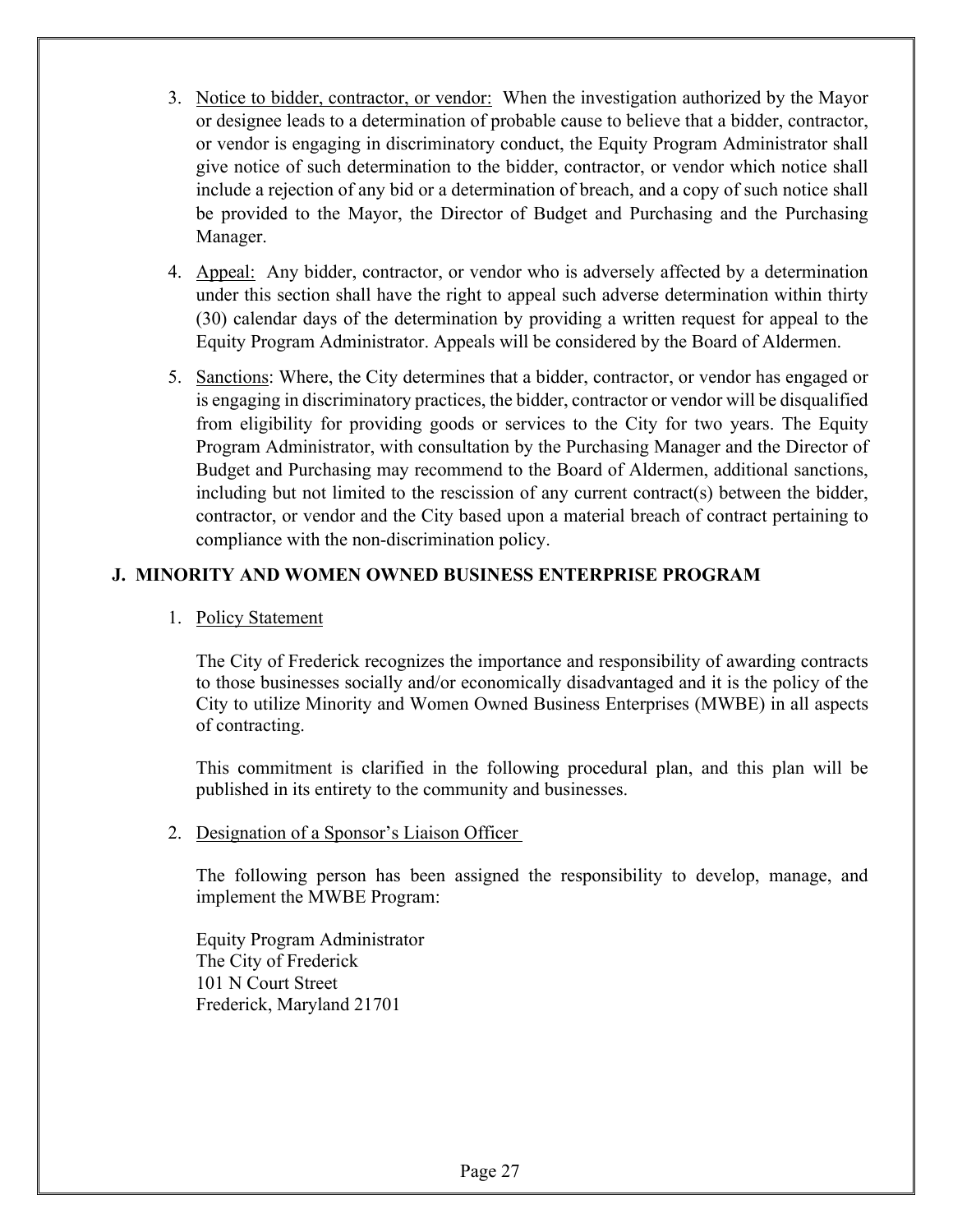#### 3. Annual Aspirational Goals

 Annual Aspirational Goals for MWBE participation in City contracts in the categories of construction, architecture and engineering (A&E), professional services, other services, and goods and services (prime and subcontract dollars combined) are established as follows and are based upon the combined MWBE availability by industry / commodity in accordance with the findings of the 2020 Disparity Study.

 Construction -- 41% Architecture and Engineering – 40% Professional Services – 32% Other Services – 29% Goods and Services – 16%

 Annual Aspirational Goals are not to be routinely applied to individual solicitations but are intended to serve as a benchmark against which to measure the overall effectiveness of the MWBE Program in increasing MWBE participation on an annual basis, and to gauge the need for future adjustments to the mix and aggressiveness of remedies and program elements being applied pursuant to this policy.

Annual Aspirational Goals may be included only in those City solicitations that <u>do not</u> contain contract specific MWBE goals and when included, shall be advisory only, and must also be accompanied by the full definition of the term in such solicitations as stated in this MWBE Program.

#### 4. Subcontractor Goals

The Goal Setting Committee (GSC) will set a specific percentage-based MWBE subcontracting goal on a contract-by contract basis for prime construction contracts valued in excess of \$250,000 and shall have the authority to establish such goal based upon the type of contract, the NIGP code for the type of subcontracting work that will be required, the weight of the type of work on the contract, and the availability of MWBEs to perform the work for that specific contract. The GSC shall not establish subcontracting goals on contracts where (a) there are no subcontracting opportunities identified for the contract; or (b) there are not at least three MWBE firms that are available and capable to perform a commercially useful function for the subcontracting opportunities on the contract.

 All subcontracting goals authorized under the MWBE Program are intended to be established by the GSC and implemented only on a contract-by-contract basis. It is intended that such goal setting will be based upon careful analysis of the availability of commercially useful subcontracting opportunities within a given contract and the relative availability of MWBE firms to perform required tasks on such subcontract opportunities.

 Contract-by-contract goal setting shall be based upon reasonably reliable MWBE subcontractor availability data, based upon a total of the weighted availabilities for all NIGP codes. Compliance with contract-specific subcontracting goals shall also require compliance with good faith efforts and waiver procedures as established herein.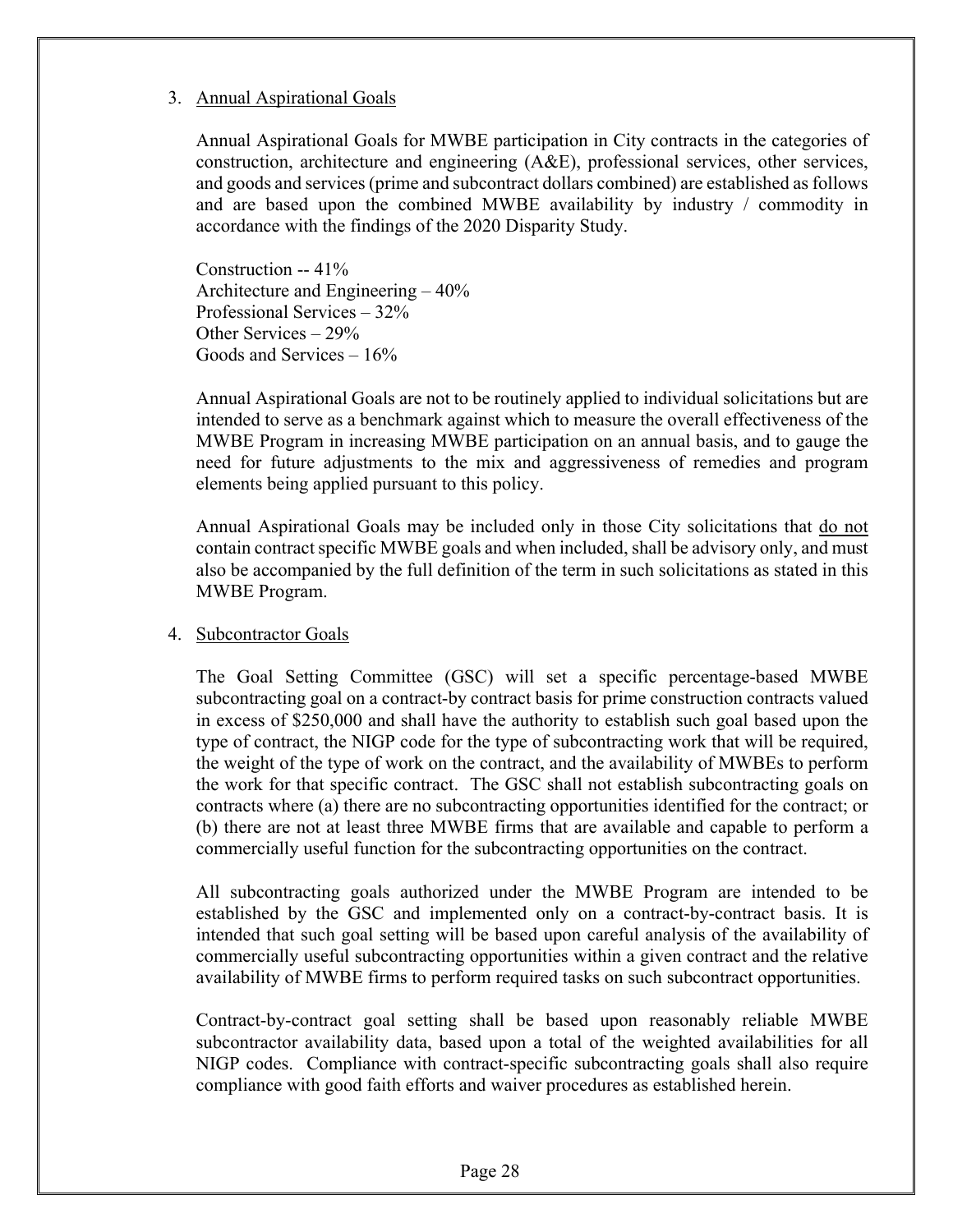Accordingly, in establishing contract goals, the GSC shall:

- a. Review in advance proposed contract bid specifications to ensure that they are not unnecessarily restrictive and do not adversely affect the ability of MWBE firms to competitively bid;
- b. Formulate, recommend to the Equity Program Administrator or its designee, then implement additional rules and procedures for MWBE goal-setting and other aspects of its duties in selecting and applying specific program elements to contracts with The City of Frederick in an efficient and effective manner; and
- c. Monitor and support the implementation of the contract-by-contract goals aspect of the MWBE Program.
- 5. Goal Setting Committee

The Goal Setting Committee (GSC) is to be chaired by the Equity Program Administrator. The GSC shall include, at a minimum, the Purchasing Manager, the Director of Budget and Purchasing, and the Director of Public Works or its designee.

The GSC establishes MWBE Program goals (e.g., contract-by-contract subcontracting goals) based upon NIGP codes, vendor availability, and contract-specific characteristics.

At a minimum, the GSC shall:

- a. Meet as often as it deems necessary to accomplish its duties as outlined in this program plan;
- b. Review in advance proposed contract bid specifications to ensure that they are not unnecessarily restrictive and do not adversely affect the ability of MWBE firms to competitively bid without adequate business justification;
- c. Formulate and implement additional rules and procedures for MWBE goal-setting and other aspects of its duties in selecting and applying specific program elements to City contracts in an efficient and effective manner; and
- d. Monitor and support the implementation of the MWBE goals program elements.

#### 6. Annual Report Review

Annual review shall include, but not to be limited to, regulatory effectiveness, MWBE participation, impact, dollar value of contracts awarded to MWBEs and compliance. Reports of review findings will be issued after each review. The Mayor shall appoint a review panel to assist in the review of this Plan and the development of reports. The review panel shall include at least one citizen minority representative.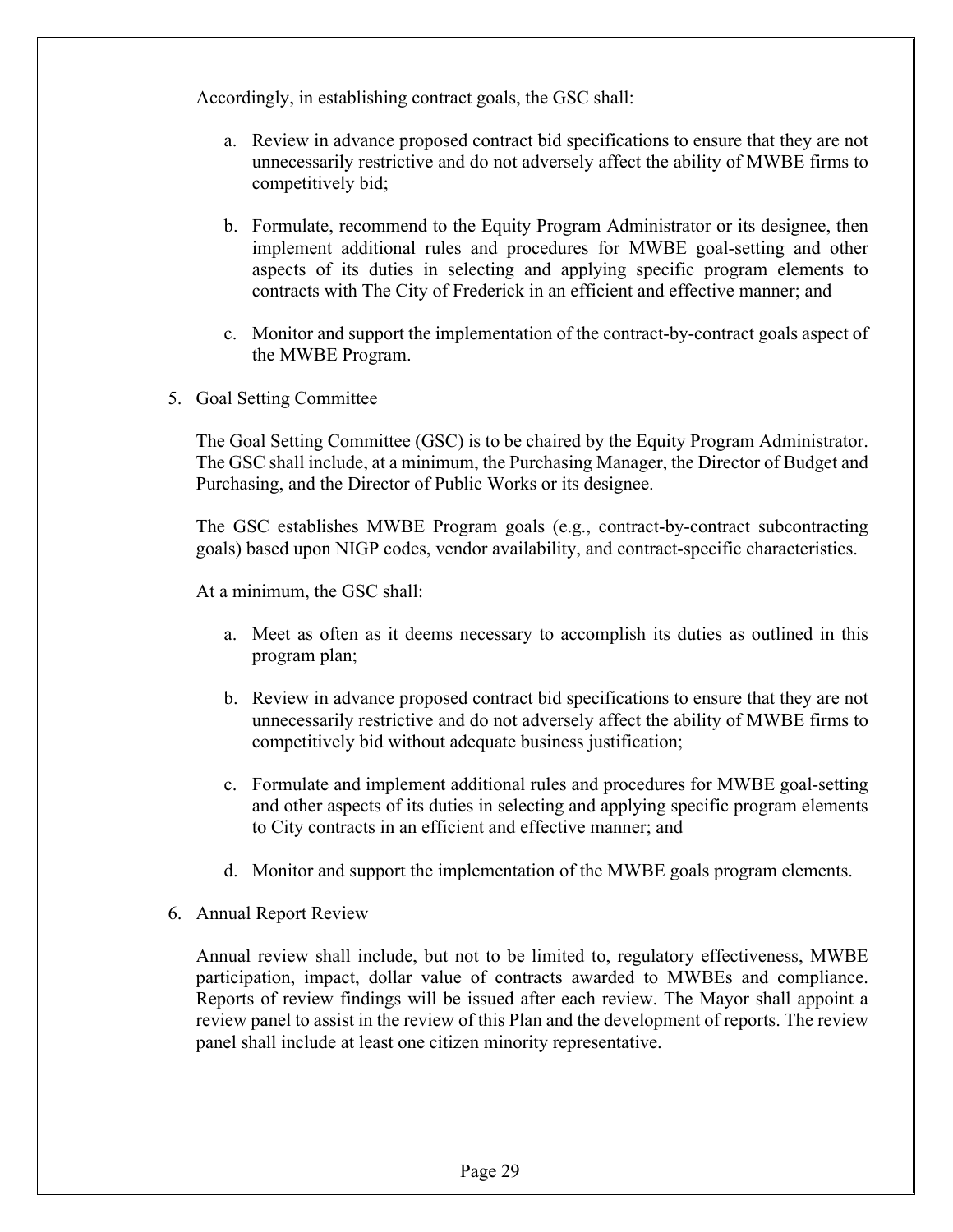#### 7. Policy on the Requirement for Bid Bonds

The City will not require bid bonds for contracts of less than \$20,000.

#### 8. Good Faith Efforts (For Goals Program Element)

a. Basic Principles of Good Faith Efforts

 In addition to regular and customary solicitation processes for contacting potential subcontractors and/or vendors, all bidders are required to:

- i. Make efforts to include MWBEs in the procurement process;
- ii. Make efforts to ensure that businesses are not discriminated against on the basis of race, ethnicity, or gender;
- iii. Ensure that prospective subcontractors, vendors, suppliers, and others are not denied opportunities to compete for work for the City on the basis of their race, ethnicity, or gender;
- iv. Afford all firms, including those owned by racial or ethnic minorities and women, opportunities to participate in the performance of the business of the City to the extent of their availability, capacity, and willingness to compete;
- v. Demonstrate compliance with these program requirements with appropriate documentation submitted with the bid;
- vi. Cooperate with any document request or other investigatory effort by the City's Purchasing Department in its consideration of the bid.
- b. Methods of Demonstrating Good Faith Efforts

 Where an applicable MWBE contract goal has not been achieved, bidders shall provide to the Purchasing Department a statement that the bidder has delivered written notice to at least three (3) available certified MWBEs if use of MWBEs is reasonable and if the Purchasing Department has determined availability of at least three MWBEs for the applicable category. Upon request, names, addresses, and telephone numbers for available MWBEs shall be provided by the Purchasing Department for each potential subcontracting or supply category in the solicitation. In addition, a bidder must deliver written notice to all individuals or entities requesting information on the solicitation.

 Written notice shall be sent to all subcontractors or vendors that have indicated to the City that they do work in the relevant NIGP codes, and also sent to potential subcontractors or vendors. The notice shall contain the following: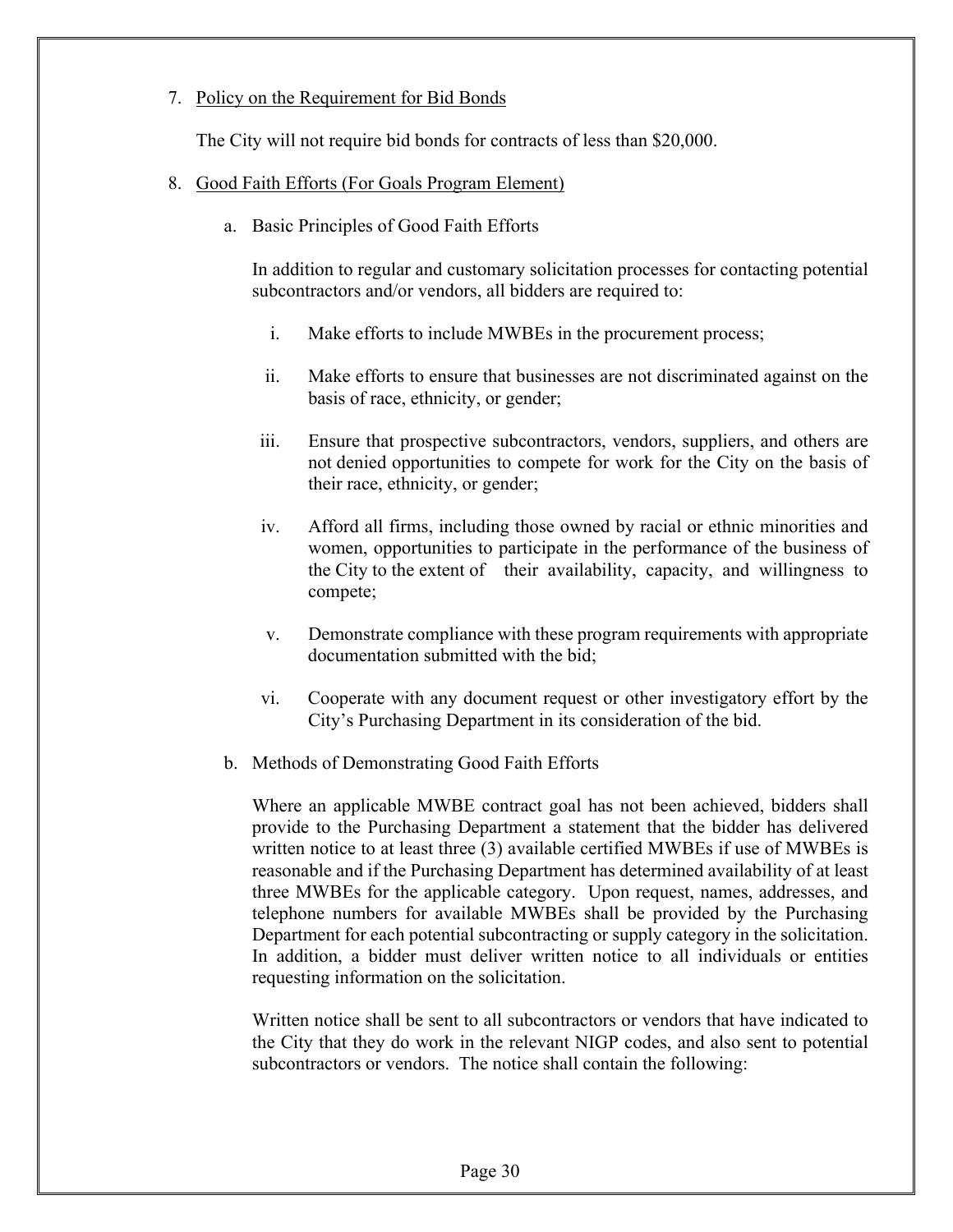- i. Sufficient information about the plans, specifications, and relevant terms and conditions of the solicitation to permit development of an understanding of work requirements. This may include information about the work that will be subcontracted or the goods that will be obtained from subcontractors and suppliers;
- ii. A contact person knowledgeable of the project documents within the bidder's office to answer questions about the conditions of the contract;
- iii. Information regarding the bidder's bonding requirements;
- iv. The deadline for submission of price quotations.

 In addition, where the applicable goal has not been achieved, the bidder shall also demonstrate its Good Faith Efforts by methods that include, as applicable, the following:

- i. Attending informational meetings to update potential subcontractors or vendors of subcontracting or supply opportunities
- ii. Making the construction plans, specifications, and requirements available for review by prospective minority businesses, or provided these documents to them at least 10 days before the bids are due.
- iii. Dividing the contract, in accordance with normal industry practice, into small, economically feasible segments that could be performed by a MWBE. Under no circumstances, however, shall a bidder segment work solely for the purpose of utilizing MWBEs as subcontractors where such segmentation is not in accordance with common and accepted industry practices relating to the utilization of other firms as subcontractors.
- iv. Providing a written explanation for rejection of any potential subcontractor or vendor to the Bidder, including the name of the firm awarded the subcontract or supply agreement. The Purchasing Department will maintain these records and make same available to any subcontractor or vendor rejected by the bidder.
- v. Soliciting specific individual MWBEs whose availability as potential sources of goods or services can be reasonably ascertained at least 10 days before the bid date and notified them of the nature and scope of the work to be performed. This measure includes sending letters or making other personal contacts with specific certified MWBEs including those that the bidder has contracted with in the past as well as other MWBEs with which the bidder may be unfamiliar, but whose identities can be ascertained from a directory of certified MWBEs maintained by the Purchasing Department.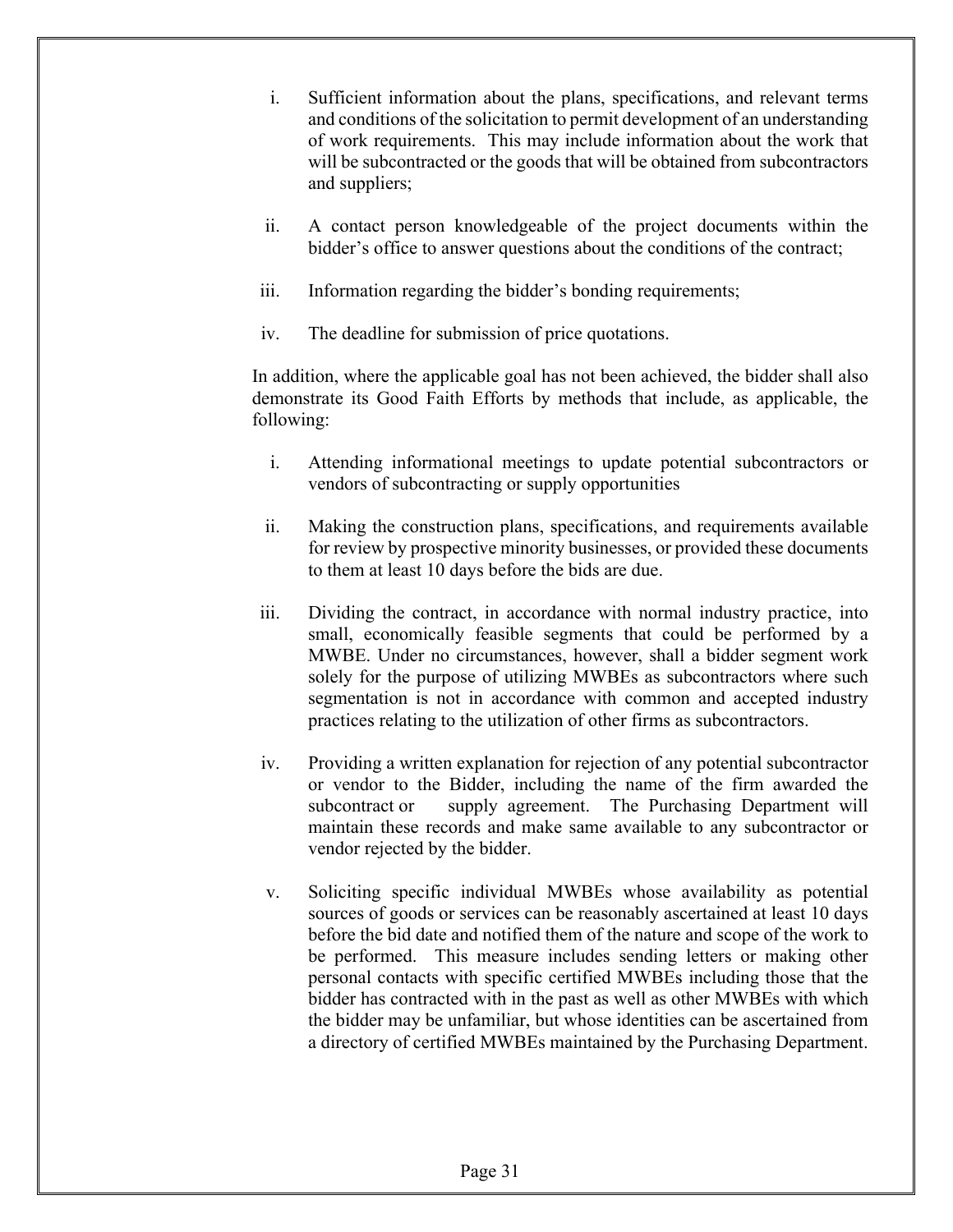- vi. Sending letters or making other personal contacts with other programs as well as MWBE/minority trade, community, or contractor organizations in the relevant market which are known to publicize contracting and procurement opportunities for the benefit of their respective associates and/or members.
- vii. Advertising in trade publications of general circulation in the relevant market. The advertisement shall identify and describe the specific subcontracting or other opportunity in reasonable detail.
- viii. Following up initial solicitations by contacting potential subcontractors or vendors to determine, with certainty, whether these firms are interested in participating on the contract.
	- ix. Thoroughly investigating the potential subcontractor or vendor's capabilities in good faith.
	- x. Providing reasonable assistance to a MWBE in need of equipment, supplies, bonding, letters of credit and/or insurance.
	- xi. Providing reasonable technical assistance to MWBEs to ameliorate any deficiencies of technical knowledge or advance skill, where such assistance is undertaken by the bidder to facilitate the MWBE's successful participation on a project or contract.
- xii. Providing "quick pay" agreements and policies to enable such minority subcontractor(s) contractors and/or supplier(s) to meet cash-flow demands.

#### 9. Encouragement and Accountability for Aspirational Goals

The City of Frederick strongly encourages utilization of MWBEs in all aspects of City contacting and public private partnership agreements, requires bidders to operate in good faith in seeking to subcontract a portion of prime contracts to MWBE small businesses, and sets Annual Aspirational Goals for MWBE participation. Accordingly, all bidders must agree to seek meaningful subconsultant opportunities with MWBE firms and to provide the City with a completed MWBE Participation Form with its bid.

The City's requirement for a written plan for including MWBE firms, including but not limited to the above forms, constitute a material part of the contract. A bidder's inclusion plan must be responsive in the opinion of the City, which means a meaningful and successful search and commitments to include MWBE firms for subcontracting work. Failure to demonstrate meaningful efforts will render the bid nonresponsive.

 The City reserves the right to improve the bidder's written plan before contract execution through negotiation and cooperation. Bidders should thus use selection methods and strategies sufficiently effective for successful MWBE participation.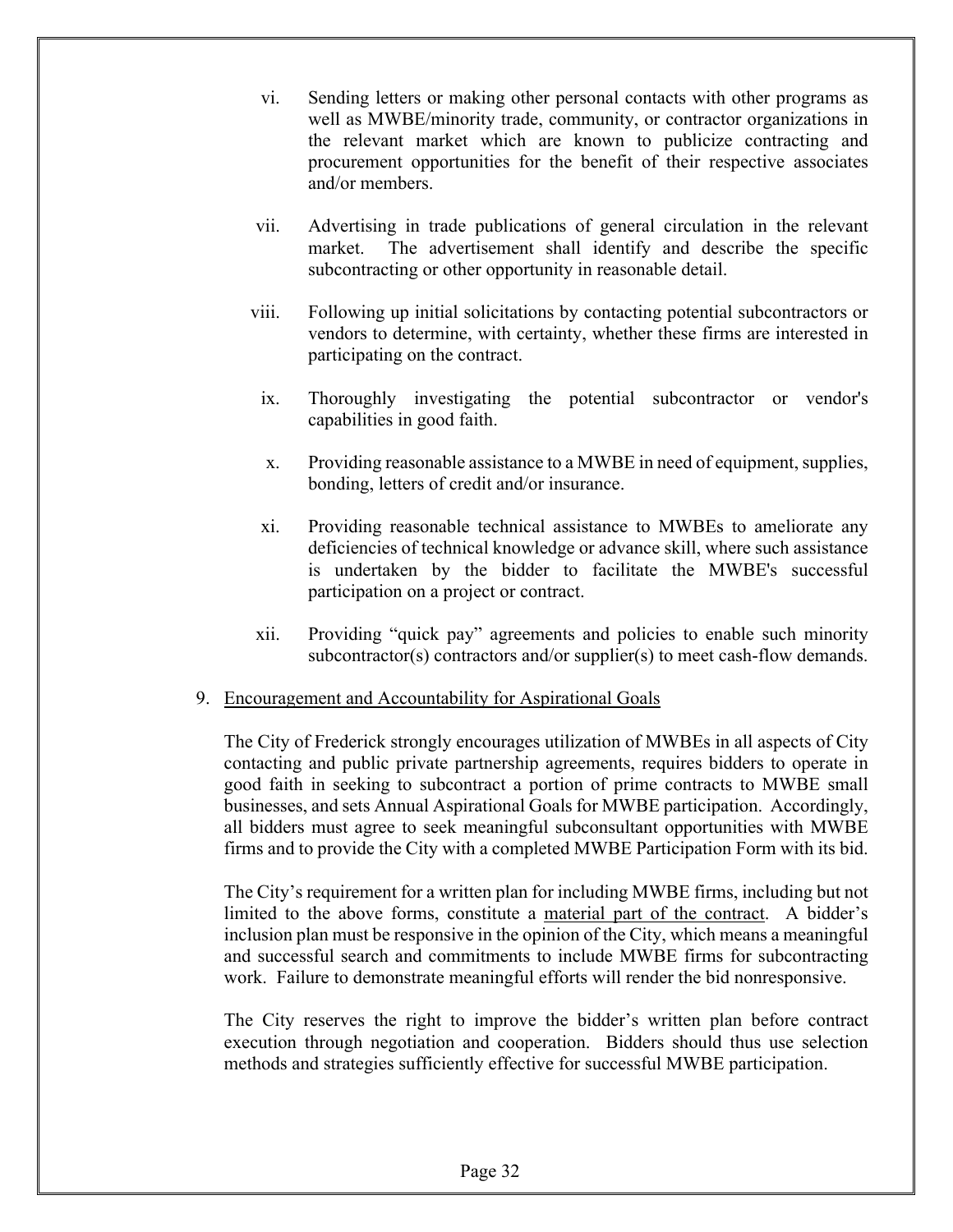At the City's request, bidders must furnish evidence of inclusion efforts/achievement such as copies of agreements with MWBE subconsultants either before contract execution or during contract performance. The winning bidder must request written approval from the Purchasing Department for any changes to the inclusion plan once it is agreed upon. This includes changes to goals, subconsultant awards, and outreach efforts.

Reasonable and appropriate MWBE participation goals for public private partnership agreements should be negotiated as part of the project.

#### 10. Certification Expansion

Certification is the qualifying process that ensures that a particular business is an MWBE, consistent with the factors and standards established by the Purchasing Department. Certification assures that interested MWBEs have the proper ownership, control, and management. The City of Frederick accepts certifications from other bona fide certifying agencies or organizations (called "reciprocal certification") in the relevant geographic market, as described below.

Subject to the approval of the Purchasing Manager, the City may accept certification of a DBE or MWBE from another government or private entity. The City currently accepts certifications from Frederick County (MD), Maryland DOT, the District of Columbia, and certifying authorities from governmental entities within the Washington-Baltimore-Arlington, DC-MD-VA-WVPA CSA. Specifically, the counties in the CSA are Baltimore County, Baltimore City, Anne Arundel County, Howard County, Harford County, Carroll County, Queen Anne's County, Washington County, Berkeley County, Morgan County, Franklin County, Frederick County (Virginia), City of Winchester, Hampshire County, St. Mary's County, and Talbot County.

#### **K. SMALL BUSINESS RESERVE PROGRAM**

Procurement contracts in construction valued less than \$ 250,000 and procurement contracts in professional services or other services valued more than \$10,000 are available for bid and award only to certified Small Business Enterprises ("SBEs").

The Purchasing Manager, in consultation with the Director of Budget and Purchasing, may designate certain procurement contracts otherwise reserved for SBEs to be exempt from this program. The exemption decision for a particular contract is discretionary on the part of the Purchasing Manager and should be applied only where there is not a reasonable expectation that there will be at least three (3) responsible and responsive bids by certified SBEs or that the award will be made at a fair market price/value.

The intention of this Small Business Reserve program is to increase opportunities for SBEs to perform as prime contractors on City projects/contracts, growing capacity and gaining valuable experience. Accordingly, to obtain a small business reserve program contract, the bidding SBE must self-perform a significant percentage of the contracted work (a minimum of 50 percent), limiting its ability to subcontract the work.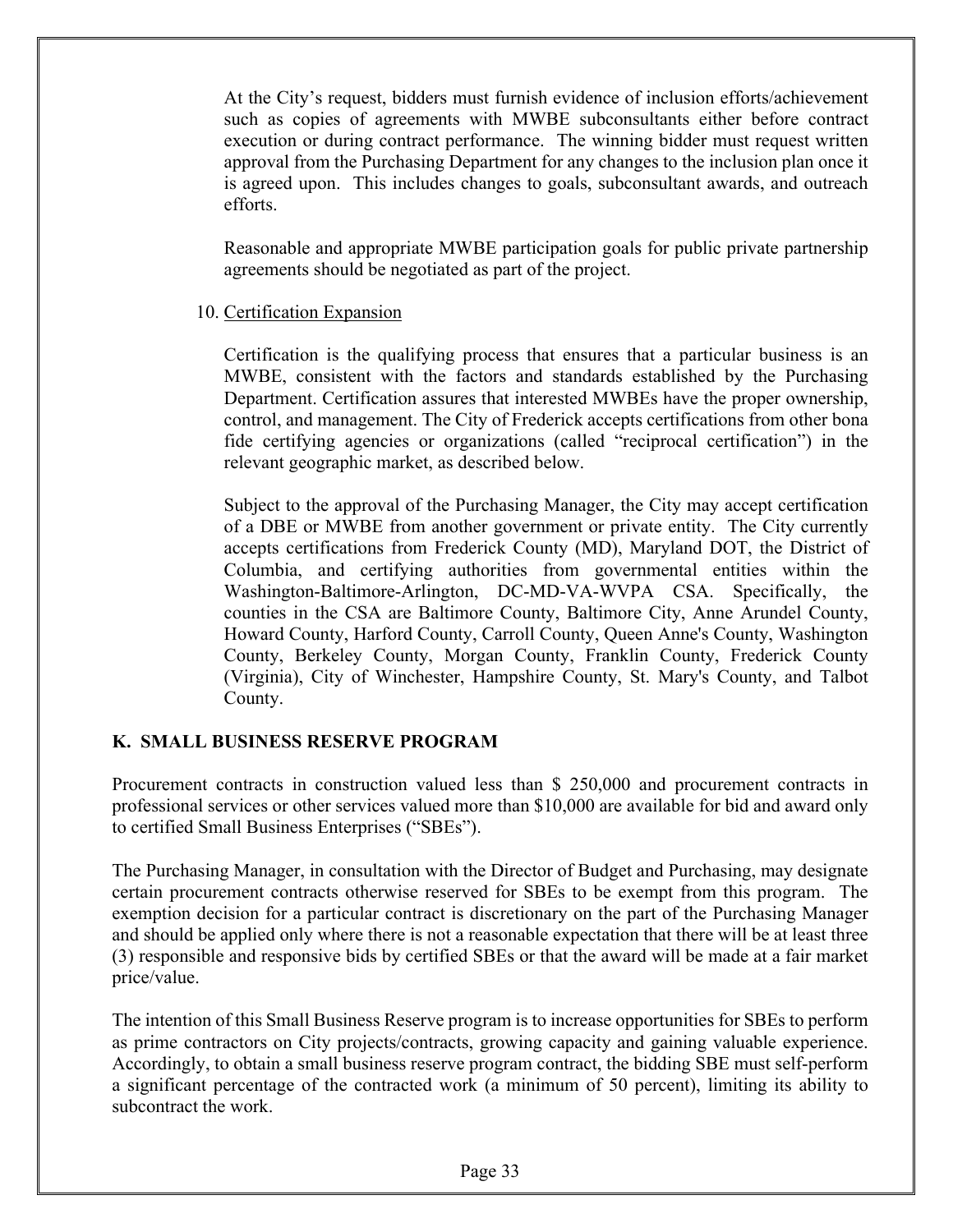#### Certification and Applicable Size Standards

1. Certification: In order to qualify as an SBE, a business must submit (1) a letter or other documentation from the United States Small Business Administration that establishes that the firm qualifies as an 8(a) firm or HUBZone firm with the United States Small Business Administration, or (2) a letter or other documentation from the State of Maryland or United States Department of Transportation that establishes that the firm qualifies as a Disadvantaged Business Enterprise (DBE); or (3) evidence on a form prescribed the Purchasing Department affirming under penalty of perjury that the business qualifies as an SBE as defined by the SBA.

The Purchasing Department has the right to audit the certification of any business providing a certification under the above subsection in order to determine whether the business meets the criteria of a small business enterprise established by the SBA. If the Purchasing Manager determines that a business submitted a false certification of its SBE status, it may decertify the business by sending a notice of decertification.

- 2. Threshold Size and Graduation Standards: The annual sales receipts and the number of employees of the business enterprise, combined with all affiliates, cannot exceed the size standards set forth below.
	- a. SBE Size Eligibility: No applicant business enterprise shall be certified as an SBE for the purpose of eligibility for this program and following certification of an SBE no certification shall be renewed, if on the effective date of the application or renewal the applicant business enterprise or SBE has achieved a size standard that exceeds twenty-five percent (25%) of the applicable size standards established by the Small Business Administration at 13 CFR § 121.201 et. seq. for the SBE's Primary Business, as amended, or successor regulation or classification system by either:
		- Annual receipts averaged over the three (3) preceding fiscal years;
		- Size standard based on number of employees;
		- Or other criteria, which the Purchasing Manager may establish from time to time.
	- b. Certification Based on NAICS Size Standards ("SBA Size Regulations"): The annual receipts and number of employees of an applicant business enterprise shall be determined in accordance with the definitions and methodology established by the Small Business Administration at 13 CFR 121.201 et. seq. as amended, or successor regulation or classification system, all of which are incorporated into this program by reference.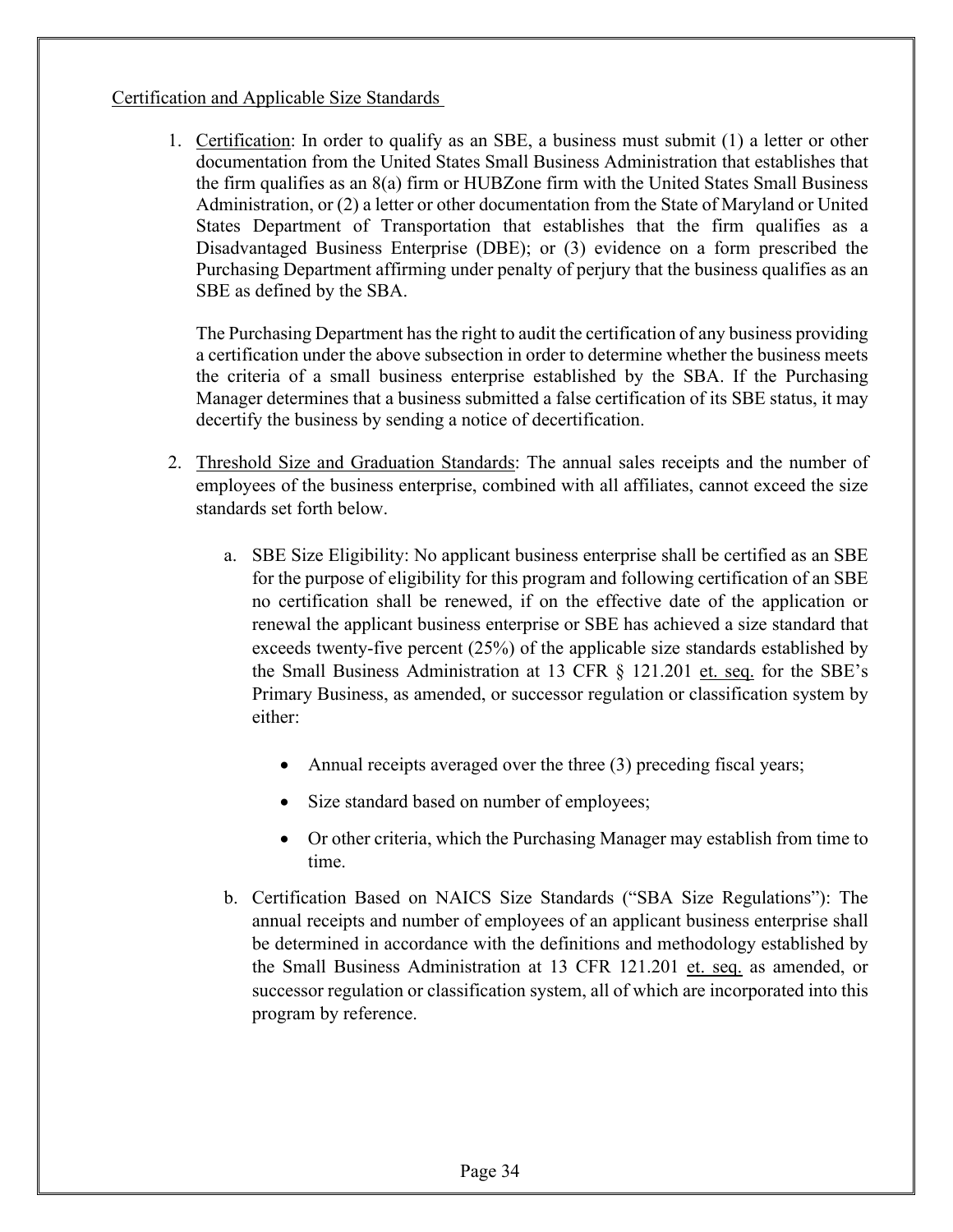c. SBE Graduation from NAICS Size Standard: If an SBE (together with any affiliate(s)) has exceeded the graduation criteria in the NAICS major group that matches the SBE's Primary Business, the SBE shall be deemed to be graduated from SBE Certification, and thus, from this Program. In such event, the SBE and its affiliate(s) shall no longer be considered eligible to participate.

#### **L. LOCAL PREFERENCE POLICY**

- 1. Preferences
	- a. In general, subject to the exemptions set forth below, in evaluating any competitive solicitation in accordance with these Purchasing Policies, the City will grant a preference in relation to the proposed quoted cost or bid amount as further described herein. The preference is only used for computational purposes to determine the winning bid or proposal and has no bearing on the actual purchase price or cost to the City.
	- b. City Businesses The preference given to City Businesses is 10 percent of the lowest quote or responsible bid, not to exceed \$100,000.
- 2. The City will not grant any preference in connection with any of the following:
	- a. A purchase for which a local preference is prohibited by State or Federal law;
	- b. A purchase funded, in whole or in part, by a Federal or State grant, if the preference would conflict with any condition attached to the grant;
	- c. A purchase funded, in whole or in part, by a donation or gift to the City, if the preference would conflict with any special condition attached to the donation or gift;
	- d. An emergency purchase, as set forth in Section III (H) of these Purchasing Policies
	- e. The transfer or disposition of any surplus, obsolete, or waste article pursuant to Section VI (D) of these Purchasing Policies; or
	- f. The transfer or disposition of any real property owned by the City.
- 3. This "Local Preference" policy supersedes any other provision within these Purchasing Policies to the extent of any inconsistency.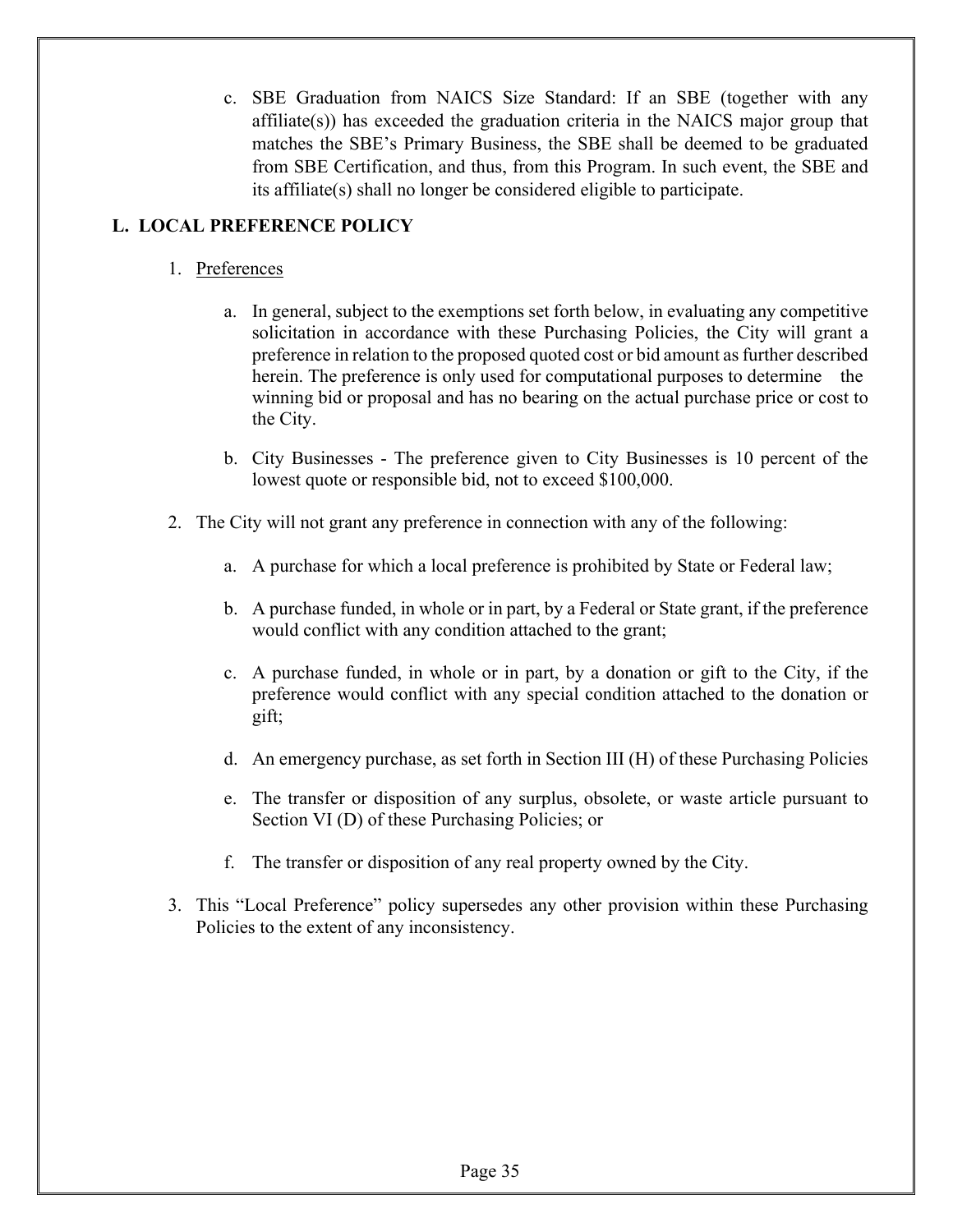#### **M. BUY AMERICA POLICY**

- 1. Introduction: When grant funds traceable to the American Recovery and Reinvestment Act of 2009 ("ARRA") are used by the City, regardless of whether directly granted from Federal agencies or passed through State entities, the City must comply with the requirement in section 1605 (known as the "Buy America" provision) that all of the iron, steel, and manufactured goods used for a project for the construction, alteration, maintenance, or repair of a public building or public work be produced in the United States. Exceptions can be made by the heads of Federal departments or agencies when use of domestic product is:
	- a. Inconsistent with the public interest;
	- b. Compromised because there are insufficient or reasonably unavailable quantities of domestic products or their quality is unsatisfactory; or
	- c. Likely to increase the cost of the overall project by 25% or more.
- 2. Documentation and verification, generally: The City will retain documentation supporting its compliance with the Buy America provision. It shall be the responsibility of the site inspector and the project manager to verify that all ARRA requirements are being complied with throughout the course of the contract.
- 3. Solicitations: When a project is to be funded in whole or in part by ARRA funds, a solicitation or request for proposals will include an appropriate notice of the Buy America provision and a statement that as a condition of responsiveness, the bidder or proposer must submit with the bid or proposal a completed Buy America certificate certifying that all of the material, equipment and accessories which are to be incorporated into the contract have been manufactured from domestic construction material as defined by the applicable Federal regulations (except pursuant to a valid waiver).
- 4. Contracts: The City will incorporate into its contract documents language that obligates sub-recipients or contractors to comply with the Buy America provisions and requires certifications from a contractor or vendor showing that a product was manufactured domestically.
- 5. Compliance with certification: If, upon being awarded a particular contract, a successful bidder or proposer fails to demonstrate that it is in compliance with its certification, the bidder or proposer will be required to take the necessary steps in order to achieve compliance. If a bidder or proposer takes these necessary steps, it will not be allowed to change its original bid price or the price of its final offer. If a contract has been awarded and the bidder or offeror does not take the necessary steps to achieve compliance, they may be considered in breach of the contract.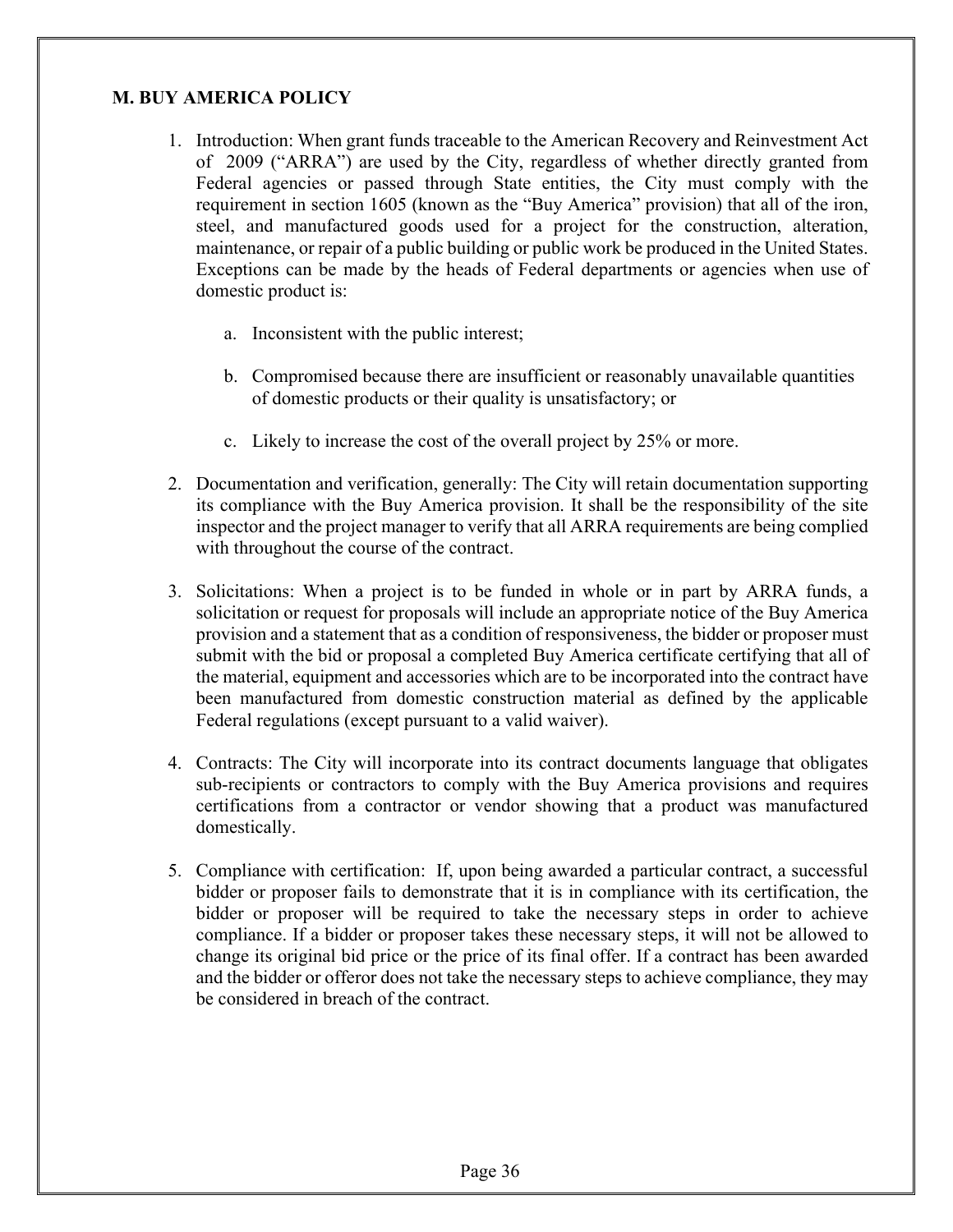#### **N. ENVIRONMENTALLY RESPONSIBLE PURCHASING POLICY**

- 1. It is the policy of The City of Frederick to:
	- a. institute practices that reduce waste by increasing product efficiency and effectiveness,
	- b. purchase products that minimize environmental impacts, toxics, pollution, and hazards to worker and community safety to the greatest extent practicable, and
	- c. purchase products that include recycled content, are durable and long-lasting, conserve energy and water, use agricultural fibers and residues, reduce greenhouse gas emissions, use unbleached or chlorine free manufacturing processes, are leadfree and mercury-free, and use wood from sustainably harvested forests.
- 2. This Policy is adopted in order to:
	- a. conserve natural resources,
	- b. minimize environmental impacts such as pollution and use of water and energy,
	- c. eliminate or reduce toxics that create hazards to workers and our community,
	- d. support strong recycling markets,
	- e. reduce materials that are landfilled,
	- f. increase the use and availability of environmentally preferable products that protect the environment,
	- g. identify environmentally preferable products and distribution systems,
	- h. reward manufacturers and vendors that reduce environmental impacts in their production and distribution systems or services, and
	- i. create a model for successfully purchasing environmentally preferable products that encourages other purchasers in our community to adopt similar goals.
- 3. Specifications Source Reduction
	- a. The City shall institute practices that reduce waste and result in the purchase of fewer products whenever practicable and cost-effective, but without reducing safety or workplace quality.
	- b. The City shall purchase remanufactured products such as laser toner cartridges, tires, furniture, equipment, and automotive parts whenever practicable, but without reducing safety, quality, or effectiveness.
	- c. The City shall require all equipment bought to be compatible with source reduction goals as referred to in this section when practicable.
	- d. All buyers shall consider short-term and long-term costs in comparing product alternatives, when feasible. This includes evaluation of total costs expected during the time a product is owned, including, but not limited to, acquisition, extended warranties, operation, supplies, maintenance, disposal costs and expected lifetime compared to other alternatives.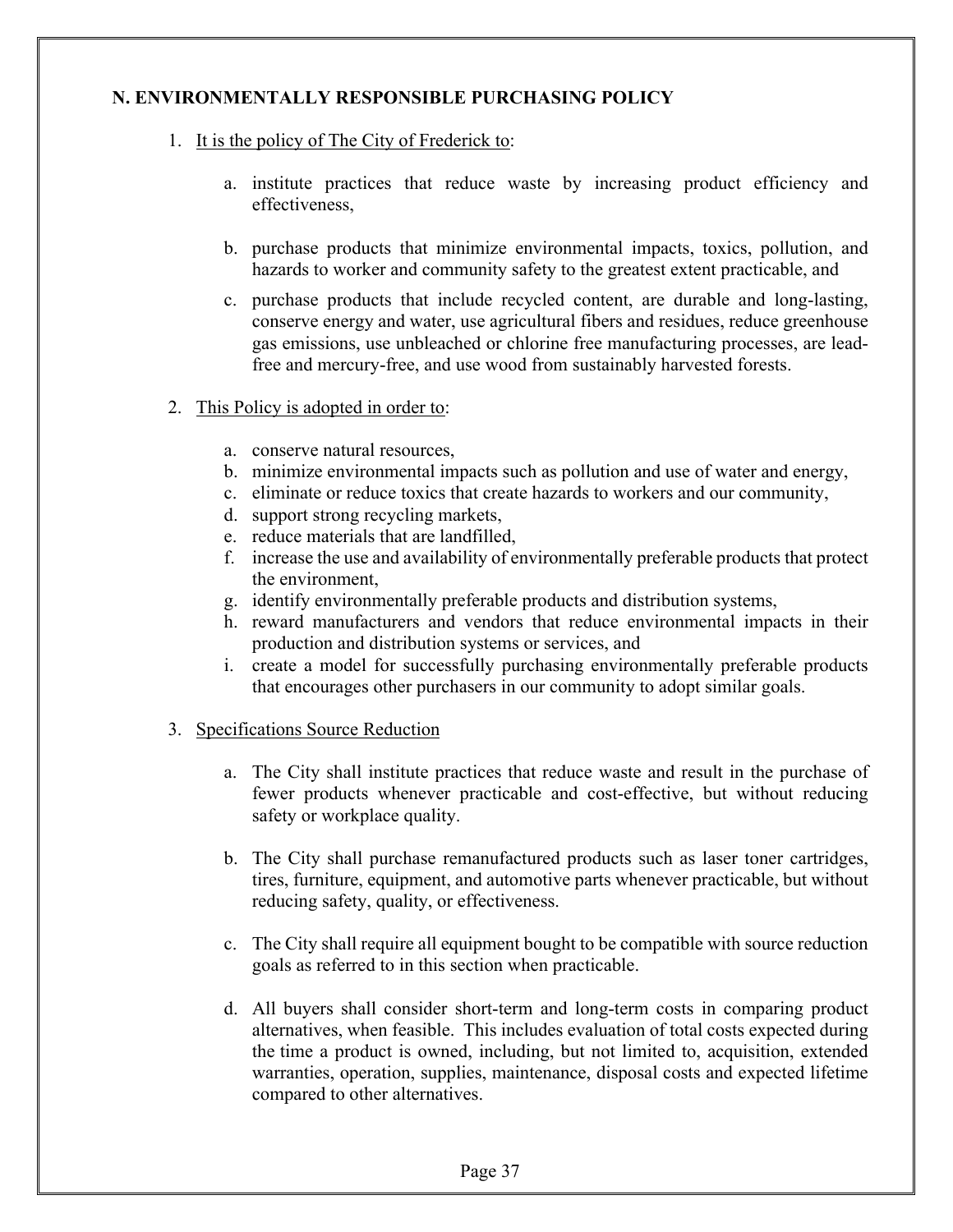- e. Products that are durable, long lasting, reusable, or refillable are preferred whenever feasible.
- f. The City requests vendors to eliminate packaging or use the minimum amount necessary for product protection, to the greatest extent practicable.
- g. Packaging that is reusable, recyclable, or compostable is preferred, when suitable uses and programs exist.
- h. Vendors shall be encouraged to take back and reuse pallets and packaging materials.
- i. Suppliers of electronic equipment, including but not limited to computers, monitors, printers, and copiers, shall be required to take back equipment for reuse or environmentally safe recycling when the City discards or replaces such equipment, whenever possible.

#### 4. Recycled Content Products

- a. All products for which the United States Environmental Protection Agency (U.S. EPA) has established minimum recycled content standard guidelines, such as those for printing paper, office paper, janitorial paper, construction, landscaping, parks and recreation, transportation, vehicles, miscellaneous, and non-paper office products, shall contain the highest postconsumer content practicable, but no less than the minimum recycled content standards established by the U.S. EPA Guidelines.
- b. Copiers and printers bought shall be compatible with the use of recycled content products.
- c. The City shall purchase re-refined lubricating and industrial oil for use in its vehicles and other equipment, as long as it is certified by the American Petroleum Institute (API) as appropriate for use in such equipment.
- d. When specifying asphalt concrete, aggregate base or portland cement concrete for road construction projects, the City shall use recycled, reusable, or reground materials when practicable.
- e. The City shall specify and purchase recycled content transportation products, including signs, cones, parking stops, delineators, and barricades when practicable.
- f. All pre-printed recycled content papers intended for distribution that are purchased or produced shall contain a statement that the paper is recycled content.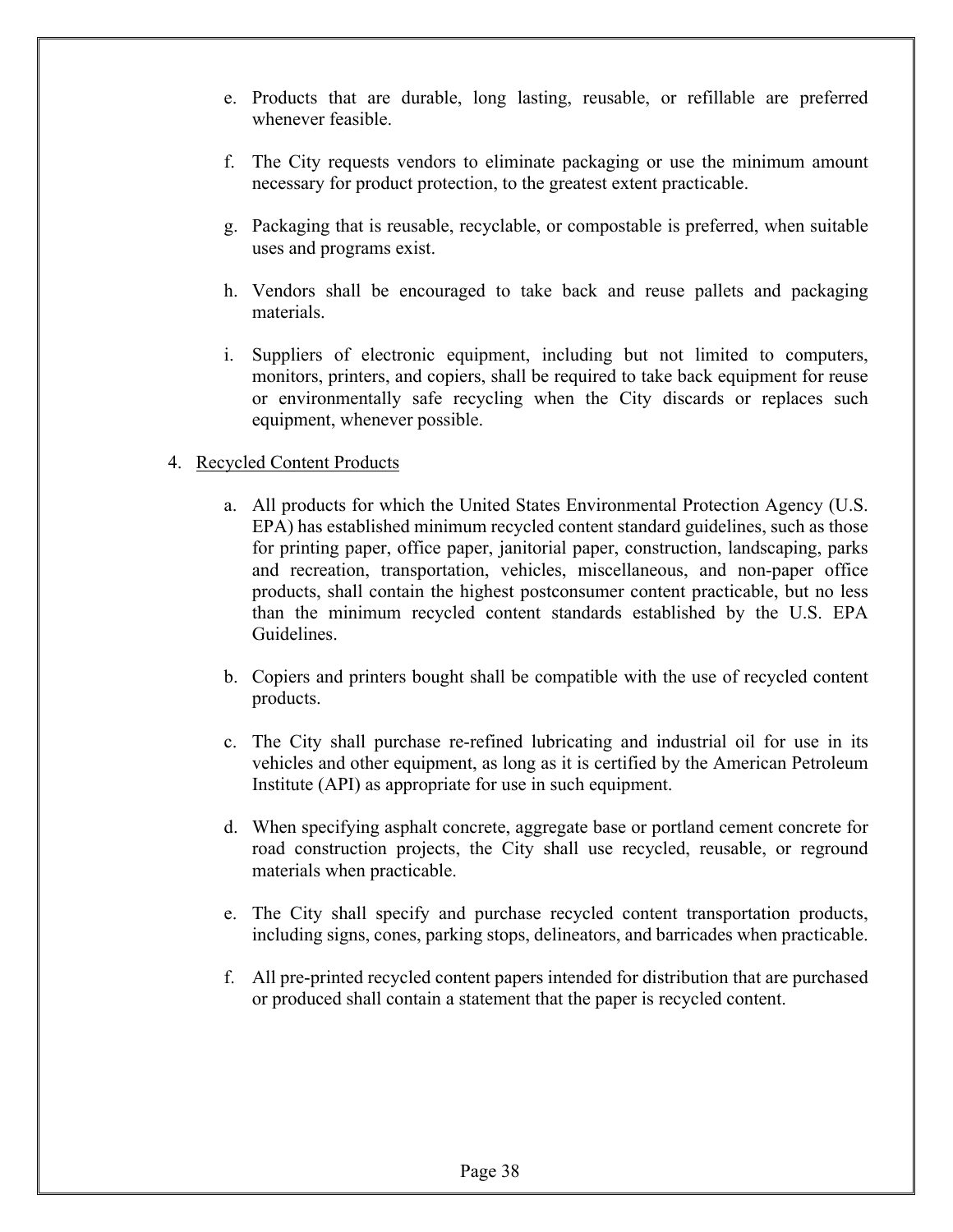- 5. Energy and Water Savings
	- a. Where applicable, energy-efficient equipment shall be purchased with the most upto- date energy efficiency functions. This includes, but is not limited to, high efficiency space heating systems and high efficiency space cooling equipment.
	- b. When practicable, the City shall replace inefficient lighting with energy-efficient equipment.
	- c. All products purchased by the City and for which the U.S. EPA Energy Star certification is available shall meet Energy Star certification, when practicable. When Energy Star labels are not available, choose energy-efficient products that are in the upper 25% of energy efficiency as designated by the Federal Energy Management Program.
	- d. The City shall purchase water-saving products whenever practicable.
- 6. Green Building Construction and Renovations: all building and renovations undertaken by the City shall follow Green Building practices for design, construction, and operation, when appropriate, as described in the  $LEED^{TM}$  Rating System.
- 7. Landscaping
	- a. All landscape renovations, construction and maintenance by the City, including workers and contractors providing landscaping services for the City, shall employ Bay-Friendly Landscaping or sustainable landscape management techniques for design, construction and maintenance whenever possible, including, but not limited to, integrated pest management, grass-cycling, drip irrigation, composting, and procurement and use of mulch and compost that give preference to those produced from regionally generated plant debris and/or food waste programs.
	- b. Plants should be selected to minimize waste by choosing species for purchase that are appropriate to the microclimate, species that can grow to their natural size in the space allotted them, and perennials rather than annuals for color. Native and drought-tolerant plants that require no or minimal watering once established are preferred.
	- **c.** Hardscapes and landscape structures constructed of recycled content materials are encouraged. The City shall limit the amount of impervious surfaces in the landscape, wherever practicable. Permeable substitutes, such as permeable asphalt or pavers, are encouraged for walkways, patios, and driveways.
- 8. Toxics and Pollution
	- a. To the extent practicable, no cleaning or disinfecting products (i.e., for janitorial or automotive use) shall contain ingredients that are carcinogens, mutagens, or teratogens. These include chemicals listed by the U.S. EPA or the National Institute for Occupational Safety and Health on the Toxics Release Inventory and those listed under Proposition 65 by the California Office of Environmental Health Hazard Assessment.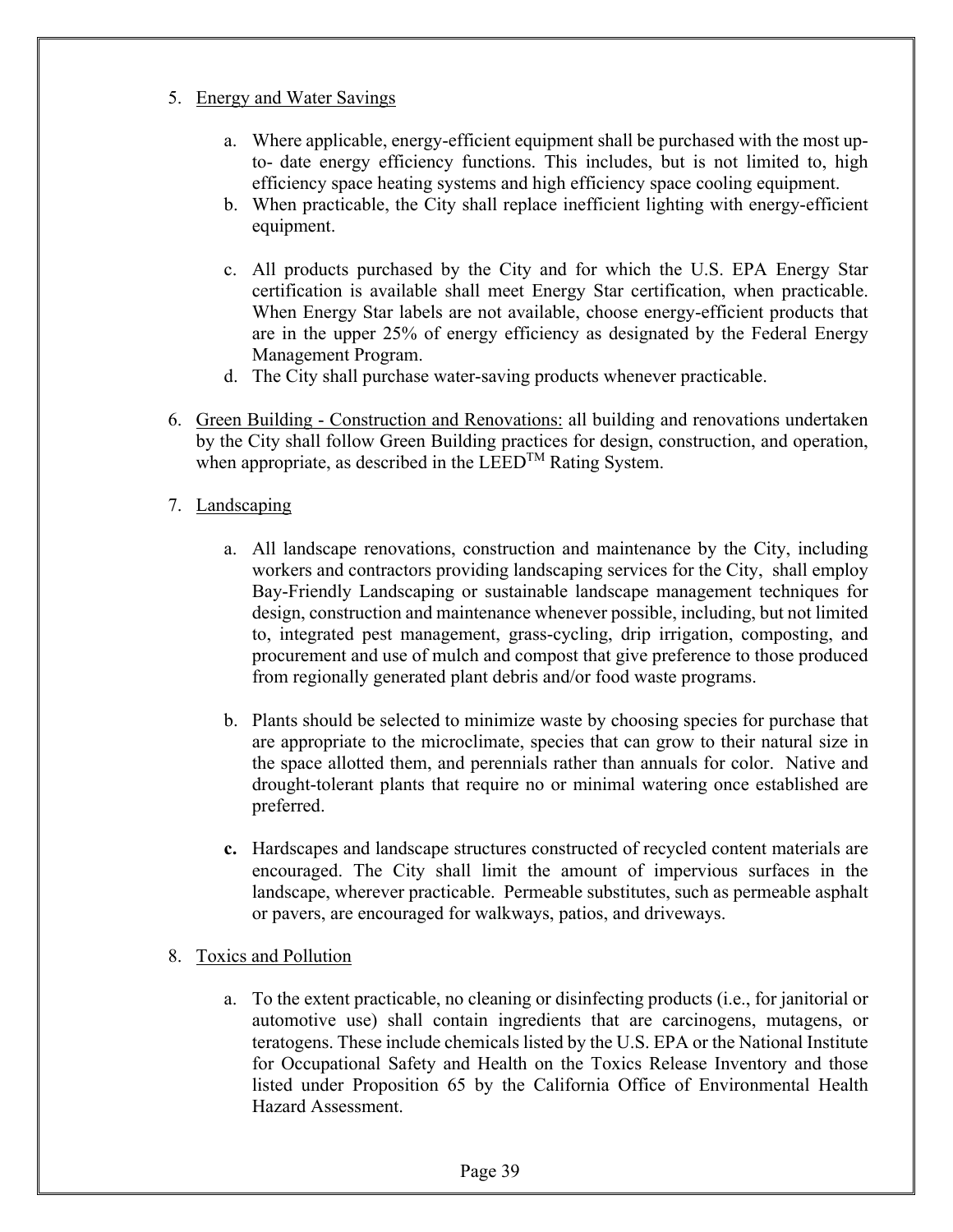- b. The use of chlorofluorocarbon-containing refrigerants, solvents and other products shall be phased out and new purchases shall not contain them.
- c. All surfactants and detergents shall be readily biodegradable and, where practicable, shall not contain phosphates.
- d. When maintaining buildings and landscapes, the City shall manage pest problems through prevention and physical, mechanical, and biological controls. The City may either adopt and implement an organic pest management policy and practices or adopt and implement an Integrated Pest Management (IPM) policy and practices using the least toxic pest control as a last resort.
- e. When maintaining buildings, The City shall use products with the lowest amount of volatile organic compounds (VOCs), highest recycled content, and low or no formaldehyde as practicable when purchasing materials such as paint, carpeting, adhesives, furniture, and casework.
- f. The City shall reduce or eliminate its use of products that contribute to the formation of dioxins and furans. This includes, but is not limited to:
	- i. Purchasing paper, paper products, and janitorial paper products that are unbleached or that are processed without chlorine or chlorine derivatives, whenever possible.
	- ii. Prohibiting purchase of products that use polyvinyl chloride (PVC) such as, but not limited to, office binders, furniture, flooring, and medical supplies whenever practicable.
- g. The City shall purchase products and equipment with no lead or mercury whenever possible. For products that contain lead or mercury, the City shall give preference to those products with lower quantities of these metals and to vendors with established lead and mercury recovery programs.
- h. When replacing vehicles, the City shall consider less-polluting alternatives to diesel such as compressed natural gas, bio-based fuels, hybrids, electric batteries, and fuel cells, as available.
- 9. Forest Conservation: to the greatest extent practicable, the City shall not procure wood products such as lumber and paper that originate from forests harvested in an environmentally unsustainable manner. When possible, the City shall give preference to wood products that are certified to be sustainably harvested by a comprehensive, performance-based certification system. The certification system shall include independent third-party audits, with standards equivalent to, or stricter than, those of the Forest Stewardship Council certification.
- 10. Agricultural Bio-Based Products
	- a. Vehicle fuels made from non-wood, plant-based contents such as vegetable oils are encouraged whenever practicable.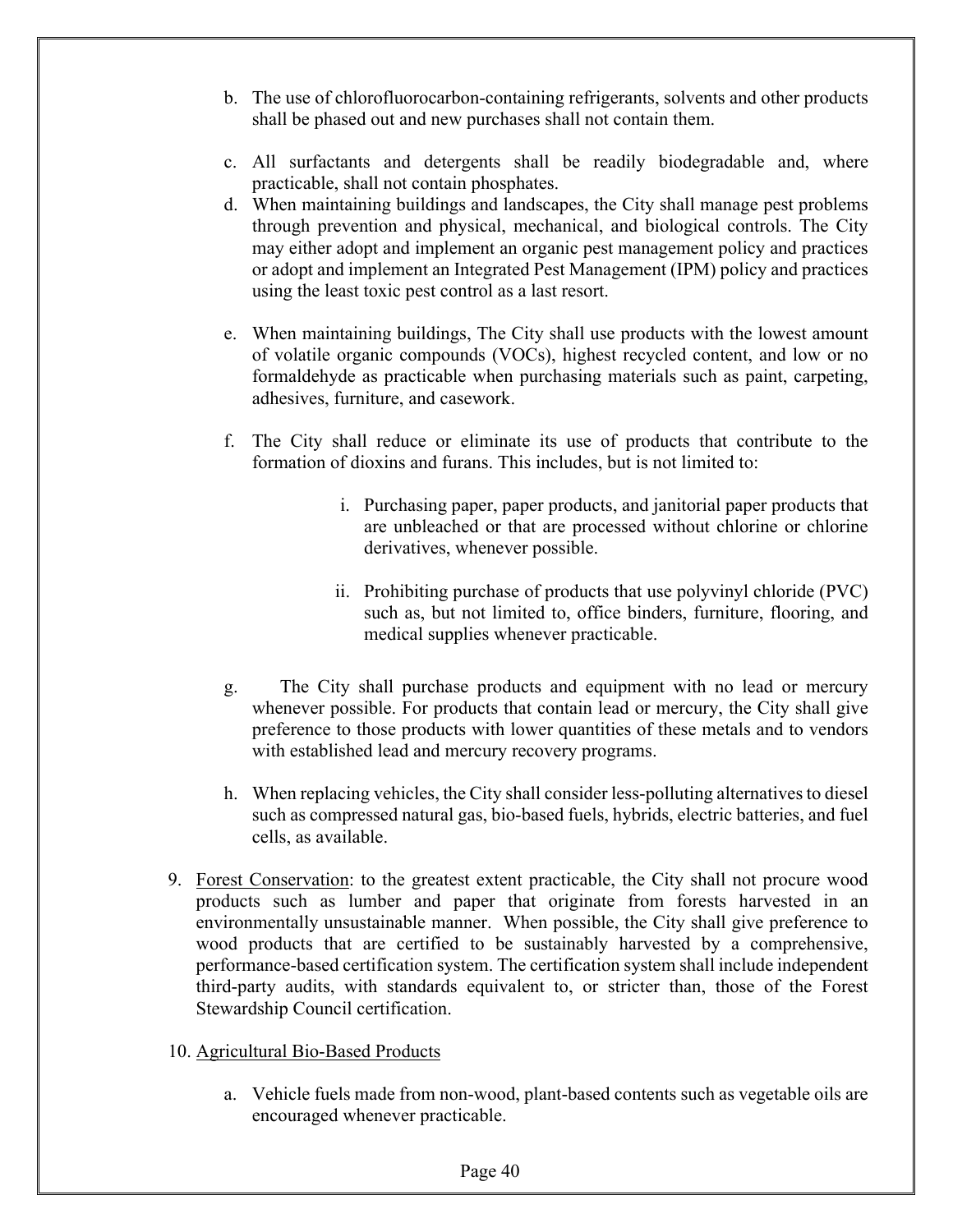- b. Paper, paper products and construction products made from non-wood, plant-based contents such as agricultural crops and residues are encouraged whenever practicable.
- 11. Priorities
	- a. The health and safety of workers and citizens is of utmost importance and takes precedence over all other policies.
	- b. The City has made significant investments in developing a successful recycling system and recognizes that recycled content products are essential to the continuing viability of that recycling system and for the foundation of an environmentally sound production system. Therefore, to the greatest extent practicable, recycled content shall be included in products that also meet other specifications, such as chlorine free or biobased.
	- c. Nothing contained in this policy shall be construed as requiring a department, purchaser, or contractor to procure products that do not perform adequately for their intended use, exclude adequate competition, or are not available at a reasonable price in a reasonable period of time.
	- d. Nothing contained in this policy shall be construed as requiring the City, a department, purchaser, or contractor to take any action that conflicts with local, state, or federal requirements.
- 12. Implementation
	- a. The Purchasing Manager shall implement this policy in coordination with other appropriate staff.
	- b. Successful bidders shall certify in writing that the environmental attributes claimed in competitive bids are accurate. Vendors shall be required to specify the minimum or actual percentage of recovered and postconsumer material in their products, even when such percentages are zero.
	- c. Upon request, buyers making the selection from competitive bids shall be able to provide justification for product choices that do not meet the environmentally preferable purchasing criteria in this policy.
	- d. Vendors, contractors, and grantees shall be encouraged to comply with applicable sections of this policy for products and services provided to the City, where practicable.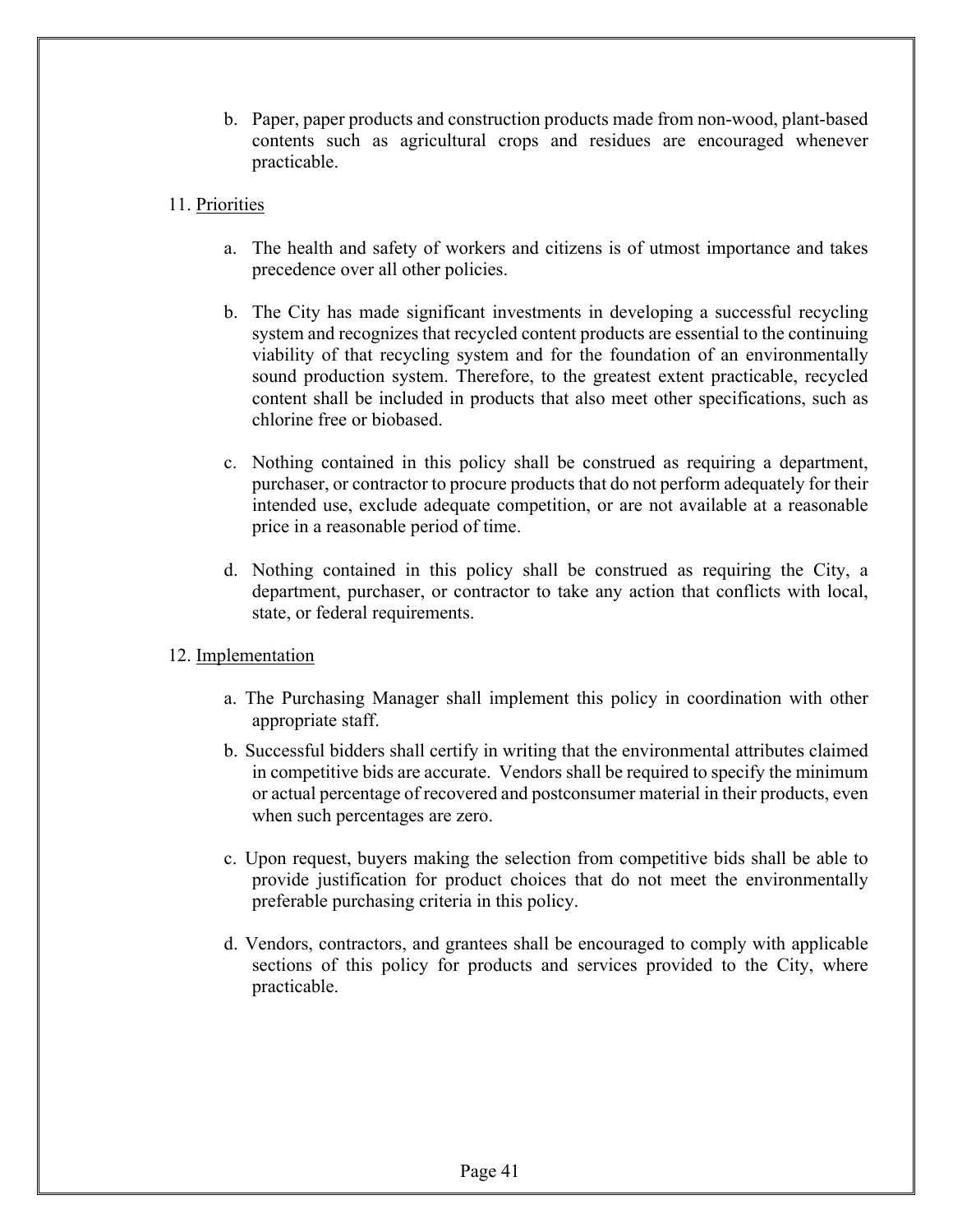## **SECTION IV – TYPES OF PURCHASES**

City expenditures fall under one of the following types of purchases:

#### **A**. **COMPETITIVE INVITATION FOR BID (IFB), REQUEST FOR PROPOSAL (RFP), REQUEST FOR QUALIFICATIONS (RFQ)**

All purchases for commodities or services that have a cumulative total for the life of the contract of \$50,000.00 or more must be made by formal competitive solicitations. The approval of The Board of Aldermen is required.

#### **B. COMPETITIVE PRICING** (**REQUEST FOR QUOTATION** -**THREE QUOTES)**

- 1. Made on definite quantity single delivery purchase orders based on a requisition from a Department Head, for purchases above \$9,999.99 and up to \$49,999.99.
- 2. Made on indefinite quantity (blanket) purchase orders on the basis of a negotiated price and requisition from the using department. Used for recurring purchases of advertising, office supplies, medical prescriptions, etc. Exact quantity of purchase is not stated; only an estimated dollar amount is given.

#### **C. NONCOMPETITIVE PRICING**

Made on definite quantity single delivery purchase orders based on a requisition from a Department Head, under \$10,000.00.

#### **D. "SINGLE SOURCE" PROCUREMENTS**

- 1. When the City requires supplies, materials or equipment which are produced by only one manufacturer, the Purchasing Manager shall specify such manufacturer's make or brand in the invitation to bid and shall obtain competitive bids from authorized dealers or distributors of such manufacturer. If such manufacturer is the sole bidder and sole source of supply, the Purchasing Manager is authorized to negotiate an open market purchase order or contract with the manufacturer at prices and on terms most advantageous to the City.
- 2. When the City requires supplies, materials, or equipment which are patented or proprietary and which are obtainable in two or more equally satisfactory and competitive makes, brands or types, the Purchasing Manager shall list such acceptable and competitive makes, brands, or types in the invitation to bid. Unless a pre-qualification process has been completed or the item has been "standardized" such lists shall also include the phrase "or equal to."
- 3. The Purchasing Manager may permit bidders to bid on alternate or additional makes, brands, or types. It shall be incumbent on each such bidder to prove to the satisfaction of the City that the alternate or additional make, brand or type is equal in quality or performance to those listed in the invitation to bid.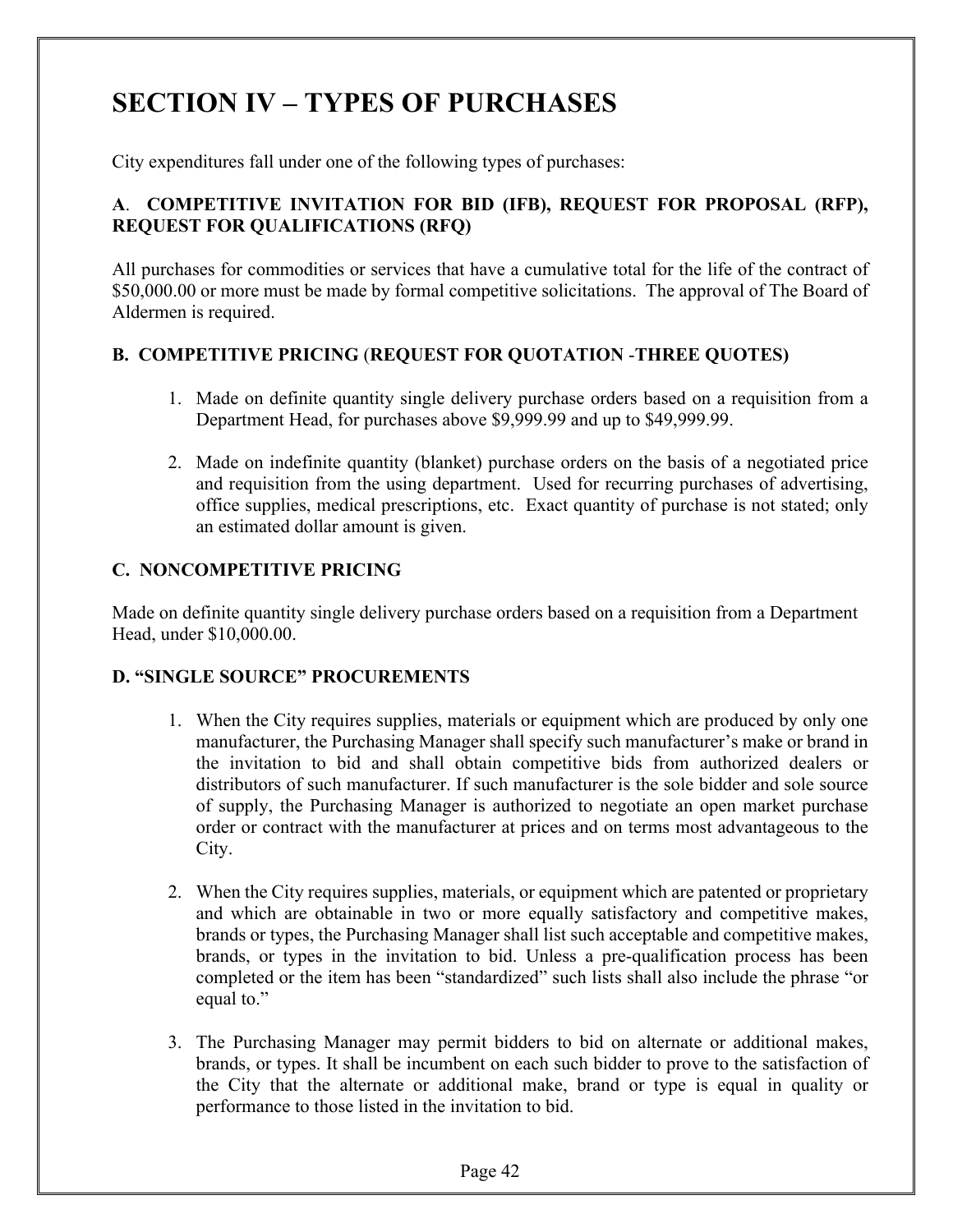4. A contract may be awarded without competition when the Purchasing Manager determines in writing, after conducting a good faith review of available sources, that there is only one responsible source for the required material, service, or construction item. This determination must also be approved by the Director of Budget and Purchasing. The using agency requesting sole source procurement shall provide written evidence to support a sole source recommendation. The Purchasing Manager may require that negotiations are conducted as to price, delivery, and terms. The Purchasing Manager may require the submission of cost or pricing data in connection with an award under this section. Sole source procurement shall be avoided, except when no reasonable alternative sources exist. A record of sole source procurements shall be maintained as a public record.

#### 5. Miscellaneous exemptions:

- a. A contract for materials, professional services or services may be awarded without competition if the Purchasing Manager determines in writing that one or more of the following conditions exists:
	- i. Although there exists more than one responsible source, a competitive process cannot reasonably be used or, if used, will result in a substantially higher cost to the City, will otherwise injure the City's financial interests or will substantially impede the City's administrative functions or the delivery of services to the public;
	- ii. A particular material or service is required to maintain interchangeability or compatibility as a part of an existing integrated system;
	- iii. A particular material, professional service or service is required in order to standardize or maintain standardization for the purpose of reducing financial investment or simplifying administration;
	- iv. The material is perishable;
	- v. The material qualifies as an object of fine art;
	- vi. A particular material is required to match materials in use, so as to produce visual harmony;
	- vii. The material, professional service or service is the subject of a change order.
	- b. Any construction change order which authorizes a new improvement under a construction contract may be executed without competition; and
		- i. The new improvement is required for the completion of an improvement which is currently under construction pursuant to a competitive bidding or competitive proposal process;
		- ii. The new improvement results from the discovery of differing or unforeseen physical conditions at the site of the improvement under construction and is required for the completion of the improvement under construction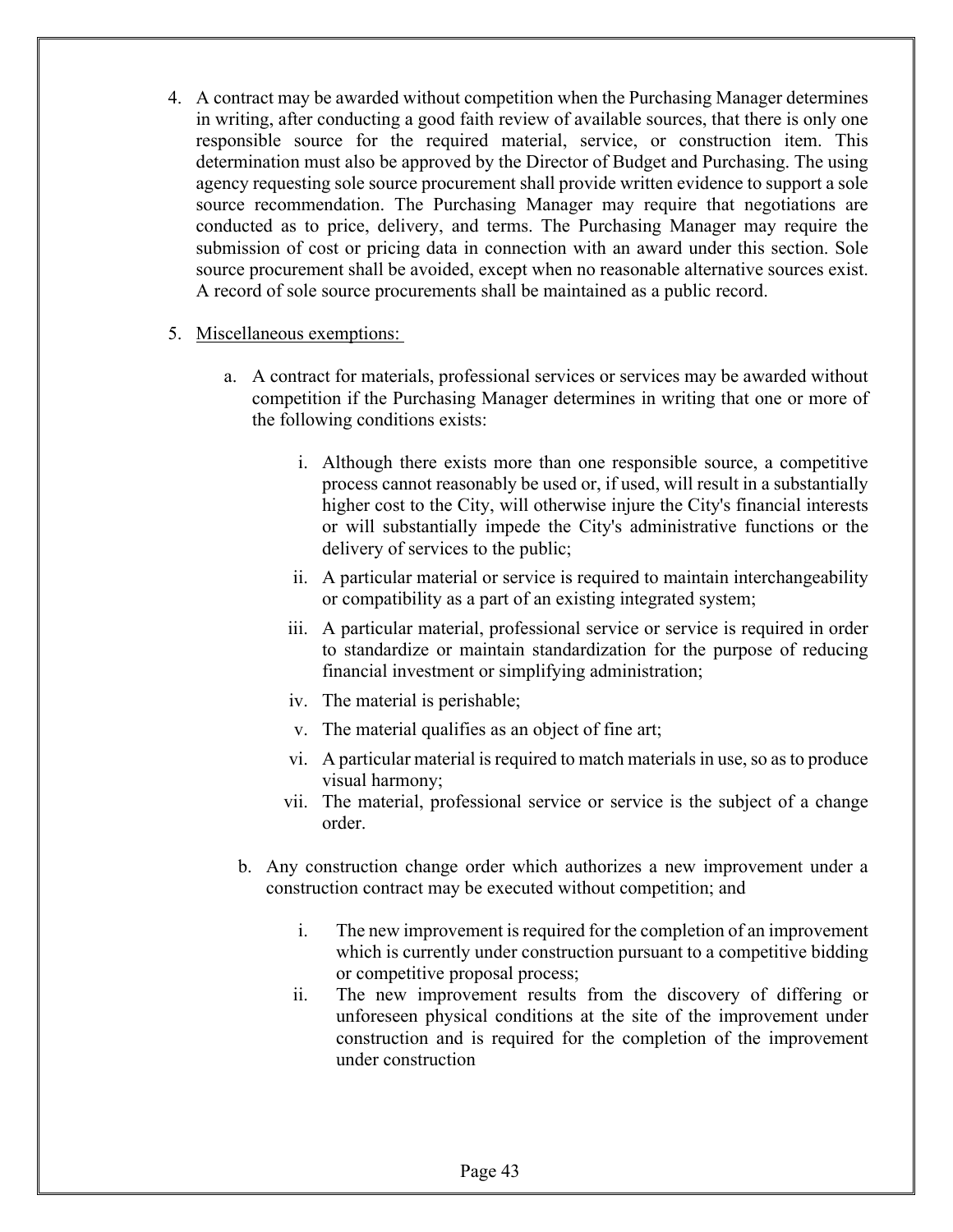- iii. The Purchasing Manager deems it would be in the City's best interest to negotiate with the on-site contractor for the construction of the new improvement.
- iv. The requirements of any procurement requiring use of federal, or State of Maryland bid processes take precedence to the aforementioned requirements.

#### **E. OPEN MARKET PURCHASES AND SALES (LESS THAN \$50,000)**

- 1. If the amount of the expenditure for a service, commodity, or a class of commodities normally obtainable from the same source of supply is estimated to be less than \$50,000.00 or if the sale of personal property which has become obsolete or unusable is estimated to less than \$50,000.00, it shall not be subject to the requirements of a formal solicitation. All such open market transactions shall, wherever possible, be based on at least three competitive quotes and the approval of the Purchasing Manager or their designee.
- 2. The Purchasing Manager, or their designee, shall solicit quotes by direct mail requests, telephone, or electronically to prospective bidders for the class of commodities or services being purchased or sold, and record properly. When quotations are necessary, electronic bid posting is strongly preferred.
- 3. Purchases less than \$10,000.00, whenever possible, shall be made from pricing agreements, term contracts, or should be based on at least three competitive quotes. Due diligence is always expected.
- 4. All open market purchases shall be awarded to the lowest responsive and responsible bidder or on the basis of "best value" and all open market sales shall be made to the highest responsive and responsible bidder.
- 5. Use of electronic transmissions**:** The use of electronic media, including acceptance of electronic signatures, is authorized consistent with the State of Maryland's applicable statutory, regulatory or other guidance for use of such media, so long as such guidance provides for (i) appropriate security to prevent unauthorized access to the quotation, approval, and award processes; and (ii) accurate retrieval or conversion of electronic forms of such information into a medium which permits inspection and copying.
- 6. Notwithstanding the provisions of this section, the Purchasing Manager may elect to handle any purchase less than \$50,000.00 according to any of the procurement methods.

#### **F. EMERGENCY PURCHASES**

Departmental purchases made in an emergency. See Section III, Item H for guidelines.

#### **G. STOCK PURCHASES FROM CITY INVENTORY**

Departments are required to purchase goods inventoried by the Purchasing Department (warehouse) only from the Purchasing Department. No purchase of goods from an outside source will be approved if the goods are stocked at the warehouse.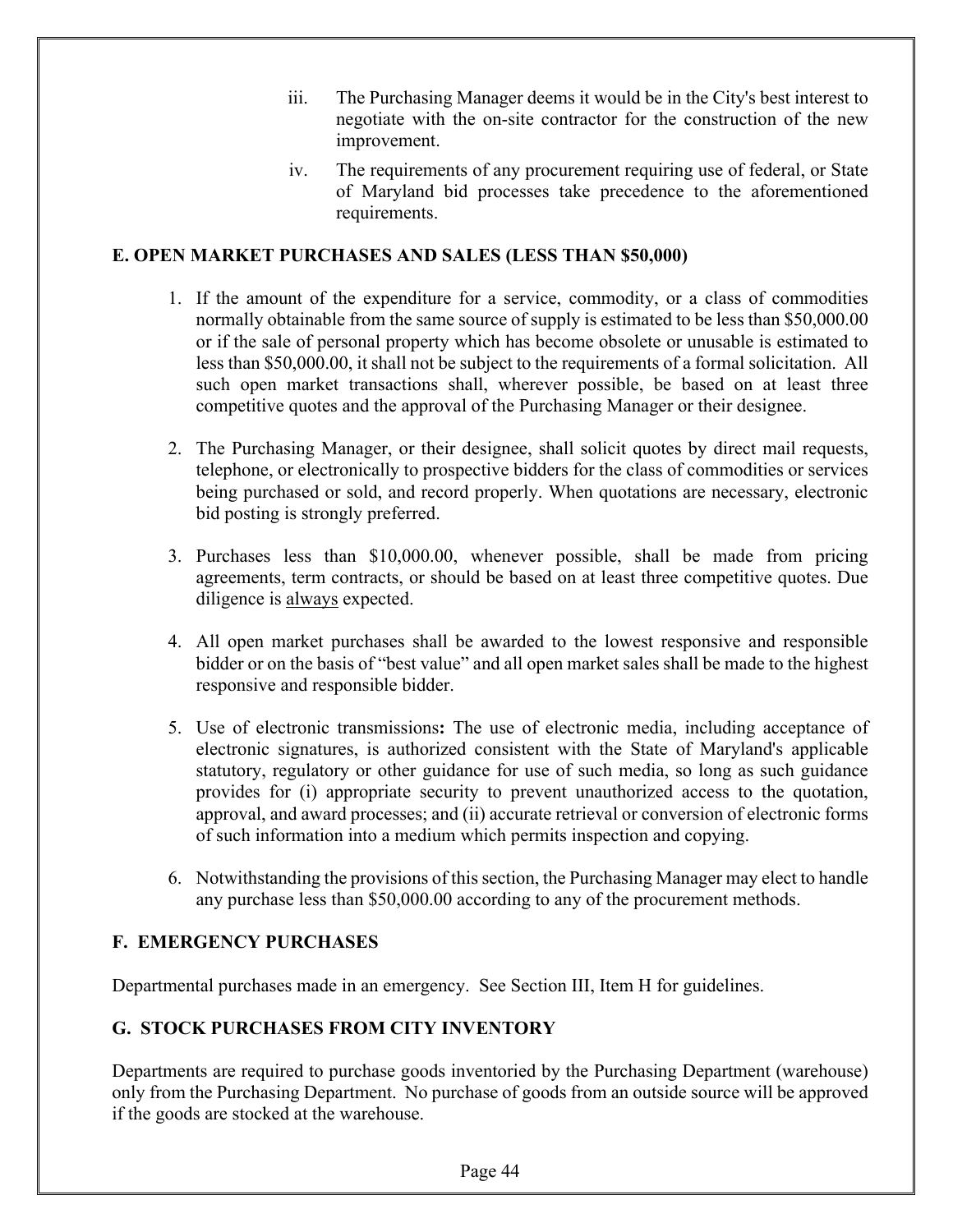#### **H. PROFESSIONAL SERVICE PURCHASES**

The service of physicians, consultants, or other similar types of professional services that are not normally subject to competitive bidding, shall be engaged by the using a RFP based selection. The engagement of legal services is exempt from the City's procurement policies, however reamins subject to the provisions of the City Charter.

#### **I. CHECK REQUESTS**

Check requests are used to request payment on items that are not processed as purchase requisitions. Examples are dues, subscriptions, travel advances, prepaid orders, escrow releases, refunds, tax payments, utility bills, payroll withholding payments, lease payments or other payments associated with agreements, land and property purchases and certain professional services that have already been contracted for (such as periodic insurance premiums) or are long-standing relationships (See Section III, G). Check request forms should be completely filled out including supporting documentation and sent to the Finance Department for processing.

#### **J. PROCUREMENT CARDS**

1. Purpose

The City's Card Program is designed to improve efficiency, timeliness, and internal control in processing purchases from vendors that accept a credit card. Many of our suppliers, currently being paid by Petty Cash, small dollar P.O.'s and Blanket P.O.'s will accept a credit card.

The program will allow cardholders to purchase approved commodities and services directly from vendors. Each procurement card is issued to a named individual and the City is clearly shown on the card as the governmental buyer of goods and services. Procurement Card spending limits are established by the Director of Budget and Purchasing.

The Purchasing Department will monitor the performance of the program. All questions or concerns should be directed to:

| Procurement Related:       | Purchasing Card Administrator     |
|----------------------------|-----------------------------------|
| <b>Accounting Related:</b> | Director of Budget and Purchasing |

The purpose of these policies is to provide an efficient method of purchasing and paying for goods and services, to reduce the use of Blanket Purchase Orders, to ensure Procurement Card Purchases are in accordance with the City's ordinances, to reduce the time spent by Accounts Payable processing transactions, to ensure that the City bears no legal liability from inappropriate use of procurement cards and to provide for disciplinary action if the procurement cards are misused.

The policies herein are minimum standards for Departments. Departments may establish additional controls if necessary.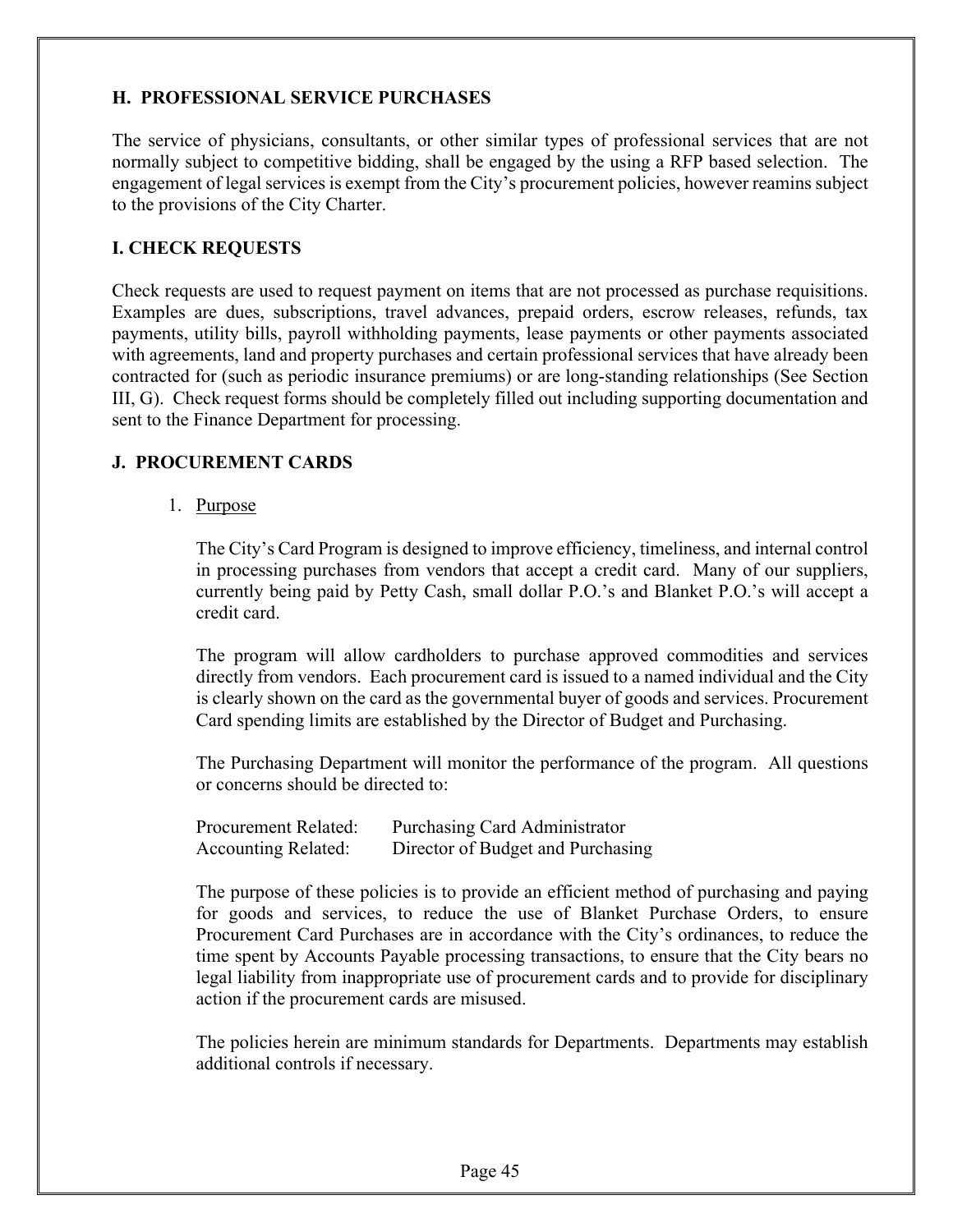2. General

The Procurement Card system simplifies the procurement and disbursement processes. Procurement responsibility is delegated to the ordering department enabling an authorized cardholder to place an order directly with the vendor; no prior requisition entry or PO is needed.

When a purchase authorization is requested by the supplier at the point-of-sale, the Procurement Card system validates the transaction against preset limits established by the employee's department. All transactions are approved or declined (electronically) based on the Procurement Card authorization criteria established. The authorization criteria may be adjusted periodically as needed and may include, but is not limited to the following:

- a. Number of transactions allowed per day
- b. Number of transactions allowed per month
- c. Single purchase limit
- d. Monthly spending limit
- e. Approved merchant category code (MCC)

The authorization process occurs through the electronic system that supports the Procurement Card processing services.

- 3. Assignment and Control of the Procurement Card
	- a. Request for and Issuance of Procurement Cards
		- i. Procurement cards will be issued to individual employees. Generally, these will be the employees who before the Procurement Card Program often used Petty Cash and Blanket Purchase Orders.
		- ii. The Procurement Card will have the employee's name, the City's name, the Department/Division's name, and expiration date. The Procurement Card issuing company will not have individual cardholder information other than the cardholder's address to verify citizenship. No credit records of the cardholder are maintained.
		- iii. All requests for Procurement Cards must be made by the Department Head.
		- iv. All requests for new cardholders will be made by submitting a request form to the Procurement Card Administrator.
		- v. When the Purchasing Card Administrator receives a Procurement Card from the issuing card company, they will coordinate delivery and activation with the cardholder.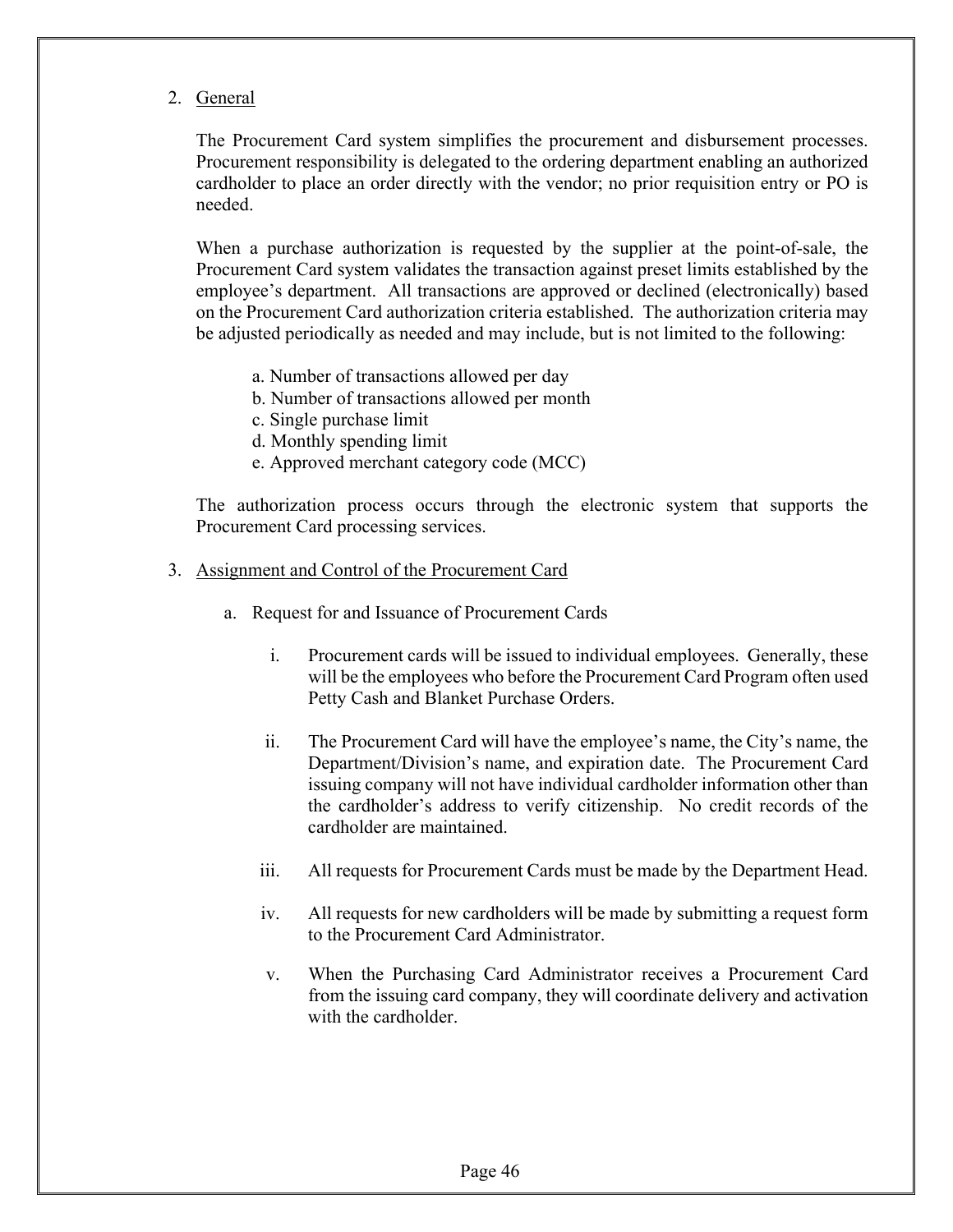- b. Lost or Stolen Procurement Cards
	- i. If a Procurement Card is lost or stolen, the cardholder or department representative must immediately notify the Procurement Card Administrator of the loss.
	- ii. The cardholder will be responsible for reporting all information necessary to reduce the liability to the City for lost or stolen cards.
	- iii. Termination or Transfer of Cardholder
- c. When an employee ends their employment or is transferred to another department, the Department Head must notify the Procurement Card Administrator, collect the Procurement Card and destroy. If the Department is unable to collect the Procurement Card when an employee terminates, the Department Head must immediately notify the Procurement Card Administrator, who will ensure that the card is canceled.

#### 4. Limitations on Use of Procurement Cards

- a. Cardholder Use Only: The Procurement Card may be used only by the employee whose name is embossed on the card. No other person is authorized to use the card.
- b. City Purchases Only: The Procurement Card is to be used for City authorized purchases only. The Procurement Card shall not be used for personal use and any such use will require immediate reimbursement and may result in disciplinary action, which may include dismissal.
- c. Dollar Limitations
	- i. Any authorization to go beyond maximum limits for any reason shall come from the Director of Budget and Purchasing or their designee.
	- ii. A purchase may be made of multiple items, but the invoice cannot exceed the single purchase limit. Payment for purchases shall not be split to stay within the single purchase limit.
- a. Prohibited Use of Procurement Cards: the following types of items may not be purchased with a Procurement Card, no matter the dollar amount (unless prior written authorization has been received):
	- i. Gasoline or oil (except in emergency situations)
	- ii. Vehicle repairs (except when authorized by the Vehicle Maintenance Department)
	- iii. Travel expenses such as hotels, food, and airline tickets (with the exception of prior authorization)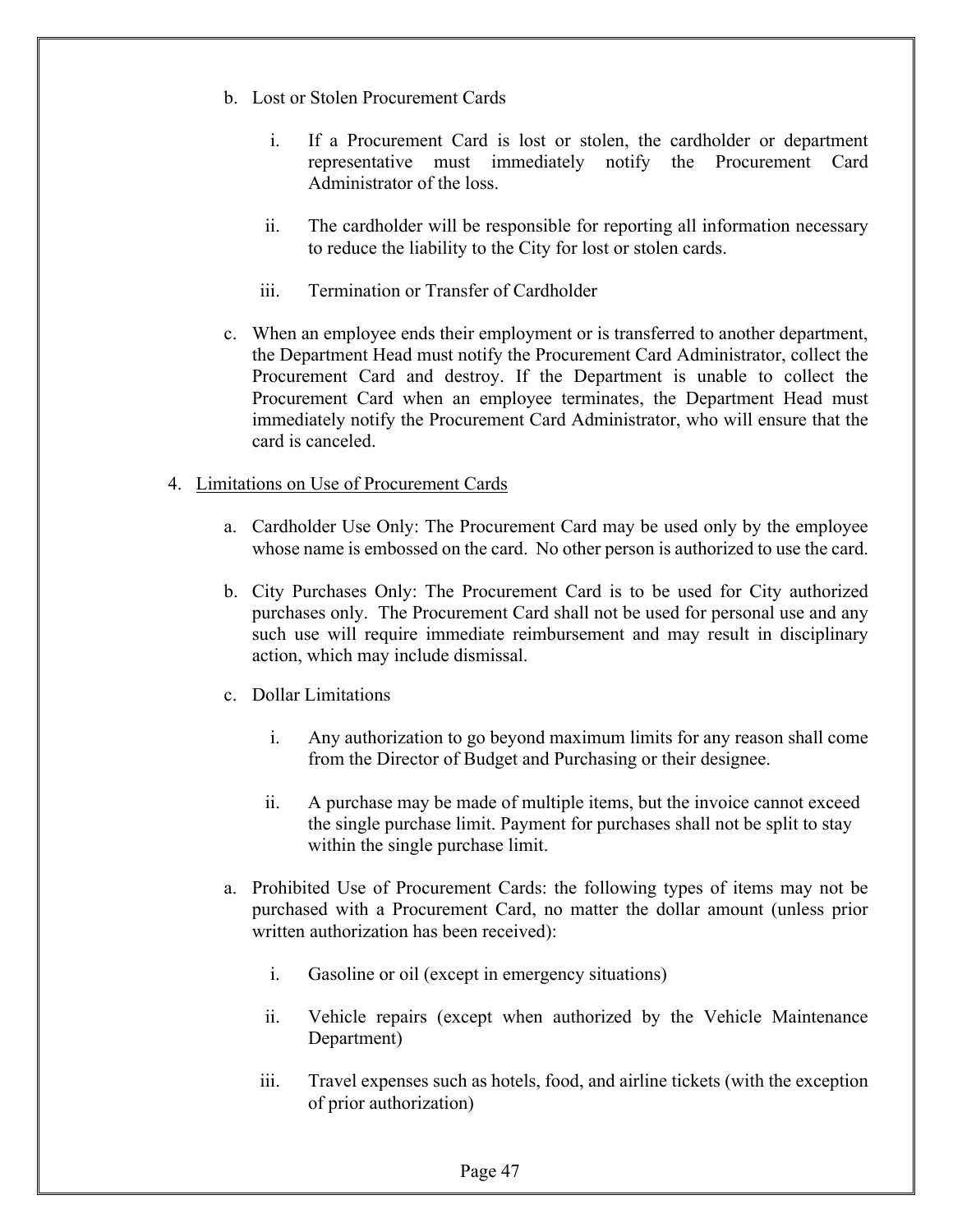- iv. Cash advances
- v. Items available through the Purchasing Department warehouse or on existing contracts
- vi. Additional goods or services specifically restricted by the Department
- vii. Computer hardware and software (except by IT Manager)
- viii. Telephones or telephone related equipment (except by Facilities Manager)

 Special permission to go outside these provisions may be granted by the Director of Budget and Purchasing or their designee, with Department Head approval, in extenuating circumstances.

- 5. Disputes
	- a. If items purchased with the Procurement Card are defective, the cardholder must return the item(s) to the vendor for replacement or credit. If the service paid for with a Procurement Card is faulty, the vendor must be notified and asked to correct the situation or provide a credit. If the vendor refuses to replace or correct the faulty item or service, the purchase will be considered in dispute.
	- b. A disputed item must be explained with a note on the cardholder's Statement of Account before the statement is forwarded to the Purchasing Department for payment.
	- c. It is essential that the time frames and documentation requirements established by the Procurement Card issuer be followed to protect the cardholder's rights in dispute. Dispute policies and procedures issued by the Procurement Card issuer will be provided at the time Procurement Cards are issued to cardholders.
- 6. Review of Purchases by Departments
	- a. Because of their knowledge of the job responsibilities and requirements, department supervisory representatives are required to review each Procurement Card expenditure (item purchased, amount and vendor) to ensure the goods or services were necessary and for official use.
	- b. When purchases are questioned, the Department Head or designee will be responsible for resolving the issue with the cardholder. If the Department Head cannot be satisfied that the purchase was necessary and for official use, the cardholder must provide either a credit voucher proving the item(s) were returned for credit or a personal check for the full amount of the purchase. Checks must be sent to the Finance Department with an explanation and account number.
	- c. Serious or repeated misuse of the Procurement Card will result in the revocation of the card. Employees incorrectly using their Procurement Card may be subject to disciplinary action.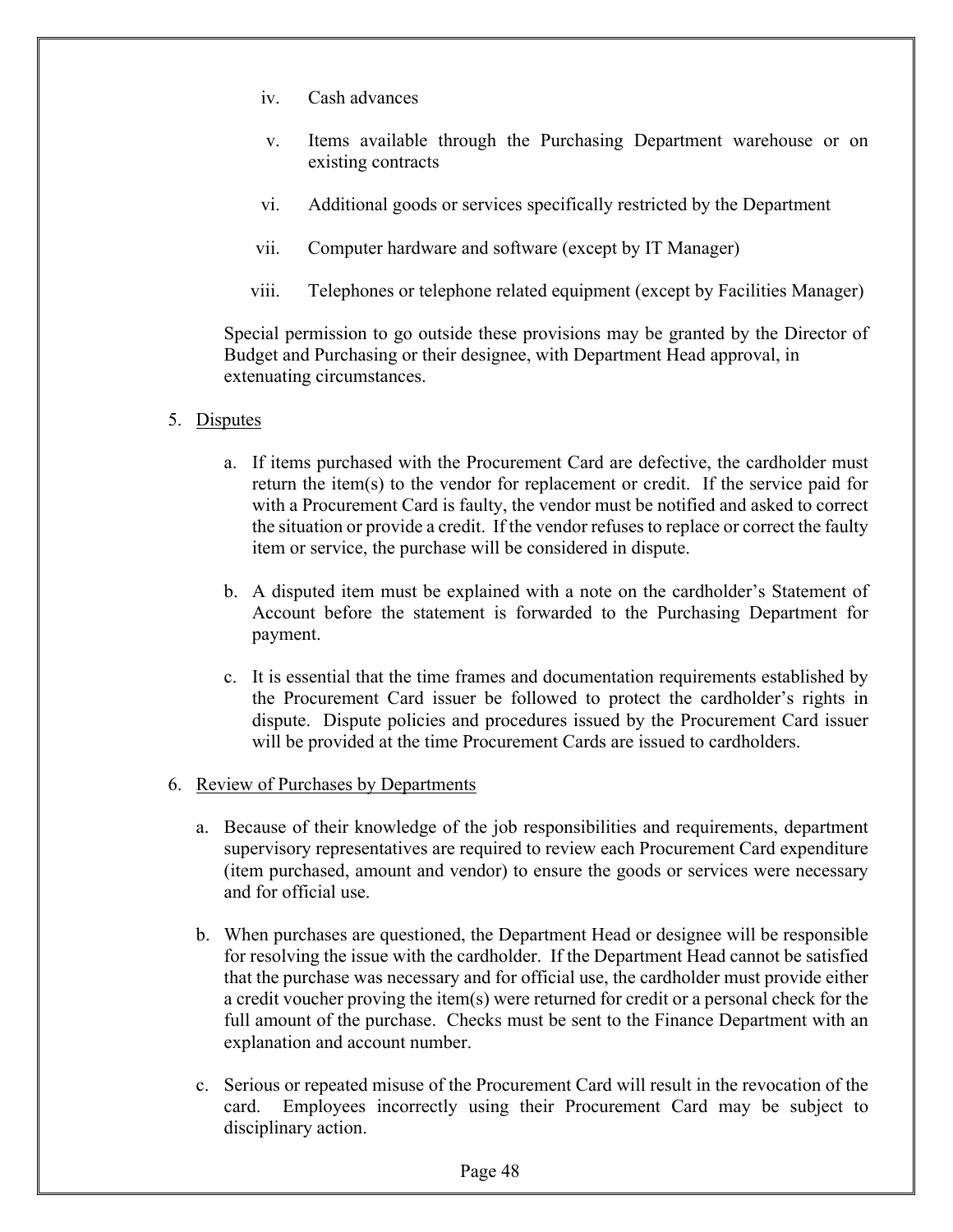To help the Departments in their review, management reports may be provided by the Procurement Card Company by contacting the Procurement Card Administrator.

## **SECTION V – BIDDING POLICIES**

#### **A. TERMS**

- 1. A **"responsible bidder"** is one who submits a responsive bid (a solicited bid that is determined to be in substantial conformance with the conditions, completion or delivery requirements, and specifications detailed in the invitation for bid (IFB), request for proposals (RFP), request for quotations (RFQ), or request for tenders) and who has furnished, when requested, information and data to prove that their financial resources, production or service facilities, service reputation and experience are adequate to make satisfactory delivery of the supplies, materials, equipment or contractual services on which he bids and who has not violated or attempted to violate any provision of these regulations. The responsible bidder will have satisfied all terms of the IFB prior to award of the contract.
- 2. The **bid review committee** is headed by the Purchasing Manager and certain other staff members who have expertise related to the bid subject. The committee shall convene when appropriate, but usually prior to the advertisement of a bid, at the pre-bid conference, if applicable, and prior to the award of the bid by the Mayor and Board of Aldermen.
- 3. A **bidder's list** will not be maintained by the City. Notification of available bids may be made by invitation, on the City website, or through advertising in a newspaper of general circulation in Frederick County, trade journals or other publications.

#### **B. FORMAL COMPETITIVE BID - GENERAL**

- 1. All purchases, contracts for goods or services (except as otherwise noted in this policy) that cost \$50,000.00 or more shall be made by formal competitive bidding.
- 2. The intention of formal competitive bidding procedures is the determination and selection of the lowest responsive, responsible bidder.
- 3. In a formal competitive bid, the Purchasing Manager or their designee shall be responsible to determine the amount and type, if any, of a surety.
- 4. When a successful bidder fails to execute a contract after the stipulated time, a bid deposit may be taken and considered as liquidated damages, and not as a penalty for failure to execute the contract. Upon the proper execution of the contract by the successful bidder the bid deposit shall be returned.
- 5. Bidders may withdraw proposals and resubmit them before the bid opening.
- 6. Alternate bids may be allowed if stated in the IFB.
- 7. The Purchasing Manager may waive formalities in bids if such action is considered to be in the best interest of the City.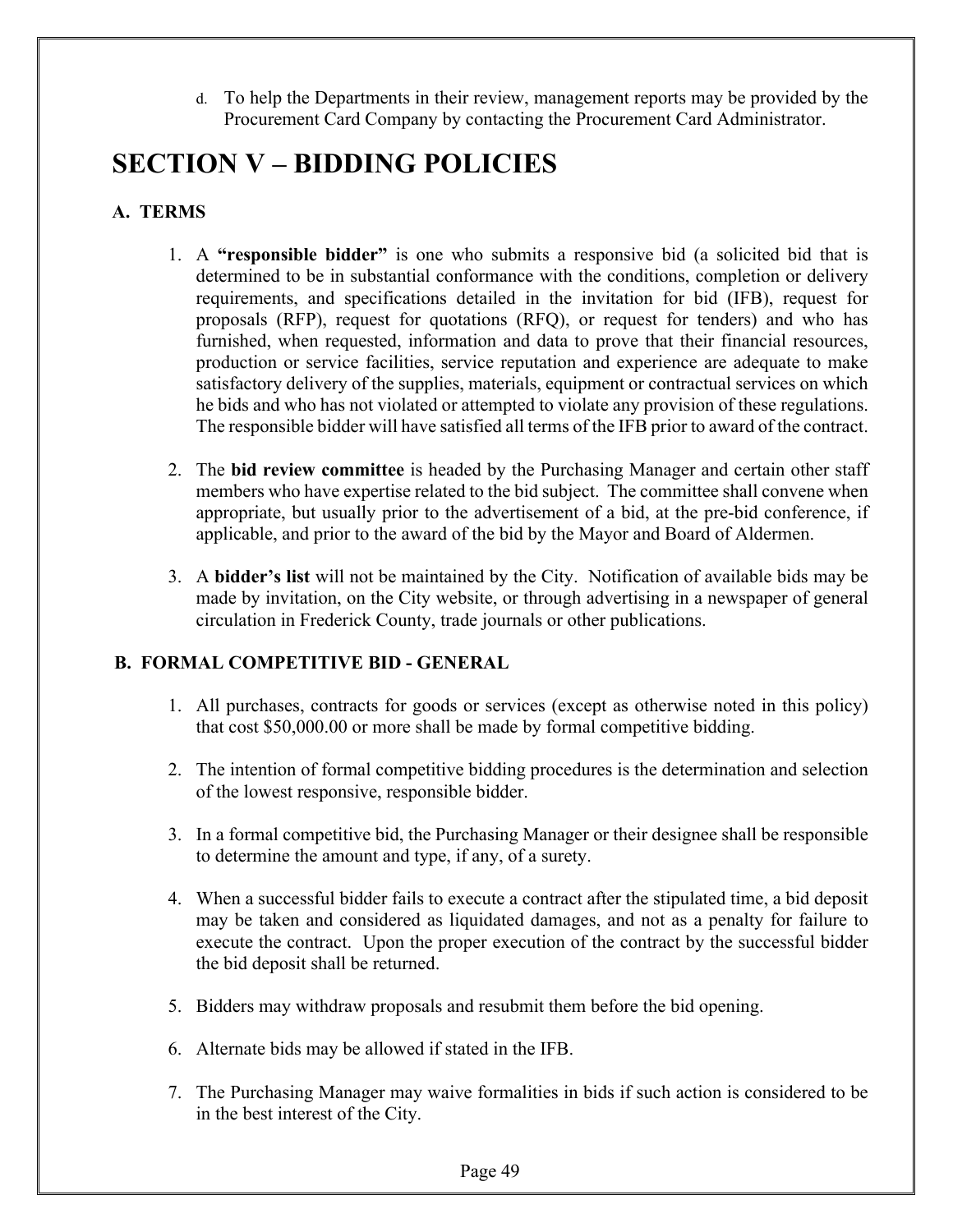#### **C. FORMAL COMPETITIVE SEALED PROPOSALS/COMPETITIVE NEGOTIATION**

The system of formal competitive sealed proposals is used to select the firm submitting the highest rated responsive and responsible proposal. Competitive negotiation is used to select the firm submitting the most advantageous proposal.

Formal Competitive Sealed Proposals is the preferred method for the procurement of most services other than construction when competitive sealed bidding (IFB) cannot be used because:

- 1. Specifications cannot be prepared that would permit an award based solely on price, or
- 2. Competitive sealed bidding (IFB) is not practical or is not advantageous to the City and price is not the sole or most important criteria to be utilized in developing a contract.
- 3. If competitive negotiation is approved, discussions may be held with two or more of the highest rated "qualified offerors". If multiple awards are anticipated, more offerors may be invited for discussions. Additional offerors invited for discussion will be selected in the order of their evaluated ranking. Qualified offerors include those offerors thought to be responsible who had been initially classified by the Purchasing Manager as being reasonably susceptible of being selected for award. Discussions are held to assure full understanding of the City's requirements and of the qualified offerors proposals and abilities to perform, to obtain the best value cost to the City, and to facilitate agreement on a contract that shall be most advantageous to the City, taking into consideration price and the relevant evaluation factors set forth in the request for proposals.
- 4. If competitive negotiation is approved, the highest rated offerors shall be accorded fair and equal treatment with respect to any opportunity for discussions, negotiations, and clarifications of proposals. Procedures and schedules shall be established for conducting discussions. If discussions show the need for substantial clarification or change in the request for proposals, the Purchasing Manager shall amend the request for proposal to incorporate the change and distribute the change to the offerors participating in the discussions. The mutual understanding of the parties on all basic issues shall be the objective of the negotiations.
- 5. When in the best interest of the City, the Purchasing Manager may permit qualified offerors to revise their initial proposals by submitting best and final offers. The Purchasing Manager shall establish a date and time for the submission of best and final offers. More than one series of best and final offers may be required when the requesting department makes a written determination that is in the best interest of the City to conduct additional discussions or change the requirements and to require another submission of best and final offers. If more than one submission of best and final offers is requested, an offeror's immediate previous offer shall be construed, as its best and final offer unless the offeror submits another best and final offer. Unsolicited best and final offers shall be rejected.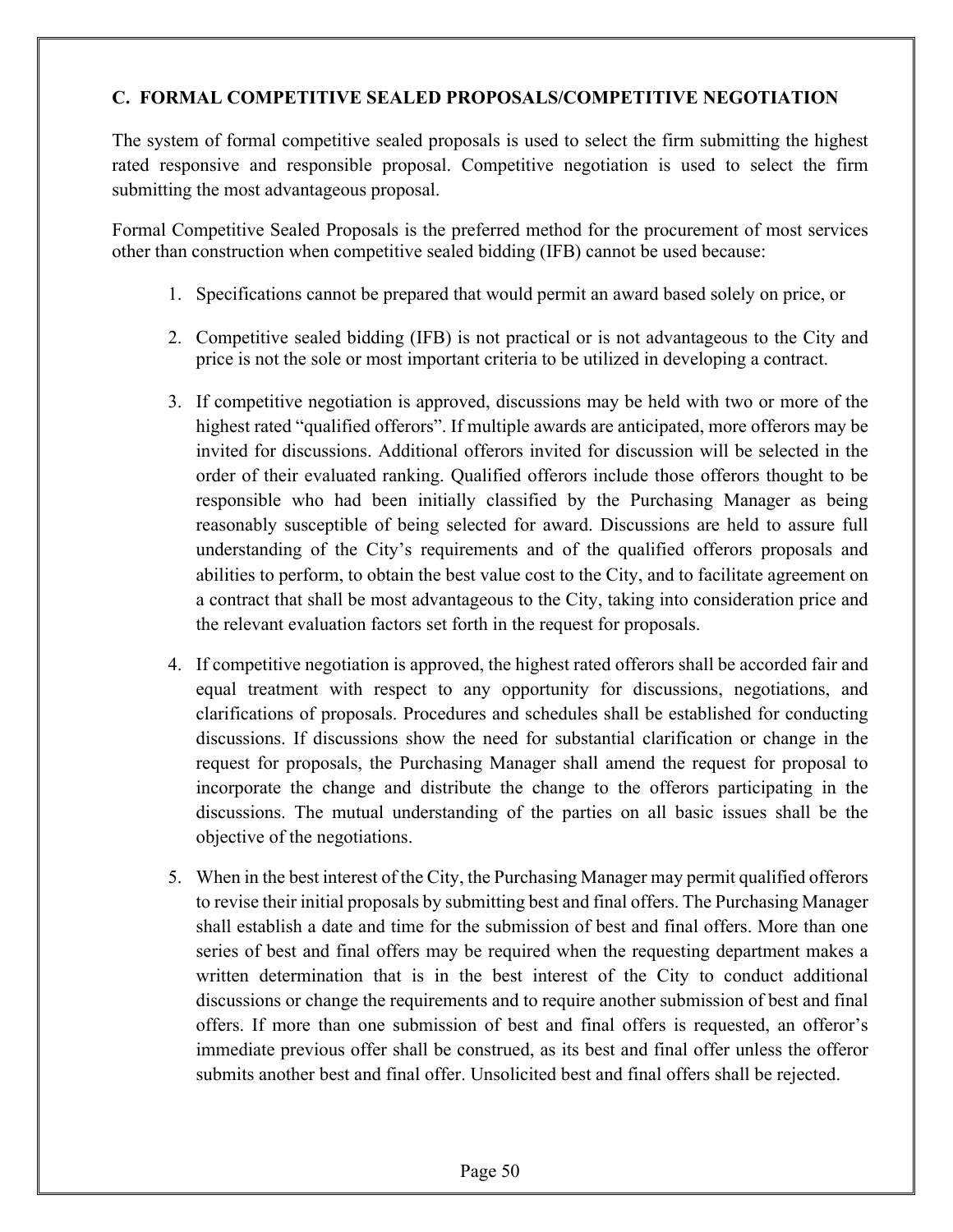- 6. The Purchasing Manager, upon the recommendation of the evaluation committee to award a contract to the highest rated responsible offeror, or in competitive negotiation to the most advantageous responsible offer, considering price, and the evaluation factors set forth in the request for proposal, will award the contract if they concur and it is within their authority to do so, or will forward and present an action item to the Mayor and Board of Aldermen for award.
- 7. After an award is made, notice of the award will be executed by the Purchasing Department.

#### **D. FORMAL COMPETITIVE INVITATION FOR BID**

- 1. Bids shall be submitted in a sealed envelope to the Purchasing Department and show the name of the particular bid and the contract number.
- 2. Except when proprietary information is involved, all formal bids are made public at the stated time, place, and date. No bids will be accepted after the stated deadline. A department review committee, if requested by the Purchasing Department, will review the bids after the bid opening.
- 3. A tabulation of all bids received shall be public information and kept as a permanent record in the Purchasing Department with the bid file.
- 4. The Project Manager will provide their recommendation to the Mayor and Board of Aldermen.
- 5. The Purchasing Department shall be responsible for having all necessary contract and supporting documents contained in the bid package completed and signed by all parties. All original bid documents will become the responsibility of, and be centrally located in, the Purchasing Department.
- 6. Selected bidder will have the bid bond returned after the receipt of the goods or services. However, if a performance bond is required, the bid bond will only be held until the performance bond or other surety is received by the Purchasing Department.

### **SECTION VI – PROPERTY ACCOUNTABILITY**

#### **A. CATEGORIES**

1. Real Estate and Improvements: all land and structures are to be placed in this category. The Finance Department and the Director of Budget and Purchasing will maintain these records. All items in this category will be appraised at five-year intervals. Assessment figures will be checked in the interim years. These purchases are budgeted in the capital categories of either a department's operating budget or in the Capital Improvement Program.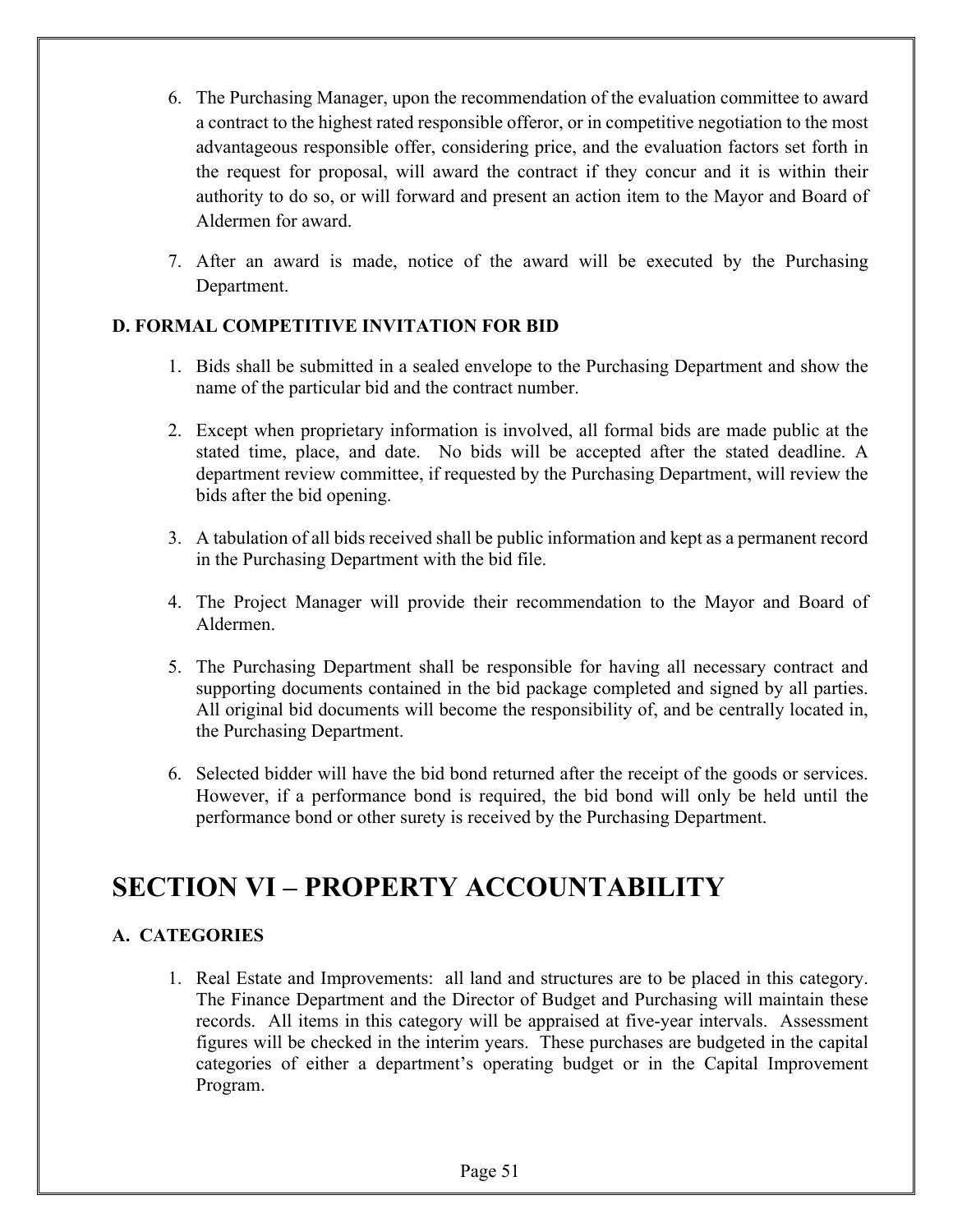2. Capital Outlay: those assets purchased by the City having a utility which extends at least three years and estimated to be valued at or in excess of \$5,000.00.

Supplies: items with a purchase cost of less than \$5,000.00 shall be recorded as supply purchases in account number 5310100. There will be no differentiation between varieties of supplies in the accounts.

#### **B. RESPONSIBILITY**

- 1. Supervision of property accountability and inventory control shall come under the jurisdiction of the Accounting Manager. A comprehensive inventory maintained by the Finance Department shall be kept and recorded, setting out quantity, building location and full description for identification, including model number and serial number, and establish monetary value and/or price for each item.
- 2. Each Department Head will assign an individual from their department to act as a coordinator to maintain and control that department's property inventory record.
- 3. Annually, the Finance Department will produce a Correctable Property Accountability Listing, by department, type code, and property number for all listed assets (those \$5,000.00 and over). Each Department Head shall receive the list of property assigned to their department and is responsible to check it for accuracy.
- 4. Differences are to be reported to Finance directly on the Correctable Listing (in red ink) or on the Property Transfer Form (if applicable) and the necessary adjustments will be made by Finance.
- 5. It is also the Department Head's responsibility to maintain a record of all of the department's property with purchase costs under \$5,000.00.

#### **C. ACCOUNTABILITY AND INSPECTIONS**

- 1. Each Department Head shall be held responsible for all property assigned to their department.
- 2. No capital outlay-type property can be removed from an assigned department without written authority from the Department Head or their designee.
- 3. As deemed necessary, a representative of the Finance Department will visit a department to ensure that all property assigned to that department is accounted for, that proper records are being maintained, that the property is being kept in good condition and that it is in use.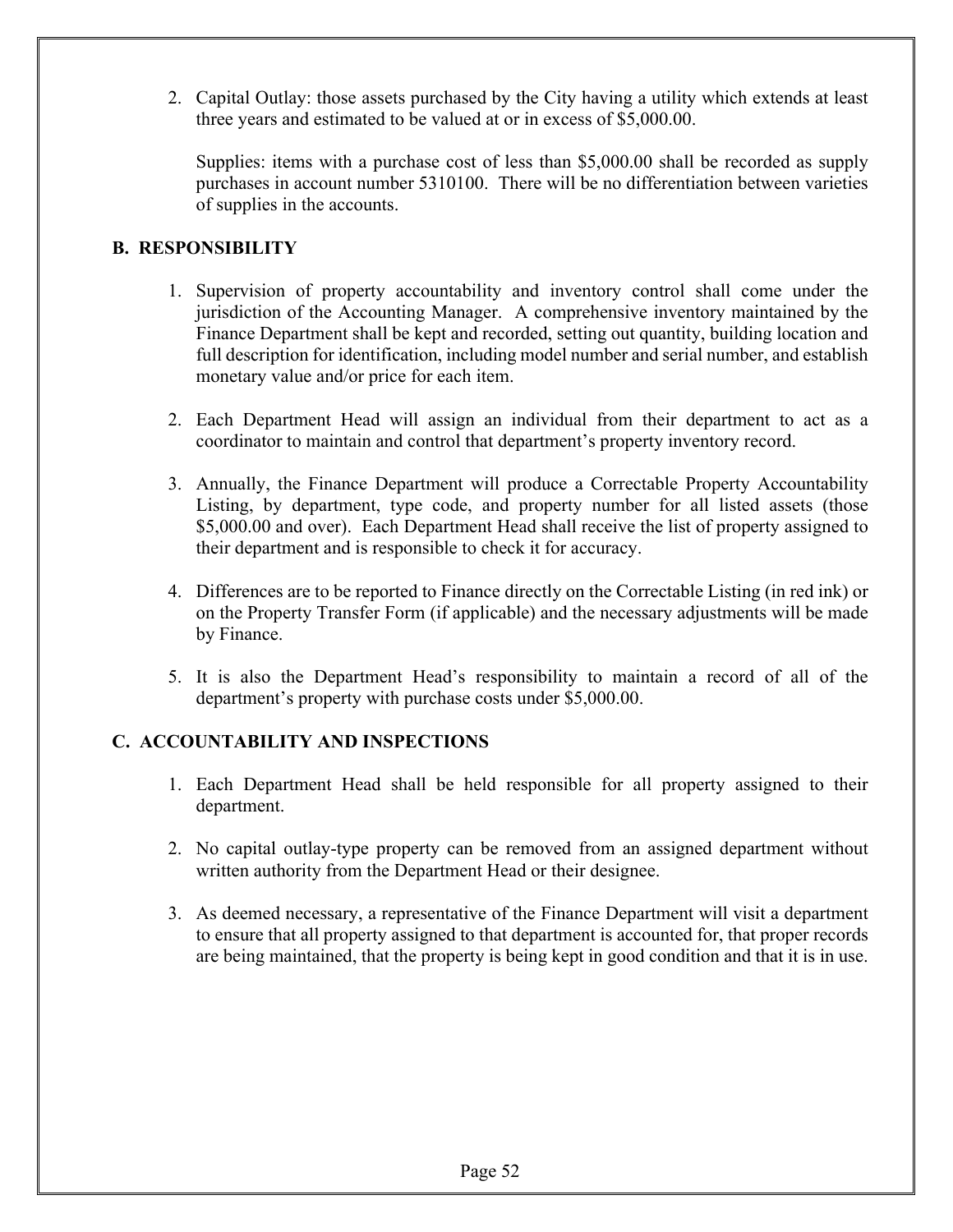#### **D. PROPERTY - SURPLUS, OBSOLETE AND WASTE ITEMS**

- 1. The Department Head shall have the sole authority to transfer or dispose of surplus, obsolete and waste articles with an original value less than \$5,000. If it is determined that the surplus, obsolete and waste article may hold potential value to another City department, the Department Head or designee shall circulate an email to other City departments to see who might be able to use the item. When a final determination is made that a surplus, obsolete and waste article is beyond use and of no value, it shall be disposed of in accordance with all applicable laws.
- 2. The Purchasing Manager shall have the sole authority to transfer or dispose of surplus, obsolete and waste articles with an original value of \$5,000 or more. When a using department has determined that a commodity is beyond further use to the department and had an original value of \$5,000.00 or more it shall notify the Purchasing Manager by filling out the Property Transfer Form. The Purchasing Manager or designee will proceed to dispose of the items as soon as practicable.
- 3. The Property Transfer Form must also be used when items with an original value of \$5,000 or more are transferred from one department to another, traded-in on new merchandise, or disposed of in any manner whatsoever. This includes all scrap, junk, and obsolete items.

#### **E. SURPLUS PERSONAL PROPERTY ELIGIBLE FOR DONATION**

The purpose of this policy is to set forth guidelines for donations of surplus personal City property. This policy does not apply to the donation of surplus real property.

- 1. The Department Head, with concurrence by the Purchasing Manager, has the authority to approve the donation of surplus personal property with an estimated value of less than \$10,000 in accordance with this section.
- 2. The Mayor has the authority to approve the donation of surplus personal property with an estimated value of \$10,000 or higher in accordance with this section.
- 3. The decision to donate surplus personal property must be based upon a determination that the potential benefits received by City residents through donation of the surplus personal property to an eligible organization outweigh the potential fiscal benefit of selling the surplus personal property.
- 4. Priority shall be given to organizations on the basis of how the donation of surplus personal property will benefit City residents. In general, preference should be given to governmental agencies and volunteer fire departments over non-profit organizations.
- 5. Pursuant to Internal Revenue Code Section  $501(c)(3)$ , non-profit organizations that receive a donation must also meet one of the following criteria:
	- a. The non-profit organization currently provides a service that complements or serves a common client base of an existing City program; or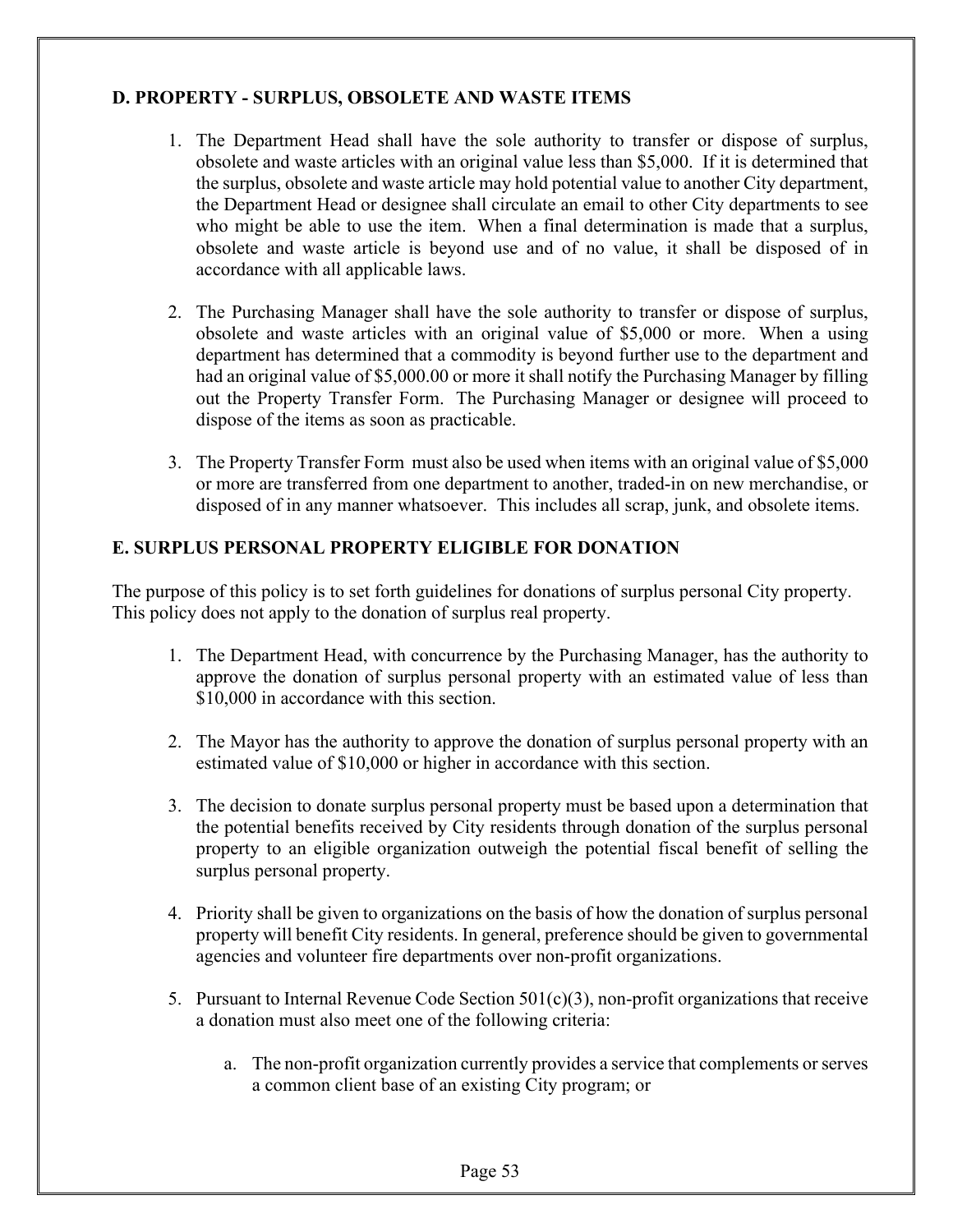- b. The donation furthers a special project or geographically focused City effort or benefits a particular group such as the elderly, low-income families, the homeless population, or any group or community the City wishes to provide assistance to.
- 6. The Property Transfer Form must be utilized for all donated property.
- 7. All donations pursuant to this section shall be without warranty, express or implied, and the transferee shall agree to defend, indemnify, and hold harmless the City, its officers, and employees, from any claim, cause of action, damage, loss, or liability arising out of the condition of the property or its use by the organization or subsequent transferee.

## **SECTION VII – TRAVEL POLICIES**

#### **A. GENERAL TRAVEL POLICIES**

- 1. All employees and/or representatives of the City traveling on official business are expected to exercise the same care in incurring expenses as they would if traveling on personal business at their own expense.
- 2. Only employees and representatives of the City will be reimbursed for expenditures while on official City business. This does not include spouses, children, etc.
- 3. City employees will be reimbursed for expenditures while on official City business when the expenditures have been incurred in accordance with these regulations.
- 4. The City reserves the right to refuse payment on items or amounts that it considers extravagant or personal in nature.
- 5. No reimbursement shall be made for the payment of fines or traffic violations.

#### **B. TRAVEL BY CITY AND PRIVATE VEHICLES**

- 1. Travel by City vehicles is encouraged. Length of trip, time spent traveling and cost of traveling should be considered in determining mode of travel. Mode of travel should be determined by the Department Head.
- 2. Gasoline and oil for all City vehicles must be obtained at City facilities unless an emergency prevails or on an extended trip.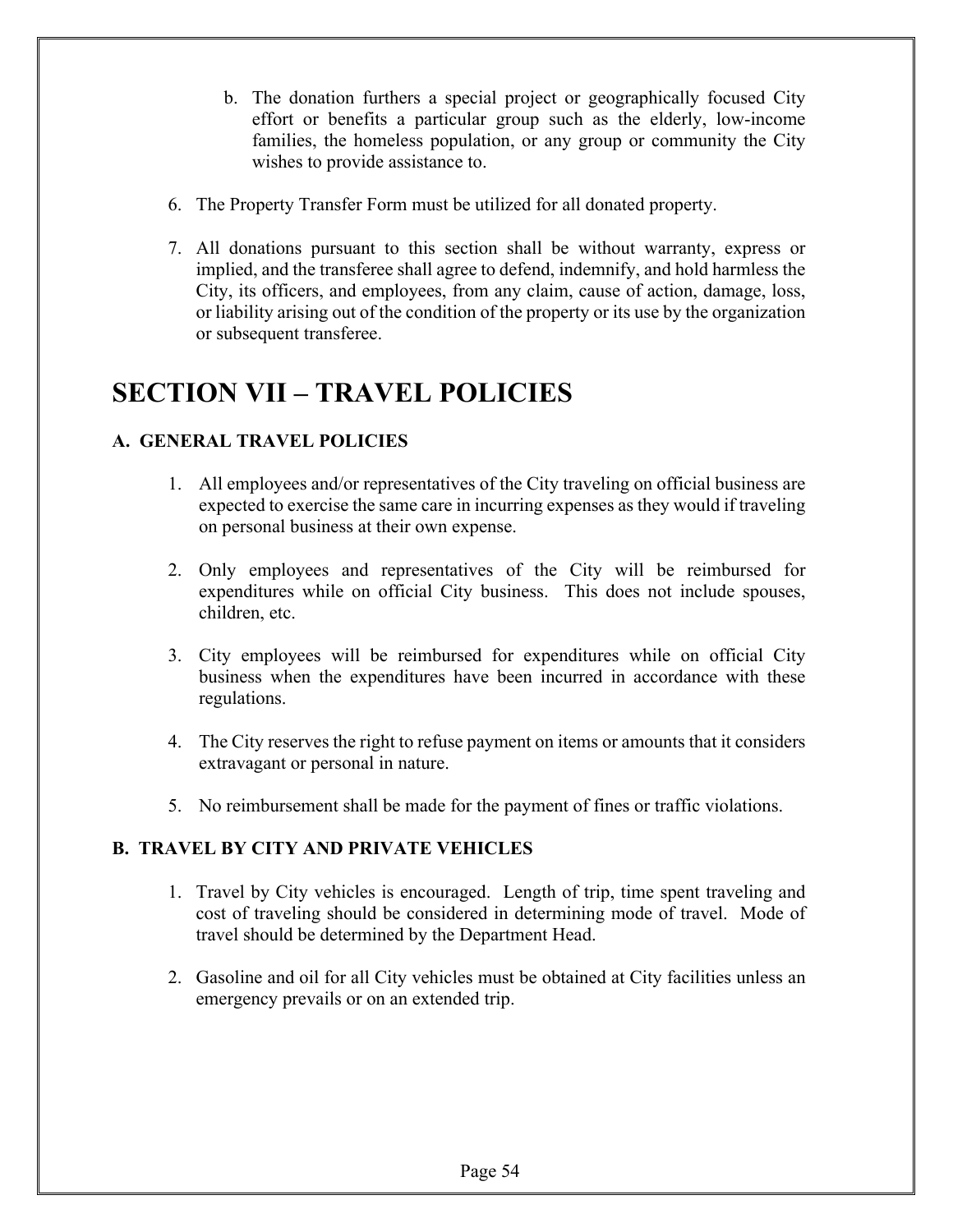- 3. Employees will be reimbursed at the current Internal Revenue Service (IRS) mileage allowance for authorized travel in a private vehicle. The Finance Department will notify Department Heads when the mileage allowance is changed. In theory, the IRS mileage rate is calculated based on normal expenses for gas, oil, standard periodic repairs, and insurance. One thing to note: When an employee uses their personal vehicle on City business, they remain covered by the City's liability and workers compensation insurance. They are not covered by the City's automobile insurance.
- 4. City vehicles shall be used only by City employees or representatives of the City in performing their prescribed duties. No City vehicle is to be used for travel from home to work or vice versa except upon written authorization by the Director of the Department and concurrence of the Mayor.
- 5. Overnight parking, tolls and daytime parking fees are reimbursable on overnight trips. Daytime parking fees during authorized trips outside of Frederick City are reimbursable. Reimbursements for parking meter fees within the City limits are not permitted.
- 6. Traffic tickets or parking violations, incurred by a City employee, whether operating a City vehicle or a private vehicle, are the responsibility of the individual and not the City.

#### **C. TRAVEL BY PUBLIC TRANSPORTATION**

- 1. Travel must be made by the least expensive, most practical direct route.
- 2. The employee will be reimbursed the actual fare of public transportation. Round-trip tickets should be purchased and used whenever possible.
- 3. When traveling by plane, Economy Class tickets shall be obtained whenever possible.
- 4. When traveling by train, coach rates should be used unless the trip is overnight. Roomette fares are allowed for overnight travel.
- 5. Taxis, streetcars, and bus fares are reimbursable only when incurred on official business.
- 6. Car rental is not considered necessary where there are airport shuttles and taxis.

#### **D. CONFERENCE AND OVERNIGHT TRAVEL**

- 1. On official travel that will require an employee to be out of the City overnight, approval must be obtained from the Department Head.
- 2. A per diem allowance is provided for overnight official business trips that is equal to the Federal per diem as published by the U.S. General Services Administration. Meals provided as part of an out of town conference or training event are not reimbursable.